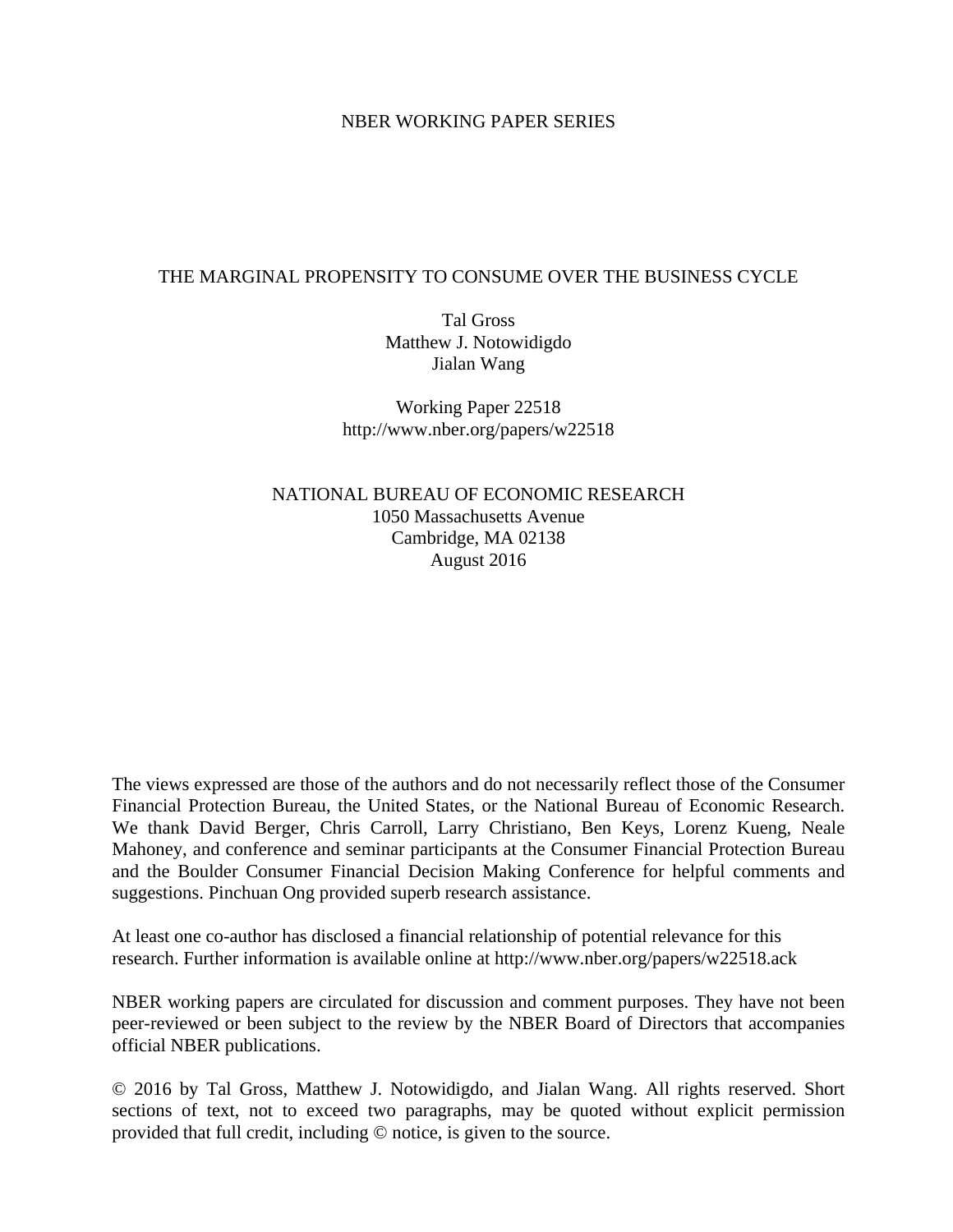The Marginal Propensity to Consume Over the Business Cycle Tal Gross, Matthew J. Notowidigdo, and Jialan Wang NBER Working Paper No. 22518 August 2016 JEL No. D12,D14,E51,G21,K35

#### **ABSTRACT**

This paper estimates how the marginal propensity to consume (MPC) varies over the business cycle by exploiting exogenous variation in credit card borrowing limits. Ten years after an individual declares Chapter 7 bankruptcy, the record of the bankruptcy is removed from her credit report, generating an immediate and persistent increase in credit score. We study the effects of "bankruptcy flag" removal using a sample of over 160,000 bankruptcy filers whose flags were removed between 2004 and 2011. We document that in the year following flag removal, credit card limits increase by \$780 and credit card balances increase by roughly \$290, implying an "MPC out of liquidity" of 0.37. We find a significantly higher MPC during the Great Recession, with an average MPC roughly 20–30 percent larger between 2007 and 2009 compared to surrounding years. We find no evidence that the counter-cyclical variation in the average MPC is accounted for by compositional changes or by changes over time in the supply of credit following bankruptcy flag removal. These results are consistent with models where liquidity constraints bind more frequently during recessions.

Tal Gross Department of Health Policy and Management Mailman School of Public Health Columbia University ¸˛722 West 168th Street New York, NY 10032 and NBER tg2370@columbia.edu

Matthew J. Notowidigdo Northwestern University Department of Economics 2001 Sheridan Road Evanston, IL 60208-2600 and NBER noto@northwestern.edu

Jialan Wang University of Illinois at Urbana-Champaign Department of Finance 340 Wohlers Hall 1206 S. Sixth Street MC-706 Champaign, IL 61820 jialanw@illinois.edu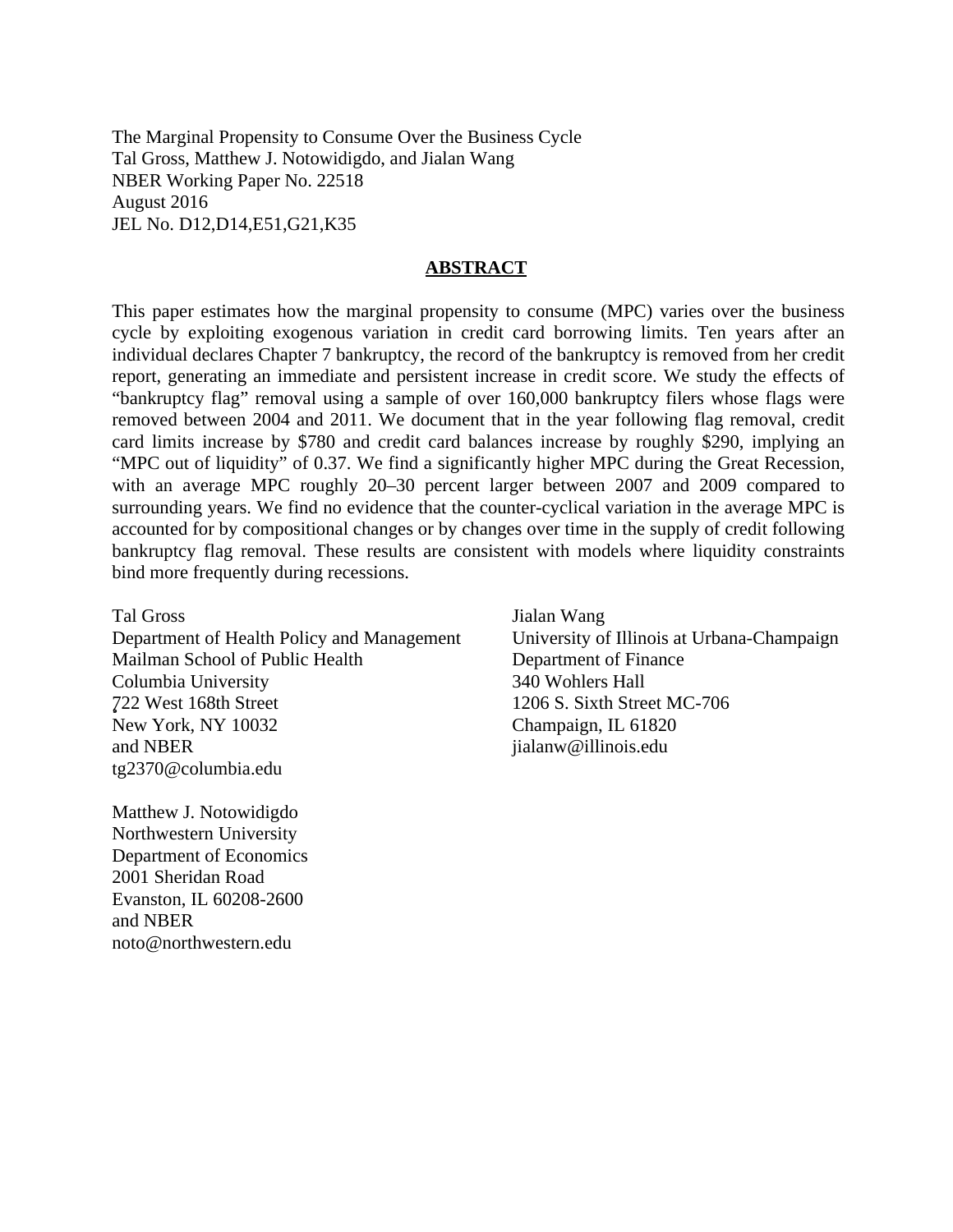# **1. Introduction**

 $\overline{a}$ 

Households exhibit a high marginal propensity to consume (MPC) out of transitory income shocks.<sup>[1](#page-2-0)</sup> For instance, when households receive hundreds of dollars in tax rebates, they quickly spend nearly two-thirds of the money (Johnson, Parker, and Souleles 2006, Parker et al. 2013). Additionally, several studies have documented that many households exhibit a high "MPC out of liquidity." That is, households increase their borrowing on credit cards in response to increased credit limits, even when they are far from their limits ex ante (Gross and Souleles 2002, Agarwal et al. 2015, Aydin 2016). Both of these findings pose challenges to the canonical Permanent Income Hypothesis, which in turn have led to a large and active literature developing and testing alternative models of household behavior. To rationalize the empirical findings, recent models emphasize adjustment costs, illiquid assets, and liquidity constraints (Johnson, Parker, and Souleles 2006; Telyukova 2013; Kaplan and Violante 2014).

These types of frictions – adjustment costs, illiquid assets, and liquidity constraints – suggest that the MPC may evolve with aggregate economic conditions. For example, if liquidity constraints are more likely to bind during recessions, then the MPC may rise. By contrast, if many households are "wealthy hand-to-mouth," holding little liquid wealth but much illiquid wealth, then the MPC out of liquidity may be higher during mild recessions but lower during severe recessions (Kaplan and Violante, 2014). Direct evidence of how the MPC varies with aggregate economic conditions can therefore help distinguish between alternative models of household behavior. Additionally, estimates of the variation in the MPC over the business cycle can be useful for designing stimulus policies aimed at increasing aggregate consumption through expansions of consumer credit.

To our knowledge, however, there exists little empirical evidence regarding how the MPC varies over the business cycle.<sup>[2](#page-3-0)</sup> Several studies calibrate structural models that incorporate variation in aggregate economic conditions and come to varying conclusions. For example, Kaplan and Violante (2014) calibrate a model that emphasizes the role of illiquid wealth

<span id="page-2-0"></span><sup>1</sup> See Parker 1999; Hsieh 2003; Stephens 2003; Kueng 2015; Gelman et al. 2015; and Baker and Yannelis 2016 for recent estimates of the marginal propensity to consume.

<sup>2</sup> Johnson, Parker, and Souleles (2006) speculate that the MPC may be larger during recessions. Jappelli and Pistaferri (2014) note that it is not "obvious how to extrapolate the distribution of the MPC estimated during a given year to other periods."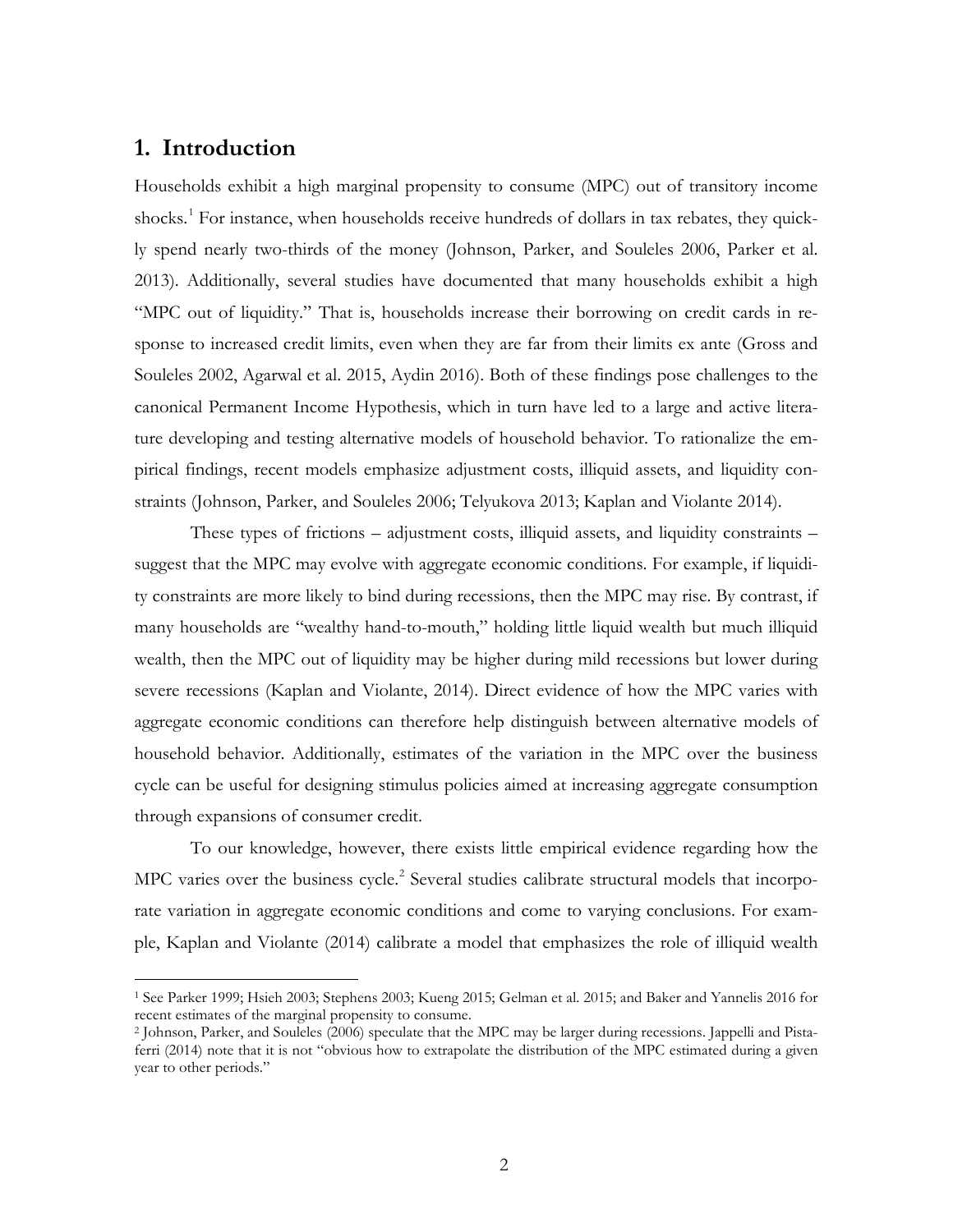and find that the effects of stimulus may be smaller during more severe recessions that induce households to pay a transaction cost to liquidate their assets. By contrast, a calibration by Carroll et al.  $(2013)$  $(2013)$  $(2013)$  finds that the MPC may be roughly constant over time.<sup>3</sup>

In this paper, we provide direct evidence on how the MPC out of liquidity varies between 2004 and 2011, covering the years before, during, and after the Great Recession. We exploit sharp increases in credit limits generated by credit reporting rules in order to identify the MPC out of liquidity. The Fair Credit Reporting Act (FCRA) requires that the record or "flag" of a Chapter 7 bankruptcy be removed ten years after the bankruptcy is adjudicated.<sup>[4](#page-3-2)</sup> Because bankruptcy flags are an input into credit-scoring models, former bankruptcy filers experience a discontinuous increase in credit scores when their flags are removed.

We study a sample of over 160,000 bankruptcy filers in the Consumer Financial Protection Bureau Consumer Credit Panel (CCP), a dataset that contains a 1-in-48 random sample of all consumers with credit records in the U.S. As a first stage, we estimate that bankruptcy flag removal increases consumer credit scores by roughly 15 points, from an average of 616 to 631. We find that this increase in credit scores results in a substantial increase in borrowing. The rate at which consumers open new trades (i.e., new consumer credit accounts) increases sharply starting at the flag removal date, and persists at a permanently higher level for at least five years. In the first year after flag removal, for each 10-point increase in their credit scores, consumers borrow an additional \$290 on new credit cards, take out \$473 in new mortgages, and take out \$99 in new auto loans. The limits on new credit cards increase by \$778 per 10 point change in credit score, leading to an MPC out of liquidity of 0.37.

The sample of former bankruptcy filers that underlies this estimate has lower credit scores than the general population, and the estimated MPC out of liquidity is broadly similar

<span id="page-3-1"></span><sup>3</sup> Interestingly, Carroll et al. (2013) take it as good news that their model implies the MPC may not vary over the business cycle, writing that "neither the mean value of the MPC nor the distribution changes much when the economy switches from one state to the other... The result is encouraging because it provides reason to hope that micro-economic empirical evidence about the MPC obtained during normal, non-recessionary times may still provide a good guide to the effects of stimulus for policymakers during the Great Recession."

<span id="page-3-2"></span><span id="page-3-0"></span><sup>4</sup> FCRA 15 U.S.C. § 1681c. The record of a Chapter 13 bankruptcy is removed 7 years later. In this paper, we focus on Chapter 7 bankruptcy flags, since over two-thirds of bankruptcies are Chapter 7 and the 7-year rule for Chapter 13 bankruptcies coincides with the time when other delinquencies are removed from consumers' records.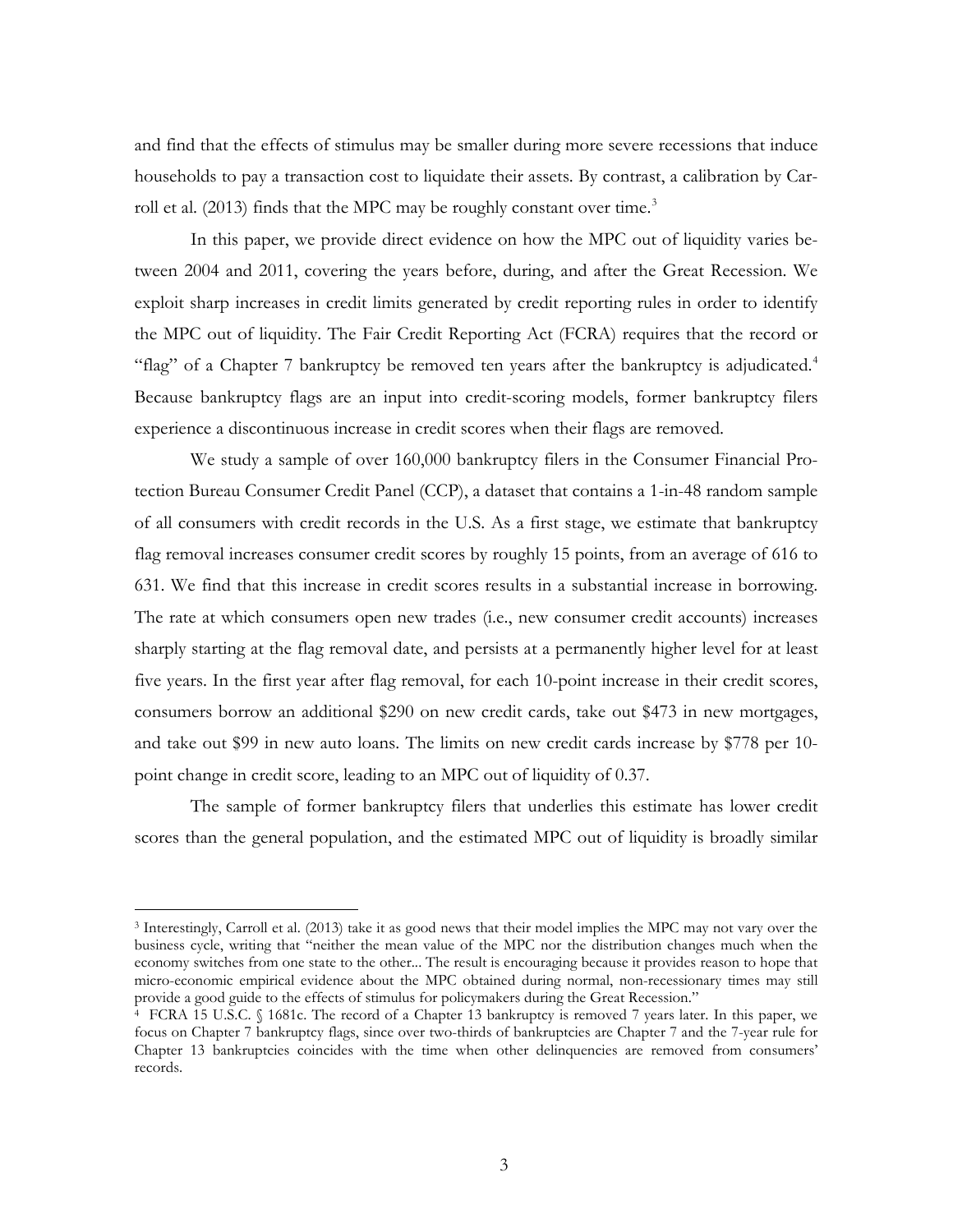to the few previous estimates of MPC out of liquidity for subprime borrowers.<sup>[5](#page-4-0)</sup> Additionally, our findings confirm a conclusion supported by prior evidence: bankruptcy filers are not excluded from credit markets, but may be extended credit on less favorable terms (Fisher et al., 2004; Jagtiani and Li, 2014; Cohen-Cole et al., 2013; Han, Keys, and Li, 2015).

We next examine how the MPC out of liquidity evolved over the course of the Great Recession. To do so, we estimate the change in credit limits and credit card balances for borrowers whose flags were removed in each year from 2004 through 2011. The MPC out of liquidity increased from 0.34 in 2004 to a peak of 0.46 in 2008 followed by a drop to 0.38 by 2011. These results are consistent with liquidity constraints being significantly more likely to bind during the years of the Great Recession between 2007 and 2009 than in prior or subsequent years. Several exercises verify that this pattern is not driven by the changing selection of consumers subject to bankruptcy flag removal or to specific functional-form assumptions.

We carry out several additional analyses to assess heterogeneity in the MPC, to measure the long-run effects of flag removal, and to test whether consumers anticipate bankruptcy flag removal. First, we estimate the MPC separately by pre-flag-removal credit score, median income in the census tract, and credit card utilization.<sup>[6](#page-5-0)</sup> Consistent with previous studies, we find little variation in the MPC by income (Gross and Souleles 2002; Johnson, Parker, and Souleles 2006). However, consumers with lower pre-flag-removal credit scores or higher preflag-removal credit utilization exhibit a higher MPC out of liquidity. That pattern is consistent with credit constraints being a driver of the substantial average MPCs we estimate.

We also study the longer-run effects of flag removal by extending our main results out to five years following bankruptcy flag removal. We find that the average increase in credit scores persists – virtually unchanged – for at least five years following bankruptcy flag removal. Similarly, we find strongly persistent effects on credit limits and credit card borrowing. These longer-run effects support our interpretation that bankruptcy flag removal causes a persistent increase in consumer credit scores, which in turn increases the availability of consumer credit for at least several years. Interestingly, we find no evidence that the increase in credit

<span id="page-4-0"></span><sup>5</sup> Agarwal et al. (2015) estimate an MPC of 0.55 for consumers with credit score under 660 and 0.45 for those with credit scores between 661 and 700 in the first year after origination.

<sup>6</sup> The CPP lacks a direct measure of income, so we proxy for income with the median income of each individual's census tract at the time of flag removal.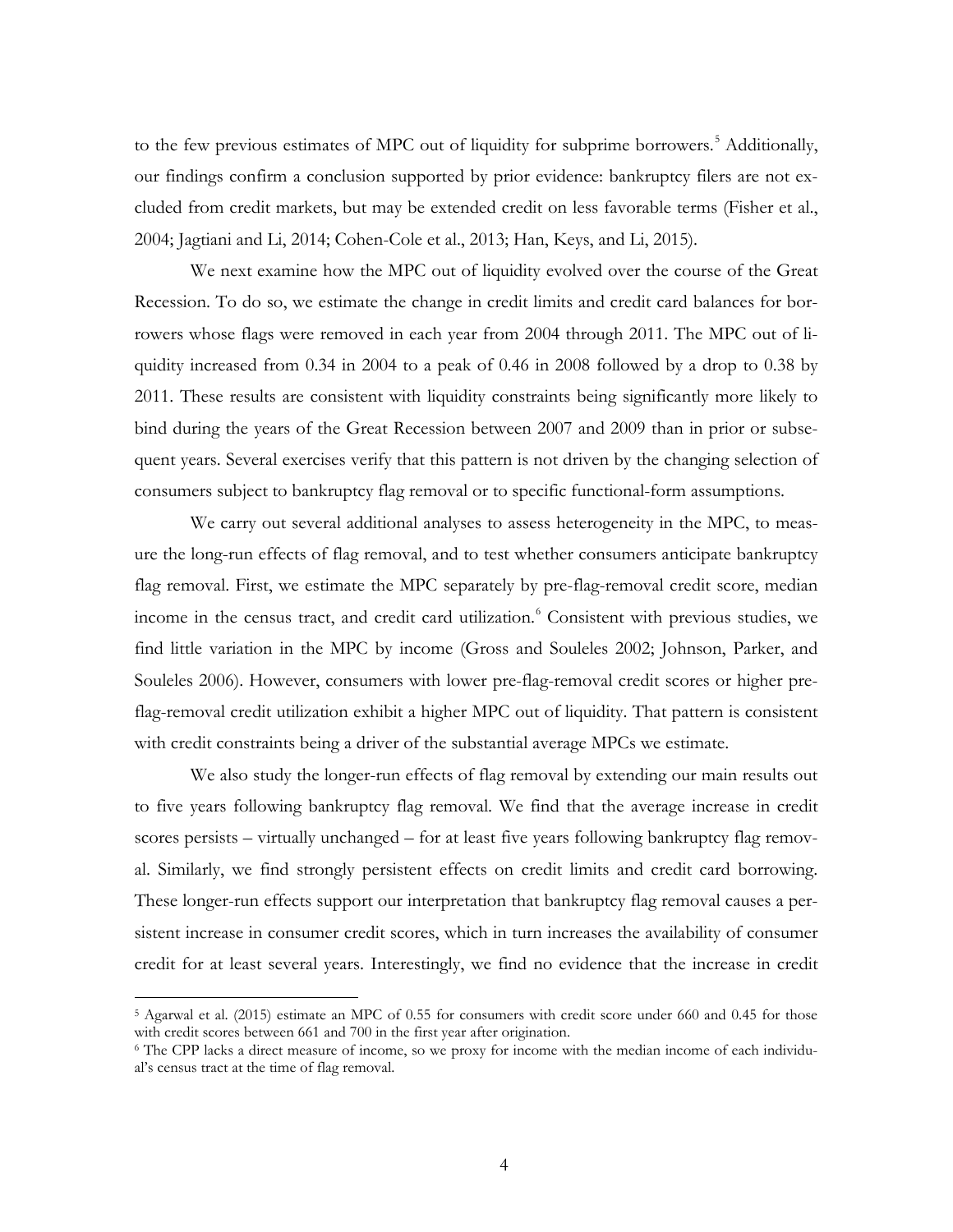usage following flag removal causes an increase in delinquencies, collections inquiries, or collections trades. This suggests that former bankruptcy filers are able to take on additional debt without increasing their risk of default.

Finally, we test whether consumers anticipate flag removal, and conclude that it is largely unanticipated. We observe no change in borrowing in the months before flag removal, which suggests that consumers do not postpone applying for credit in anticipation of better terms after flag removal. We find no evidence of intertemporal substitution in anticipation of flag removal. The persistence and lack of anticipatory effects simplifies the interpretation of our empirical results, allowing us to interpret the estimated MPCs as resulting from an unexpected, permanent increase in borrowing limits.

This paper's empirical strategy is similar to recent work that has studied the removal of negative information on consumer credit reports in the U.S. and Sweden (Musto 2004; Elul and Gottardi 2011; Bos, Breza, and Liberman 2016; Cohen-Cole, Herkenhoff, and Phillips 2016; Dobbie et al 2016), though, to our knowledge, no previous studies have exploited flag removal to estimate the MPC out of liquidity. The paper is also related to the macroeconomic literature on the effects of credit on consumption. When recessions are caused by financial crises, the sharp drop in bank lending and consumer credit can exacerbate and prolong the economic downturn (Bernanke and Gertler 1989; Kiyotaki and Moore 1997; Eggertsson and Krugman 2012, Guerrieri and Lorenzoni 2015). Consistent with these models, Ludvigson (1999) estimates the effect of consumer credit on aggregate consumption and finds a strong relationship in macroeconomic time series. Few studies, however, have been able to identify and quantify the effects of credit supply shocks on consumption using detailed microeconom-ic data.<sup>[7](#page-6-0)</sup> Most closely related to our paper are works by Gross and Souleles (2002), Agarwal et al. (2015), and Aydin (2016), who all study the MPC out of liquidity by exploiting sharp variation in credit card limits. The overall MPC out of liquidity that we measure is similar to previous estimates that focus on subprime customers in the U.S., and this paper is distinguished by its focus on variation in the MPC over the business cycle.

Finally, our paper complements recent, model-based estimates of how the MPC varies over the business cycle (Carroll et al. 2013; Kaplan and Violante 2014). One advantage of

<span id="page-5-0"></span><sup>7</sup> Exceptions include work by Bhutta and Keys (2016) and Mian, Rao, and Sufi (2013).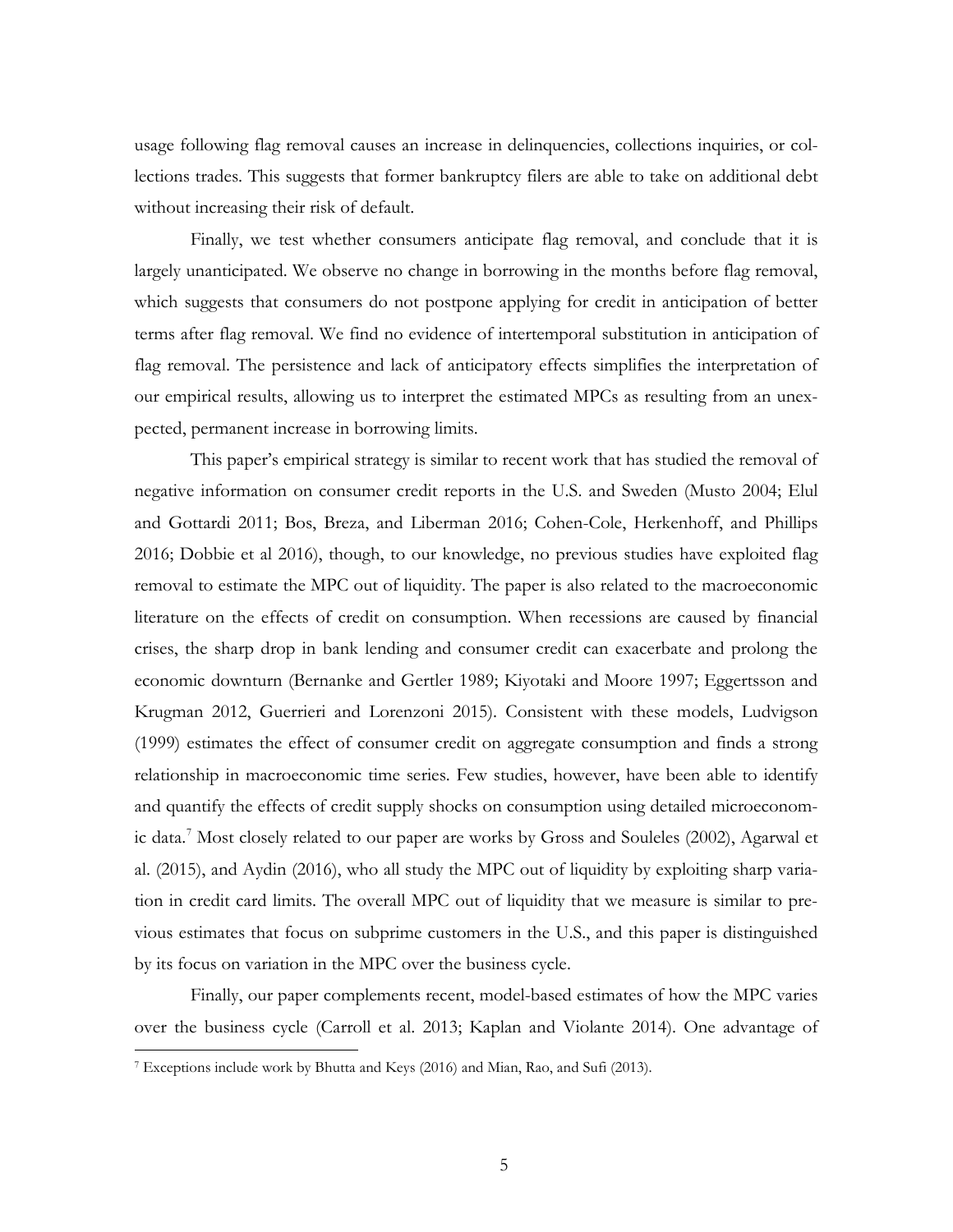these recent studies is that they focus on the general population. By contrast, our estimates are based on former bankruptcy filers. That said, former bankruptcy filers make up nearly ten percent of the population (Stavins, 2000), and a much larger share of the subprime market. As we describe below, our estimates are likely relevant to the broader population of subprime borrowers with relatively low credit scores. As a result, future calibrations can use these estimate to extrapolate from bankruptcy filers to other groups.

The remainder of the paper proceeds as follows. The subsequent section provides background on the institutional setting and credit bureau data we analyze. Section 3 describes the event-study framework we employ to evaluate the effects of bankruptcy flag removal. Section 4 describes the main results. Section 5 estimates the long-run effect of bankruptcy flag removal. Section 6 examines the implications of the results for monetary policy. Section 7 concludes.

# **2. Background on Bankruptcy Flags and the Credit Bureau Data**

This study uses data from the Consumer Financial Protection Bureau Consumer Credit Panel (CCP). The CCP is a longitudinal, nationally representative panel of de-identified credit records from a major consumer credit reporting agency. The full dataset includes snapshots in September of 2001, 2002, and 2003, and the end of each calendar quarter from June 2004 through June 2014. In each snapshot, the CCP includes the complete credit record for each sampled consumer including public records (e.g. bankruptcies, civil judgments, and tax liens), credit inquiries, trade lines, and credit score.<sup>[8](#page-7-0)</sup>

We exploit rules imposed by the FCRA governing how long bankruptcies can remain on consumers' credit records. According to 15 U.S.C. § 1681c, "Cases under title 11 [United States Code] or under the Bankruptcy Act that, from the date of entry of the order for relief or the date of adjudication, as the case may be, antedate the report by more than 10 years." While this rule imposes a ten-year limit on reporting for all consumer bankruptcies, consumer credit bureaus voluntarily remove the flags for Chapter 13 bankruptcies after seven years. Because the FCRA also imposes a seven-year limit on many other types of records that often

<span id="page-6-0"></span><sup>8</sup> See Avery et al. (2003) for more information on consumer credit records.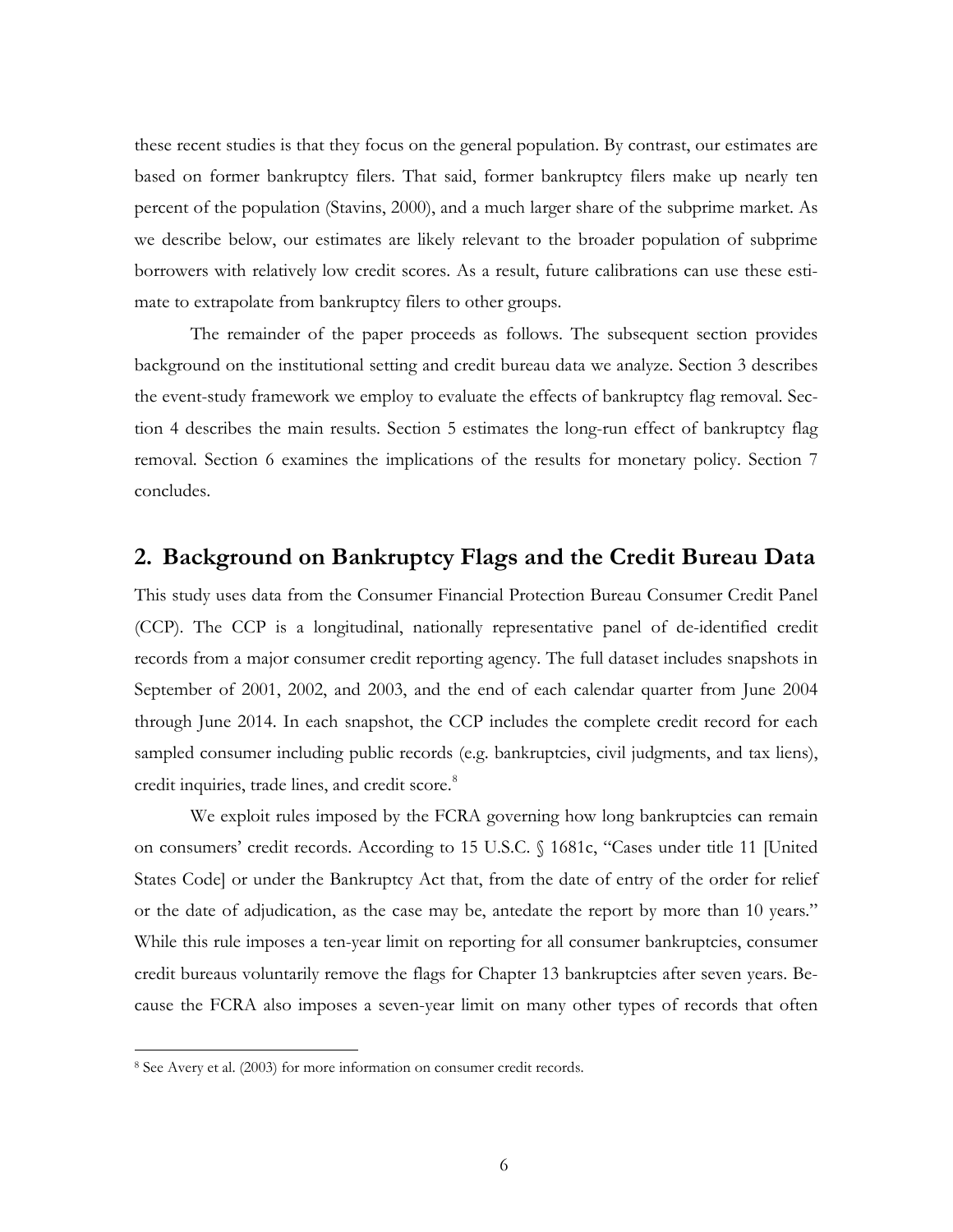occur around the time of bankruptcy filing, including civil judgments, collections, and credit delinquencies, the removal of Chapter 13 flags is confounded by other changes in consumers' credit reports. Thus, we restrict our study to Chapter 7 bankruptcies alone.

The public-records portion of the CCP includes the filing date and chapter of each bankruptcy filed by the consumers in the sample. To create our analysis sample, we collected the complete credit records from each snapshot of every consumer whose record included a Chapter 7 bankruptcy at any time. To account for the possibility that a given consumer has multiple bankruptcies on their credit record during the sample period, we define the "index bankruptcy" as the first observed bankruptcy for each consumer. While we do not observe the date of bankruptcy adjudication, which typically occurs shortly after filing, flags are almost always removed between 117 and 118 months after the filing date, slightly earlier than the ten years required by the Fair Credit Reporting Act. We define the date of bankruptcy flag removal as 117 months after the filing date for each bankruptcy. We define our sample (the "bankruptcy flag sample") as all consumers in the CCP whose index bankruptcy was a Chapter 7 filing, and whose flag for the index bankruptcy was removed between 2004 and  $2011.^{10}$  $2011.^{10}$  $2011.^{10}$ 

Table 1 presents summary statistics for the paper's main sample and, to facilitate com-parison, for a one-percent random sample of consumers in the CCP.<sup>[11](#page-8-1)</sup> For the bankruptcy flag sample, we present summary statistics for the quarter before their flag is removed. The average consumer in the flag sample has 1.3 total bankruptcies observed on their credit records at any point between 2001–2014, which includes bankruptcy filings between 1991–2014 for Chapter 7 and 1994–2014 for Chapter 13. Consumers in this sample have an average credit score of 616, 4.8 open trades, \$76,000 in balances, and \$85,000 in credit limits and original principal on open trades in the quarter before flag removal. As compared to the overall CCP data, consumers in the flag sample have credit scores that are 80 points lower, 14 percent lower credit limits and principal, and similar levels of overall balances.

<sup>10</sup> Since this sample represents bankruptcy filings between 1994 and 2001, it is unaffected by compositional changes in the filing population caused by the Bankruptcy Abuse and Consumer Protection Act, which occurred in 2005.

<span id="page-7-0"></span><sup>11</sup> While the majority of U.S. adults have credit bureau records, the CCP sample differs from the general U.S. population in that younger consumers, minorities, and lower-income consumers are less likely to have credit records. See Brevoort et al. (2015) for more details.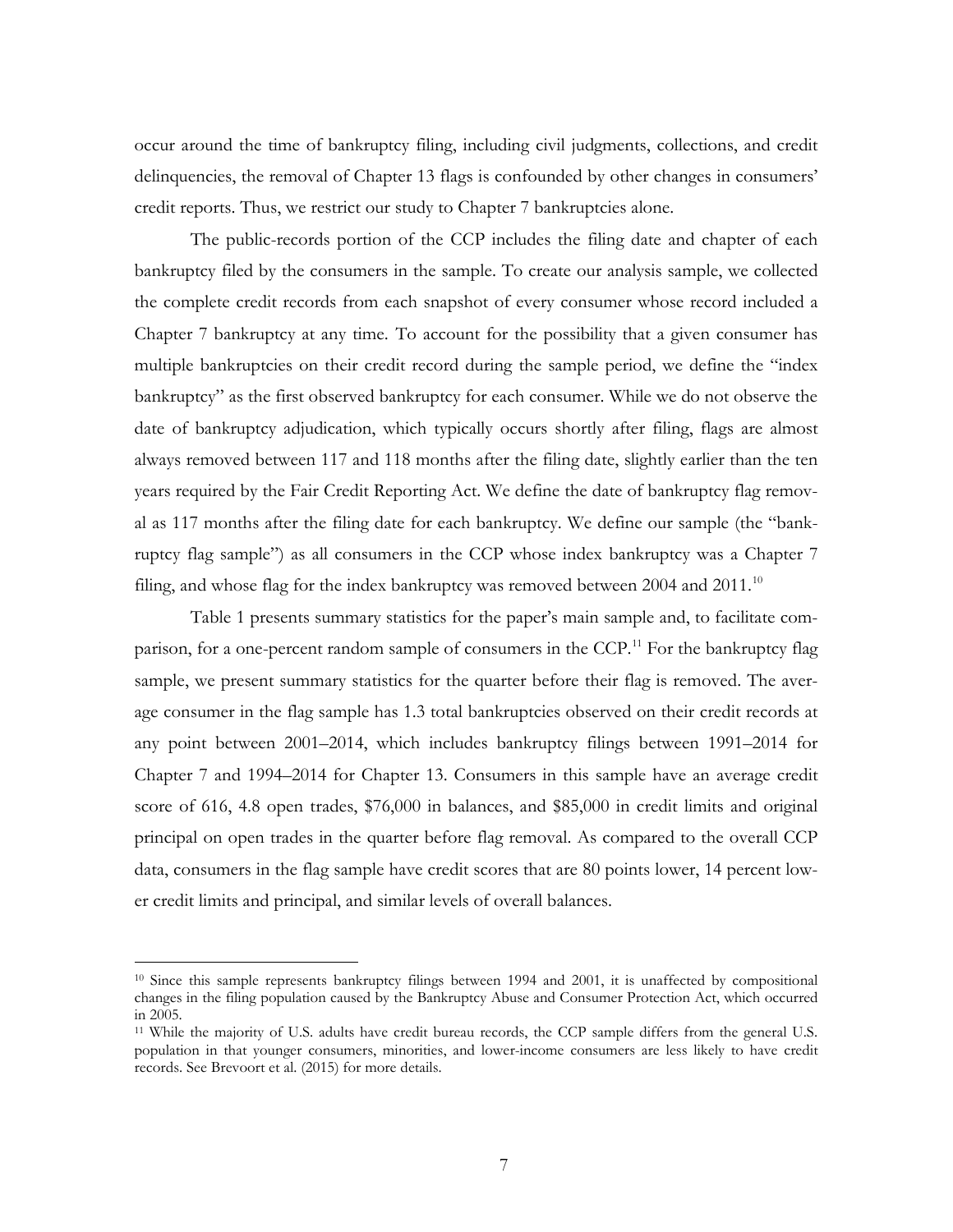The last panel of Table 1 presents sample statistics on credit inquiries, collections trades, and delinquencies. The average consumer has 0.5 credit inquiries in the quarter prior to bankruptcy flag removal. Credit inquiries reported in our dataset are a subset of formal applications for credit made by consumers, which generate "hard pulls" of credit reports. While these post-bankruptcy consumers have relatively little debt in collections trades, 7 percent of their open trades are 90 or more days delinquent. By contrast, randomly selected borrowers have fewer inquiries, less debt in collections, and fewer delinquencies.

As a whole, consumers in the bankruptcy flag sample have significantly lower credit scores and higher delinquency rates than in the CCP. However, their overall credit profiles are remarkably similar. One key dimension of difference is that the credit card utilization in the quarter before flag removal is higher than utilization among consumers in the general CCP sample. Dividing credit card balances by limits, utilization after flag removal is 46 percent on average, compared with 20 percent in the CCP sample. By this measure, consumers in the bankruptcy flag sample are more likely to be credit constrained than the general population. Nonetheless, few of them are close to their credit limit. We discuss below the extent to which estimates of the MPC in the bankruptcy flag sample are informative about the aggregate MPC.

# **3. Empirical Approach**

 $\overline{a}$ 

As documented below, credit scores increase sharply by roughly 15 points from a mean of 616 once a bankruptcy flag is removed from a consumer's record.<sup>[12](#page-9-0)</sup> Our goal is to study this event and to use it to estimate the causal effect of an increase in credit supply on consumer credit outcomes. This section describes our empirical approach for doing so.

<span id="page-8-1"></span><span id="page-8-0"></span><sup>12</sup> This is an average effect for the bankruptcy flag sample, which includes consumers who experienced no change in their credit scores after flag removal. Although flags for the index bankruptcy are almost always removed within a few months of the date we define for bankruptcy flag removal, the existence of any public record on a consumer's record is treated as a discrete outcome in commonly used credit score models. Thus, consumers who have tax liens, subsequent bankruptcies, or other public records on their credit reports experience no change in credit score after flag removal for the index bankruptcy. Because of this issue, we present our main IV estimates in terms of the effects of 10-point changes in credit scores instead of the raw effects of flag removal, which can be affected by compositional differences in the fraction of consumers with other public records on their credit reports.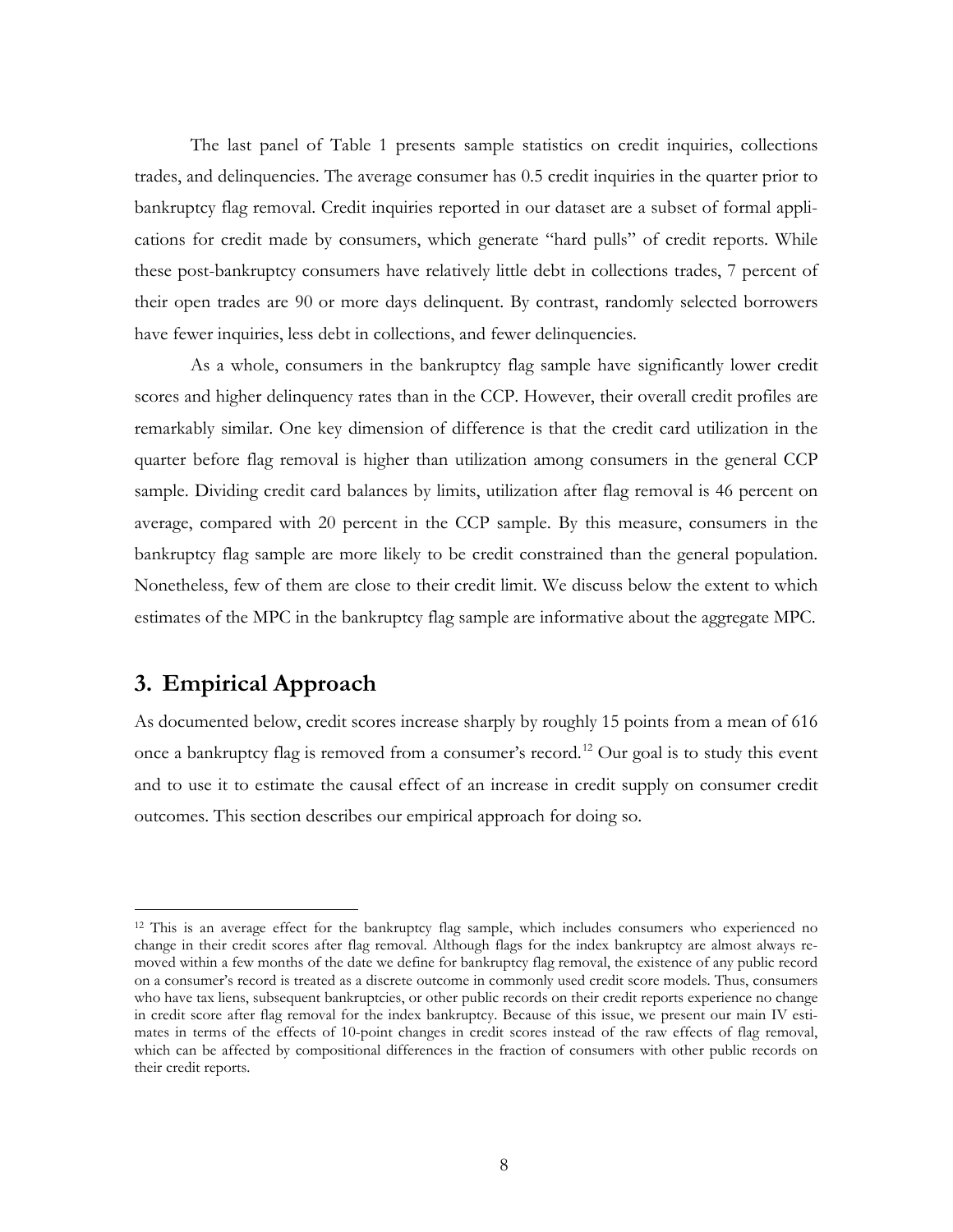We first take a non-parametric, graphical approach. For each outcome  $y_{it}$  exhibited by bankruptcy filer  $i$  in calendar quarter  $t$ , we denote the months since bankruptcy flag removal as  $r_{it}$ . We estimate the following non-parametric event-study regression:

$$
y_{it} = \gamma_t + \gamma_c + \sum_{\tau \in T} \delta_{\tau} \cdot I\{r_{it} = \tau\} + \epsilon_{it}.
$$

Here,  $\gamma_t$  represents fixed effects for calendar quarter and  $\gamma_c$  represents fixed effects for each flag-removal cohort based on the year in which their flag was removed. For the set of mutually exclusive and exhaustive lead and lag indicators,  $T$ , we include indicator functions for 24 months before flag removal and 24 months after flag removal.<sup>[13](#page-10-0)</sup> We then plot estimates of  $\delta_{\tau}$ , the change in the outcome of interest over event time. Such an event-study approach describes the change in outcomes before and after flag removal with few parametric assumptions. Intuitively, the regression compares outcomes for consumers who just had their flag removed to outcomes for consumers who have yet to have their flags removed while differencing out the common effect of calendar time and level shifts across cohorts.

A drawback to this approach is that it does not control for trends that depend on the time elapsed since bankruptcy. Bankruptcy represents a dramatic event in the financial lives of consumers during which the majority of their debt is absolved, causing a sharp and immediate decrease in their credit scores. Over time, post-bankruptcy consumers gradually accumulate new credit (Han, Keys, and Li 2015; Jagtiani and Li 2014). These dynamics cause overall credit usage to exhibit trends prior to bankruptcy flag removal, and we document below that the trends are roughly linear for most outcome variables. Since flag removal occurs at the same time relative to bankruptcy filing for all consumers, and is not randomly assigned, the nonparametric event study cannot account for such trends. To account for pre-trends, we complement the approach above with a parametric event-study regression that controls for a linear pre-existing time trend.

The parametric event-study regression we estimate is the following:

<span id="page-9-0"></span><sup>13</sup> We pool the first three indicator variables in *T,* representing 24, 23, and 22 months prior to flag removal, thus assuming that outcomes during those three months are identical. That restriction is necessary to avoid multicollinearity and to identify an underlying data generating process (Borusyak and Jaravel, 2016). To ensure that that restriction is not pivotal, we have experimented with alternative normalizations, all of which have led to similar results.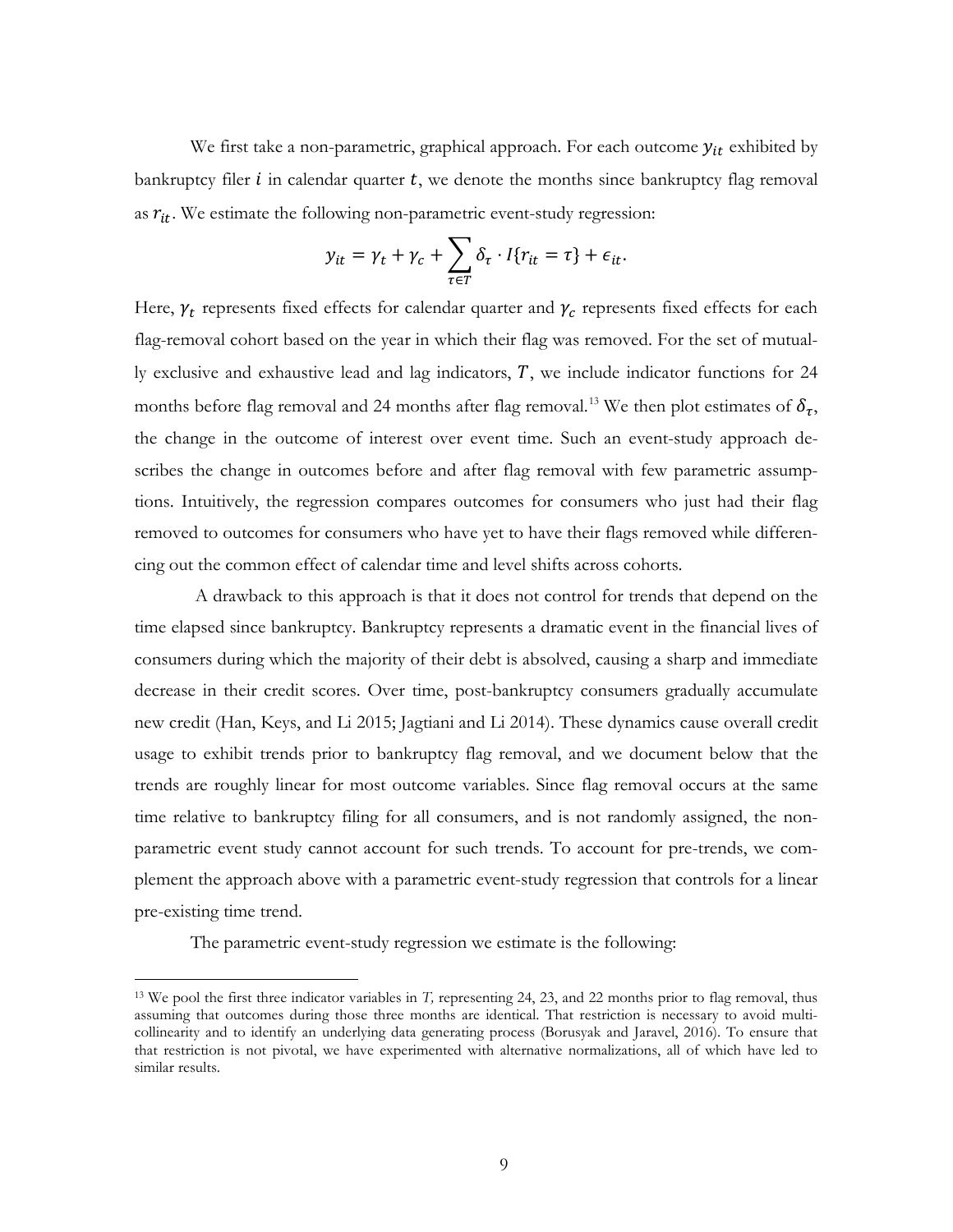$$
y_{it} = \gamma_t + \gamma_c + \alpha \cdot r_{it} + \sum_{\tau=0}^{24} \delta_{\tau} \cdot I\{r_{it} = \tau\} + \epsilon_{it}.
$$

There are two differences between this regression and the more-flexible specification above. First, this specification includes the term  $\alpha \cdot r_{it}$ , which captures the pre-flag-removal trend in outcomes. Second, we only estimate the lagged effect of flag removal.<sup>[14](#page-11-0)</sup> The coefficients of interest are the effects of flag removal at different horizons:  $\delta_{\tau}$ . Those estimates describe the change in consumers' outcomes relative to what one would predict given their pre-flagremoval trend.

In the absence of pre-existing time trends, this parametric approach leads to identical estimates as the non-parametric specification above. But in the presence of pre-trends, this specification can recover the effect of flag removal relative to what one would expect if the pre-trends were to continue. Thus an additional advantage of this second approach is that it explicitly captures the comparison we seek to make: the difference between consumers' postflag-removal outcomes and the counterfactual outcomes we would expect if their flags hadn't been removed, given their pre-flag-removal trajectories.

Finally, we scale these reduced-form estimates of the effect of bankruptcy flag removal by the first-stage effect of bankruptcy flag removal on credit scores.<sup>[15](#page-11-1)</sup> To implement the instrumental-variables (IV) specification, we jointly estimate the effect of bankruptcy flag removal on the outcome of interest and also on credit scores using a seemingly-unrelatedregressions model. We then construct IV estimates as the ratio of the reduced-form effect of flag removal to the first-stage estimate on credit scores at various months after removal. This allows us to estimate dynamic effects of bankruptcy flag removal in a single empirical model. The tables that follow present IV estimates that describe the change in credit outcomes for a ten-point increase in credit scores.

<sup>14</sup> This approach is similar to that taken by Dobkin et al. (2016), who report both non-parametric event-study estimates and parametric estimates.

<span id="page-10-0"></span><sup>15</sup> We assume that the reduced-form effect of bankruptcy flag removal on borrowing comes entirely through its effect on credit scores, and thus use flag removal as an instrument for credit scores. We rely on the fact that the ten-year rule is an artifact of credit reporting regulations, and does not reflect an underlying discontinuous shift in consumers' circumstances which would cause them to borrow differently in the absence of the change in credit score. Our identifying assumptions are similar to those underlying a regression discontinuity design where the running variable is time relative to flag removal.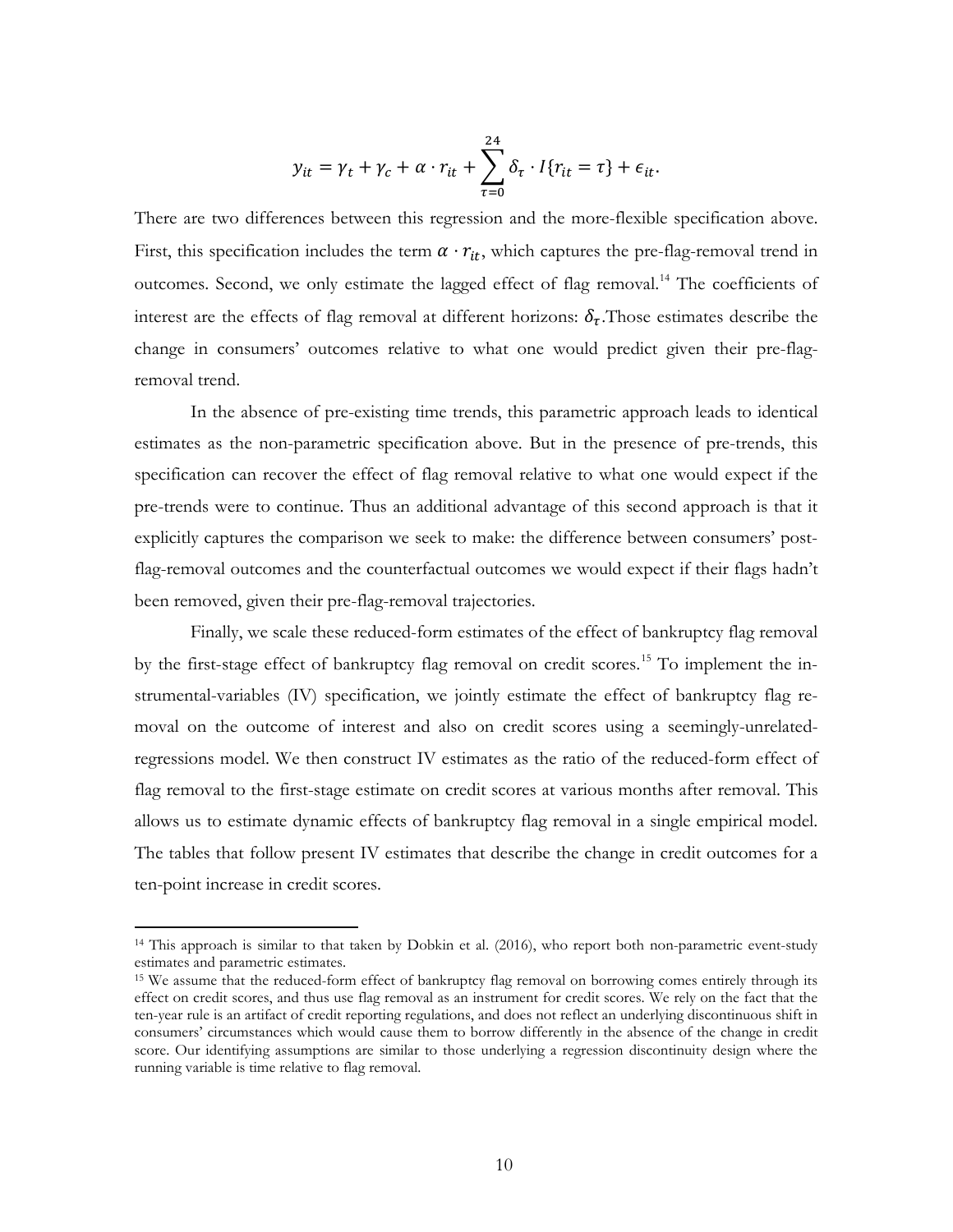A final complication is that many of the outcomes we study are flows rather than stocks, and we seek to measure the cumulative effect of flag removal on these variables over different horizons. For instance, we estimate the effect of flag removal on the number of new trades opened in the 6 months after flag removal as the sum of the first six event-study estimates:  $\delta_1 + \delta_2 + \delta_3 + \delta_4 + \delta_5 + \delta_6$ . We apply this approach solely for outcomes that are based on the number of new trades opened in each month or the number of inquiries in each month.

To calculate the MPC out of liquidity, we divide the effect of flag removal on new credit card balances by its effect on credit card limits. Formally, for horizon  $r$  relative to flag removal, we define

$$
MPC(r) \equiv \frac{\sum_{j=1}^{r} \hat{\delta}_{j}^{balance}}{\sum_{j=1}^{r} \hat{\delta}_{j}^{limits}}.
$$

We calculate the associated standard errors using the delta method.<sup>[16](#page-12-0)</sup> To measure the MPC out of liquidity across the business cycle, we estimate the following regression:

$$
y_{it} = \gamma_t + \gamma_c + \sum_{j=2004}^{2011} I\{J_i = j\} \cdot \left[ \alpha_j \cdot r_{it} + \sum_{\tau=0}^{24} \beta_{j,\tau} \cdot I\{r_{it} = \tau\} \right] + \epsilon_{it}.
$$

Here, we denote the year that consumer *i* had their flag removed as the variable  $J_i$ . This approach allows us to estimate *p*-values associated with a test of the null hypothesis that consumers exhibit the same MPC out of liquidity each calendar year.

## **4. Effects of Bankruptcy Flag Removal**

<span id="page-11-1"></span><span id="page-11-0"></span> $\overline{a}$ 

This section presents our main empirical estimates. We first study the effect of bankruptcy flag removal on credit scores. We then estimate how the change in credit scores affects new borrowing, the MPC out of liquidity, and delinquency.

<sup>&</sup>lt;sup>16</sup> These standard errors are conservative, in that we perform our analysis on aggregated cell means rather than the underlying, individual-level data, by calculating means for each bankruptcy flag removal cohort and calendar month.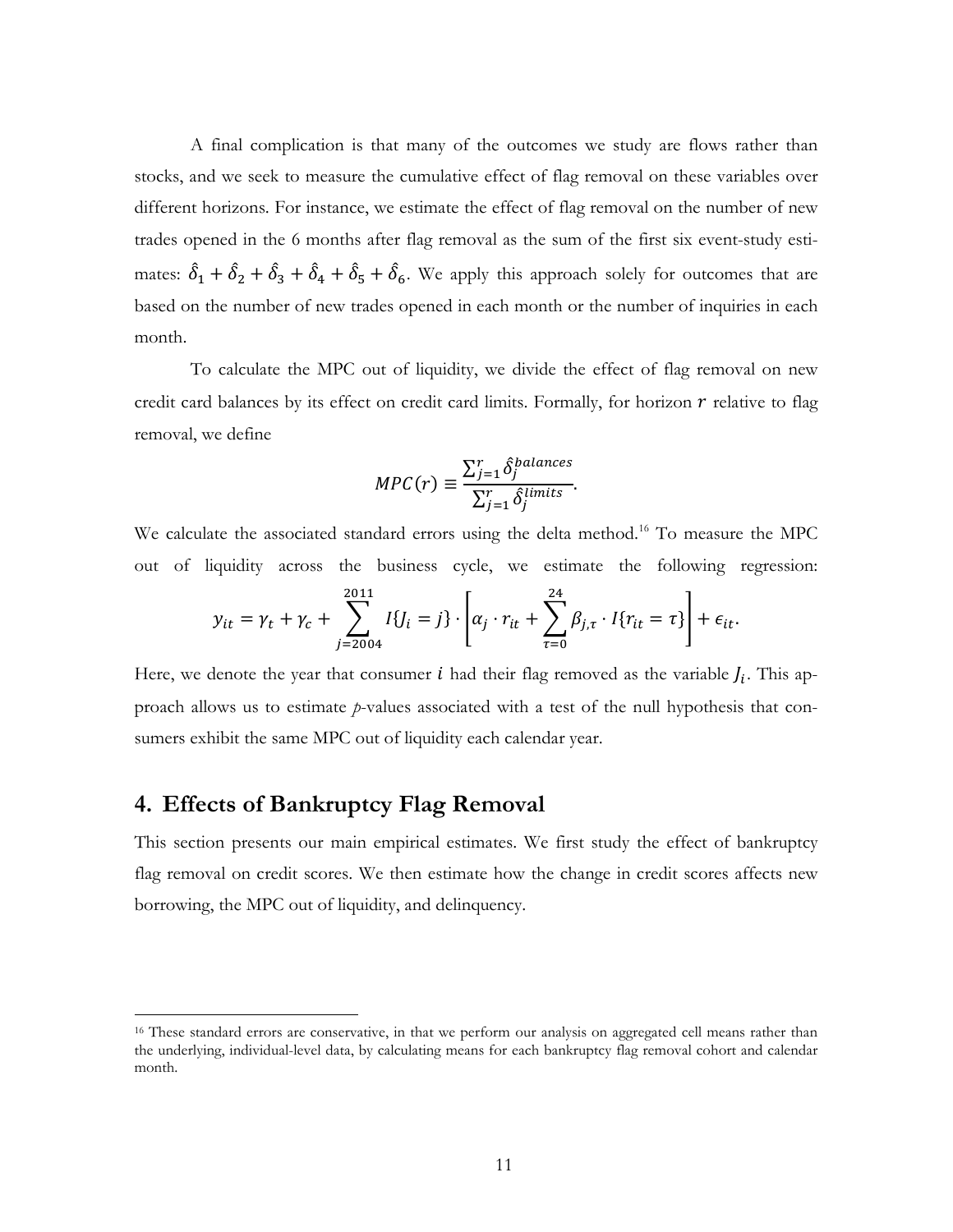### **4.1. Effect of Bankruptcy Flag Removal on Credit Scores**

Figure 1 describes the effect of bankruptcy flag removal on credit scores. The first panel plots event-study coefficients when the existence of a bankruptcy flag is the dependent variable. The circular markers in the figure plot the means of the outcome of interest once flagremoval-cohort fixed effects and calendar-year-month fixed effects have been removed. The solid line in the figure plots the results of an OLS regression based solely on the pre-period event-study estimates. Reassuringly, the figure suggests a nearly deterministic relationship between the time since bankruptcy filing and the removal of the bankruptcy flag. The likelihood of having a bankruptcy flag on record decreases by precisely one between 116 and 118 months after bankruptcy filing.

The second panel of Figure 1 describes the effect of flag removal on credit scores.<sup>17</sup> There is a sudden, 15-point increase in credit scores that occurs instantaneously the month that the bankruptcy flag is removed, consistent with the fact that the bankruptcy flag is a di-rect input into credit scoring models.<sup>[18](#page-13-1)</sup> Table 2 provides the numbers behind this figure. The table presents the estimated effects of bankruptcy flag removal on credit scores for the entire sample and also for flag removals in selected years. We present estimates of the effect over two different time horizons. The first row of estimates calculates the effect of bankruptcy flag removal by comparing the average credit score 6 months after flag removal to the predicted credit score based on the pre-flag-removal time trend. The second row of estimates calculates the effect in the same way, but 12 months after bankruptcy flag removal.

Overall, the table suggests an average 15-to-16-point increase in credit scores after flag removal. The effect is remarkably similar across time periods. For instance, we observe a 15.5-

<sup>&</sup>lt;sup>17</sup> In some of the figures, the outcomes appear to follow three-month cycles. Those cycles are an artifact of the data construction and normalization. "Stock" outcomes such as credit score and number of open trades on the credit record are only observed once per quarter, though the event-study specification involves point estimates for each month. The figures thus effectively overlay three separate cohorts of consumers depending on whether they filed for bankruptcy in the first, second, or third month of the quarter. Because some outcomes follow pretrends and we normalize the first three coefficients of the event study to be equal, the normalization generates a slight offset across these three effective cohorts. This normalization has very little impact on the results.

<span id="page-12-0"></span><sup>&</sup>lt;sup>18</sup> While a positive trend in credit scores is visible in the figure before and after flag removal, we are cautious about its interpretation. This specification does not allow us to separately identify the pre-trend, a full set of event-time indicator functions, a full set of calendar quarter dummies, and flag-removal-cohort fixed effects (Borusyak and Jaravel, 2016). We choose the specification with flag-removal-cohort fixed effects in order to most precisely estimate the MPC by year, but at the expense of not being able to interpret the slopes of the pre-trends in our outcome variables.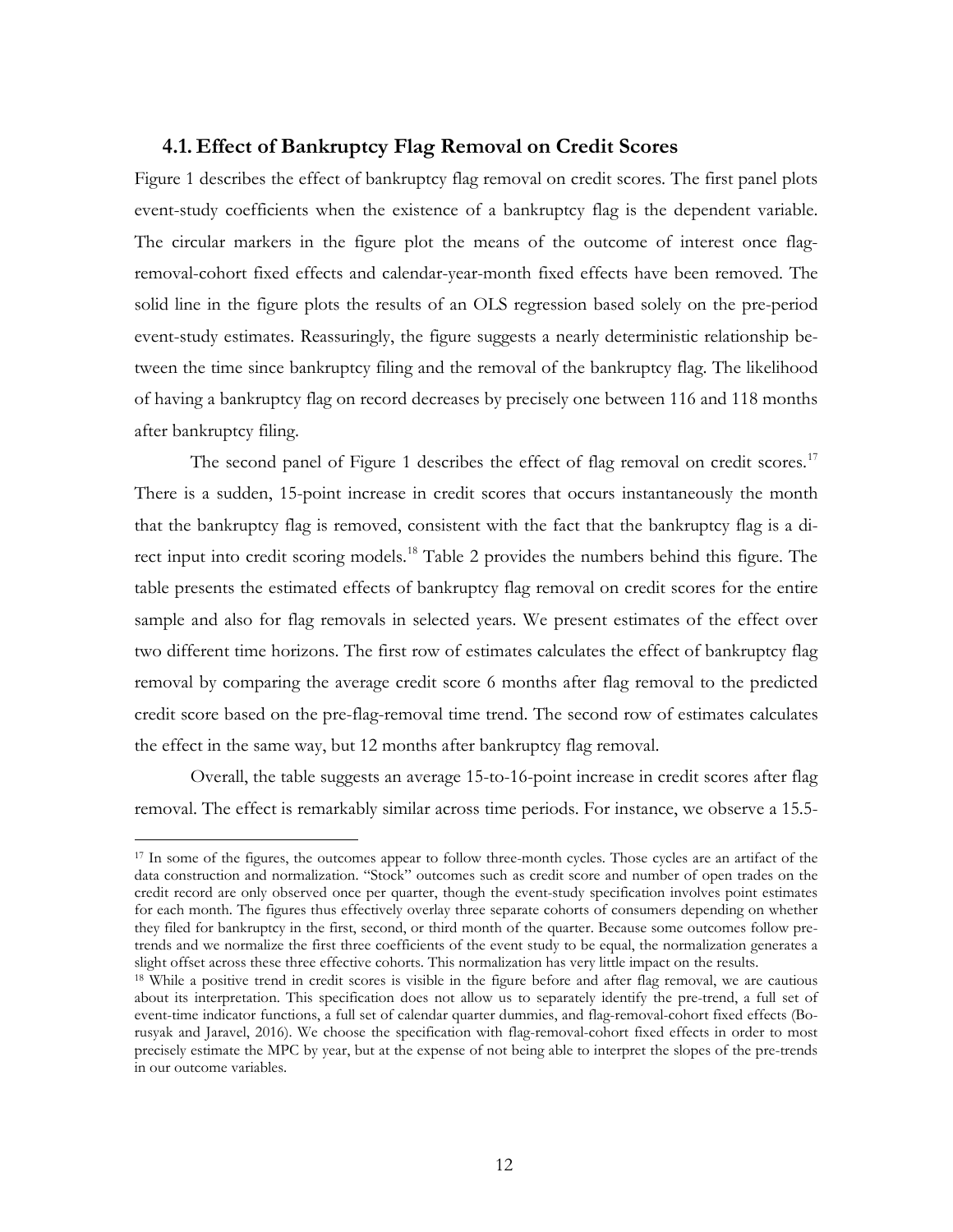point increase in credit scores 6 months after flag removal for the pooled sample. The 12 month effect increases to 16.4 points for those who have their bankruptcy flags removed in 2011. The increase in credit scores after flag removal is statistically significant, with associated *p*-values well below one percent.

### **4.2. Effect of Bankruptcy Flag Removal on Borrowing**

We next test how the change in credit scores affects the supply and usage of new credit. Figure 2 presents the effect of bankruptcy flag removal on outcomes that summarize the amount of new credit consumers receive as a result of flag removal. The figure depicts the average number, balances, and principal and credit limits on new trades opened each month. Panel A shows a sudden and striking increase in the number of new trades opened per month after flag removal. The rate of new trade opening increases by about 0.03 per month, with increases of about \$300 and \$400 per month in the balances, principal, and limits on these new trades.<sup>[19](#page-14-0)</sup>

Table 3 presents the numbers behind these figures and also presents the analogous estimates for disaggregated product categories. The table presents IV estimates of the change in credit on new trades per ten-point increase in credit scores. To measure the cumulative impact of flag removal on borrowing, we integrate the effects over new trade openings during the first 6 and 12 months after flag removal.<sup>[20](#page-14-1)</sup> In column 1, the table shows that for each 10-point change in credit score after flag removal, consumers opened 0.13 new trades in the first 6 months and took on \$489 in balances and received \$927 in principal and limits on these new trades. All in all, these results suggest a very clear increase in both credit supply and usage once bankruptcy flags are removed and credit scores rise.

<span id="page-13-0"></span>We next probe how borrowing on different types of credit products respond to changes in credit score. Figure 3 shows the effects on new credit card trades. It suggests that a

<sup>&</sup>lt;sup>19</sup> In these summary measures, we include all types of credit trades on consumer credit reports, including mortgages, auto loans, credit cards, and student loans. For open-ended revolving credit products such as credit cards and home equity lines of credit (HELOCs) we measure the total amount of credit extended by credit limits, and for closed-end products (e.g. mortgage and auto loans), we measure it by the principal amount of the loan.

<span id="page-13-1"></span><sup>20</sup> By "integration" we mean that the estimates in Table 3 involve the summation of coefficients over either 6 months or 12 months. So, for instance, the estimated 6-month effect of flag removal on the balances on new trades is the *sum* of the first 6 coefficients from the event-study specification when the total balance on new trades opened in each month is the dependent variable divided by the estimated change in credit scores at 6 months.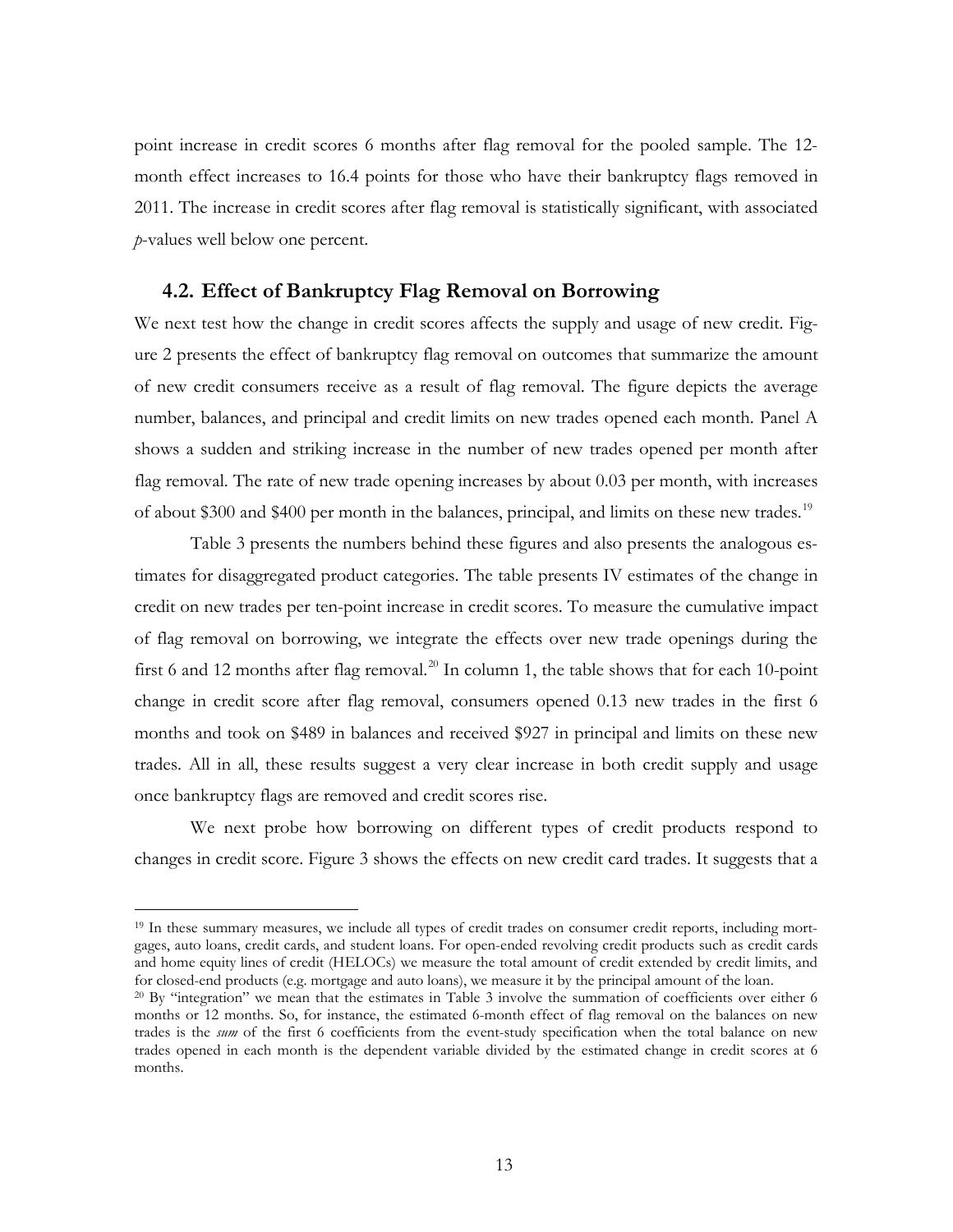large share of the increase in new trades in Figure 2 is driven by credit cards. As shown in column 2 of Table 3, consumers take out 0.099 additional credit card trades per 10-point change in credit score in the 6 months after flag removal, which comprises three quarters of the increase in all new credit trades over the same period. Out of \$411 in additional credit limits on these new credit cards, consumers take out \$152 in additional balances. Those two estimates imply a marginal propensity to consume out of liquidity of 37 percent. Below, we calculate the MPC more formally and estimate how it changes across the business cycle.

Figure 4 presents results for two other types of credit: mortgages and auto loans. The figure suggests clear increases in both number of trades and loan principal on new trades for these types of loans, consistent with the results for credit cards and overall credit. The third and fourth columns of Table 3 present IV estimates for these products. Panel A suggests that the number of new mortgage and new auto trades increase by much less than new credit card trades, which is unsurprising given the size of these loans and the relative infrequency of large asset purchases. However, the small increase in new trades leads to a statistically significant increase in new balances and new borrowing (Panels B and C). In the first 6 months after flag removal, consumers take out \$155 in new mortgage principal and \$40 in new auto loans per 10-point increase in credit scores.

A remaining question is whether this increase in borrowing simply represents refinancing of past loans or whether it represents novel borrowing. To answer that question, we apply the same research design to open credit card trades instead of new trades. If flag removal simply led to a shift in balances from existing cards to newly opened credit cards, then we would observe no change in open balances. By contrast, we estimate an MPC out of liquidity of 0.23 using balances and credit limits on open trades in the first six months after flag removal, and an MPC of 0.28 in the first twelve months after flag removal, which is similar to the magnitude for our main results.<sup>[21](#page-16-0)</sup> As a result, we conclude that a large fraction of the balances

<span id="page-14-1"></span><span id="page-14-0"></span><sup>21</sup> We can measure the timing of new trade opening with precision because our data contain fields for the exact date of origination for each trade. However, this information is often reported with lags. The median reporting lag is 16 months for new trades. While we correct for reporting lags in the measurement of new trades by tracing each trade back to its origination date, we cannot do so for open trades because the open/closed status of each trade evolves dynamically and can only be measured for trades that have begun reporting. Thus, we expect the effects of flag removal on open trades to be significantly biased downward. We estimate that the effect of flag removal on open credit card balances to be about 40-60% of that for new trades in the first 6–12 months, which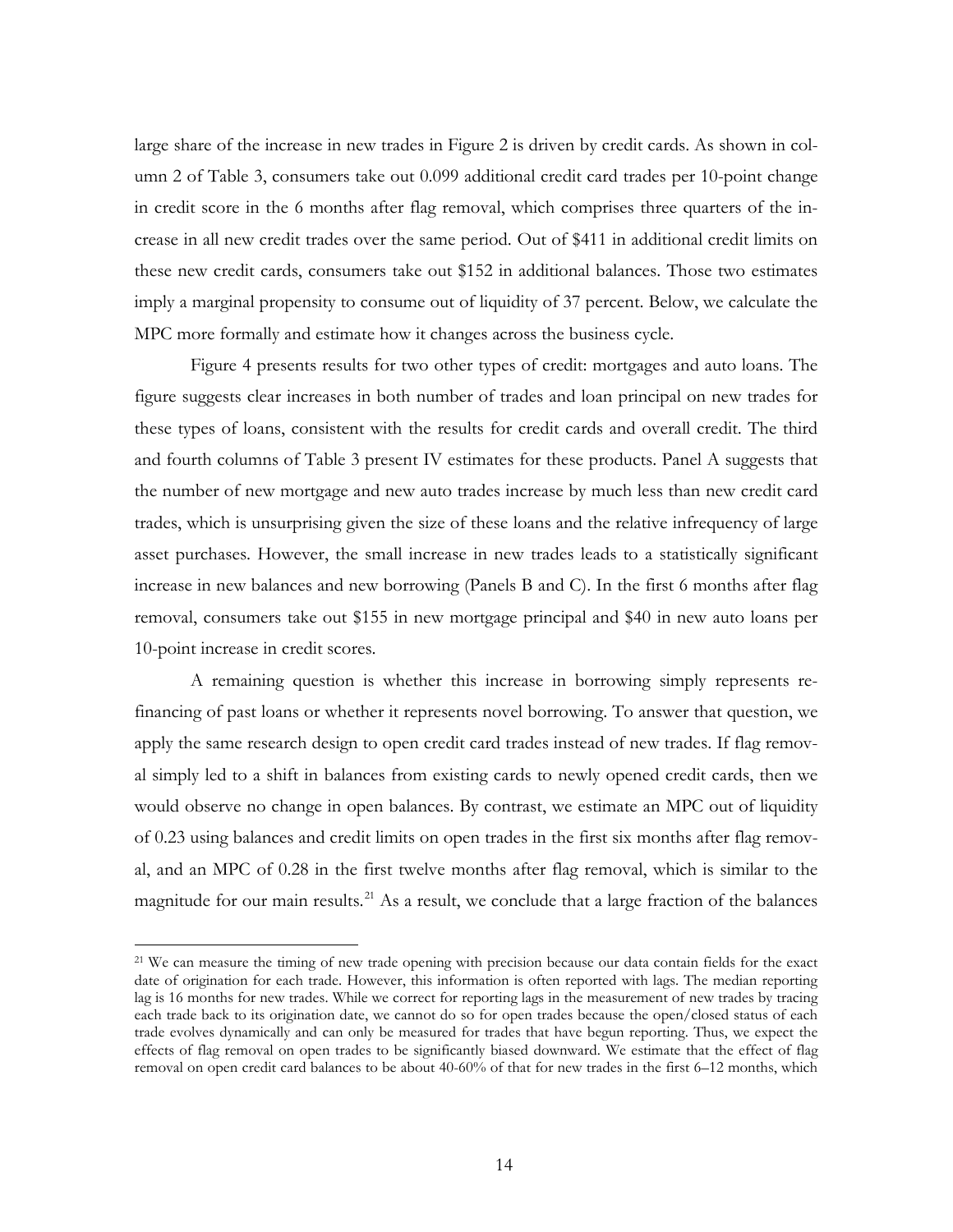accrued on new credit card trades following bankruptcy flag removal represents a net increase in credit card debt, as opposed to balance transfers from existing cards.

# **4.3.The Marginal Propensity to Consume Out of Liquidity Over the Business Cycle**

We next estimate the MPC out of liquidity. Table 4 presents the estimated MPC for credit cards for the entire sample and for flag removals that occurred in each year. Panel A presents the estimated MPC while panels B and C present the components of the MPC: the change in credit card limits and credit card balances respectively.<sup>[22](#page-16-1)</sup> Overall, we estimate an MPC of 0.37, suggesting that consumers borrow 37 percent of the increased credit card limits offered to them once their bankruptcy flags are removed. That estimate is similar to previous estimates for sub-prime borrowers (Agarwal et al. 2015).

The remaining columns of Table 4 present the estimated MPC for each flag removal cohort. In addition, Figure 5 presents the estimates for all years graphically to assess the overall pattern of MPC estimates over time. Both the figure and Table 4 suggest a clear inverse-Ushaped pattern during the sample period. The estimated MPC based on the first six months after flag removal remained fairly constant between 0.33 and 0.35 between 2004 and 2006. The MPC then rose significantly, ranging from 0.41 to 0.46 in the three subsequent years, peaking in 2008 during the depths of the Great Recession. In the two final years of the sample, the MPC declined back to 0.35 to 0.38, closer to pre-recession levels. While our earlier results show that consumers take up significant amounts of new credit between six and twelve months after flag removal, both the estimated MPC and the pattern over the business cycle are remarkably consistent across these two different measurement periods.

Panels B and C of the table and graph decompose the change in MPC into changes in credit limits and changes in borrowing. The results show that in contrast to the inverse-Ushaped pattern in the MPC, the change in credit limits following flag removal decreased dramatically between 2004 and 2011. This pattern suggests a substantial contraction in the supply

is consistent with a large majority of new credit representing net increases in borrowing after accounting for reporting lags.<br><sup>22</sup> The MPC out of liquidity is defined as the change in balances divided by the change in limits.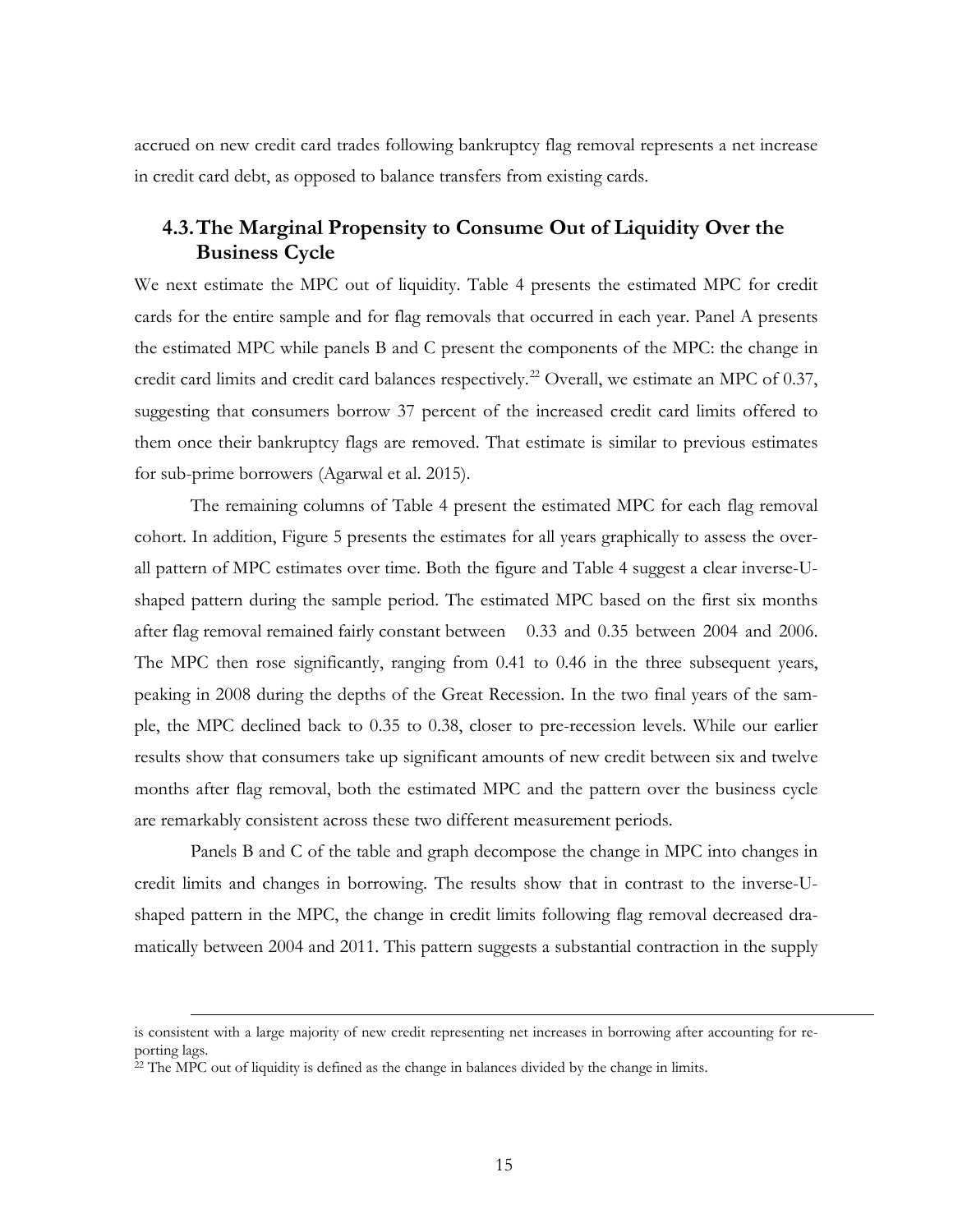of unsecured credit for subprime consumers which failed to recover after the recession.<sup>[23](#page-17-0)</sup> If the increase in MPC between 2004 and 2008 were simply a mechanical effect of the decline in credit supply, we would expect the MPC to continue to increase or at least remain elevated from 2008–2011. Instead, we find that the MPC declined after the Great Recession, suggesting that these results reflect a change in the credit constraints faced by consumers instead of purely the mechanical effect of changes in credit supply. We investigate this more formally a robustness analysis, below.

#### **4.4.Robustness Analysis and Threats to Validity**

 $\overline{a}$ 

We next probe whether the analysis above credibly isolates the changing MPC out of liquidity over time. In particular, we test two alternative interpretations of the results: (1) that the changing MPC over time is driven partly by a non-linear response of borrowing to credit limits (so that the average MPC varies with the change in credit limit), and (2) that the changing MPC is driven partly by compositional differences across flag-removal cohorts.

We first address the functional-form assumption. Suppose that the MPC out of liquidity depends on the magnitude of the increase in credit limits, so that consumers borrow diffe-rently out of small increases in their credit limits than out of large increases.<sup>[24](#page-18-0)</sup> That possibility would complicate our interpretation of the changing MPC out of liquidity over time, since we find evidence that the effect of bankruptcy flag removal on credit limits varies over time.

To investigate this possibility, we pursue the following empirical strategy, designed to "partial out" changes in the credit limits from the MPC. We obtain an estimate of the MPC each year and also an estimate for each year of the increase in credit limits after flag removal. We then regress the MPC each year on the change in credit limits we observe that year. The residuals of that regression represent the MPC we observe each year once we have "partialled

<span id="page-16-0"></span><sup>23</sup> While all types of consumer credit contracted after the financial crisis, different markets have seen various degrees of recovery. As of 2013, near the end of our sample period, mail offers and originations for subprime credit cards were still substantially below pre-crisis levels. That could be due to a combination of deteriorations in consumer credit quality, shocks to bank balance sheets, tightened regulation and capital requirements, and changes in consumer demand. See NY Fed Household Debt and Credit Report (2016), Agarwal et al (2015), and Han, Keys, and Li (2014).

<span id="page-16-1"></span><sup>24</sup> For example, the model of Kaplan and Violante (2014) predicts a non-monotonic relationship between increases in credit limits and the MPC, with the total effect depending on the fraction of wealthy versus poor handto-mouth consumers.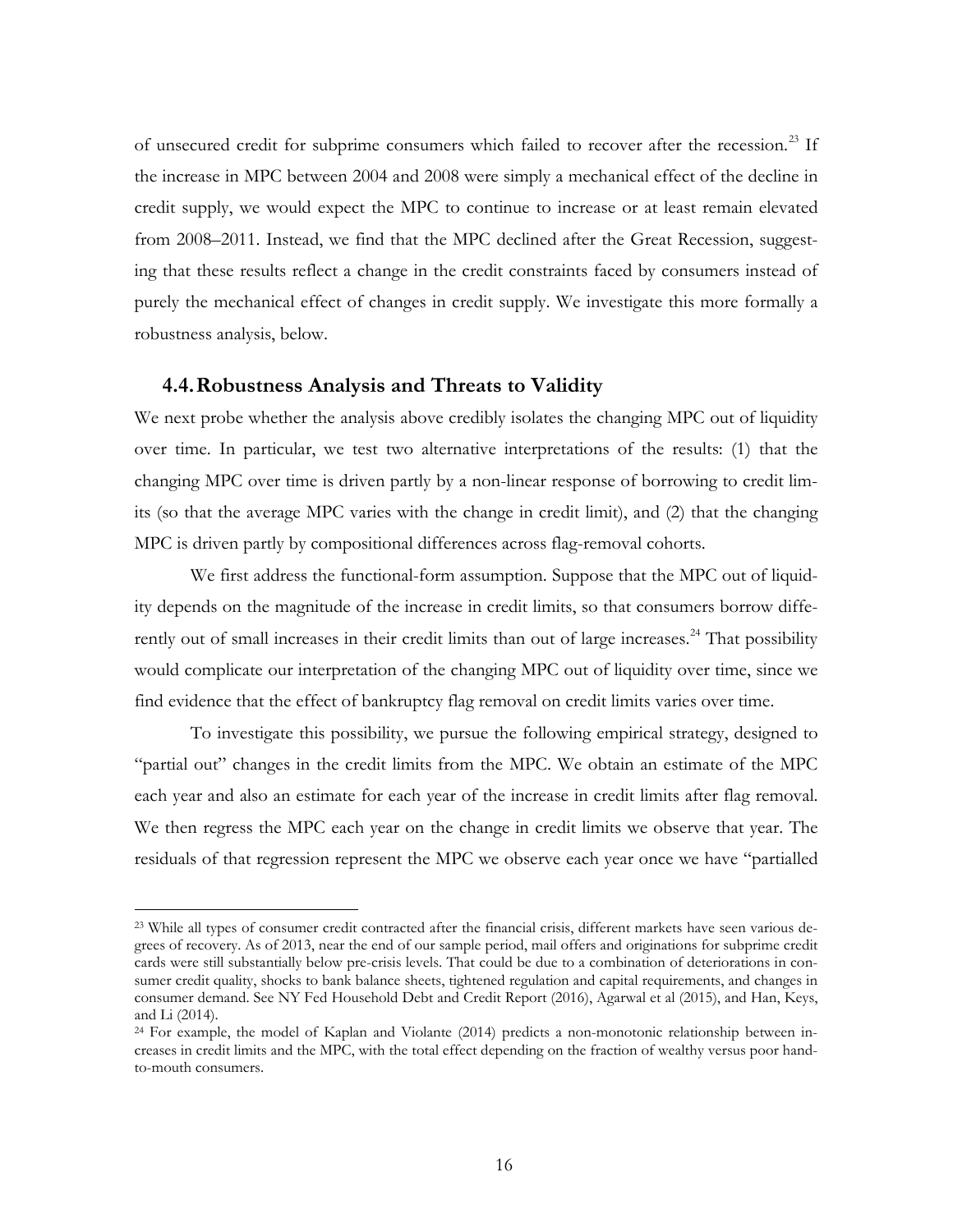out" the effect of changes in credit limits on the estimated MPC. Appendix Figure A1 plots those residuals. The figure still suggests an inverse-U-shaped pattern, with the observed MPC peaking during the Great Recession.

A second key concern with the analysis above is that the composition of consumers having their bankruptcy flags removed may also change over time. Overall, we observe higher MPCs for individuals with lower credit scores, which we report in Table 5.<sup>[25](#page-18-1)</sup> Therefore, any cyclical variation in average credit scores could potentially account for some of the changes over time in the average MPC we calculate. As a result, our estimates could potentially confound changes in the demographics of underlying consumers experiencing flag removal with changes in the average MPC holding the composition of consumers constant.

To investigate that concern, we test whether the observable characteristics of flagremoval cohorts can explain the changing average MPC. In particular, we follow DiNardo, Fortin, and Lemieux (1996) to re-weight the sample each year to match a base year along a vector of observable characteristics. We combine consumers who had a flag removed in each year with those whose flags were removed in 2008, and then estimate a probit regression with the outcome of interest being an indicator function equal to one if the observation had a bankruptcy flag removed in 2008. The regression's independent variables are the credit score and balances on open credit card, mortgage, and auto trades in the quarter before flag removal. For each observation *i*, we then calculate a predicted value,  $\hat{p}_i$ , from that regression, and following DiNardo, Fortin, and Lemieux (1996) we define a weight,  $w_i$ , as

$$
w_i \equiv \frac{\widehat{p}_i}{1 - \widehat{p}_i} \cdot \frac{P(\tau_i = 2008)}{P(\tau_i \neq 2008)}.
$$

We then re-estimate the MPC by year using these weights as sample weights. This allows us to account for changes in demographics across years based on these observable dimensions. Appendix Figure A2 presents the estimates of MPC by year after re-weighting and suggests a roughly similar pattern as in Figure  $5.^{27}$  $5.^{27}$  $5.^{27}$  The broad similarity between these figures suggests

<span id="page-17-0"></span><sup>25</sup> Consistent with the work of Gross and Souleles (2002) and Aydin (2016), the results in Table 5 also suggest a higher MPC for individuals with higher utilization.

<sup>&</sup>lt;sup>28</sup> For this analysis, we start with the universe of 921,198 credit card acquisition offers sent by mail to consumers between 2002 and 2014 gathered by Mintel, a marketing research firm, and linked to the credit scores of those receiving these offers. The Mintel credit card data are described in more detail by Han, Keys, and Li (2013) and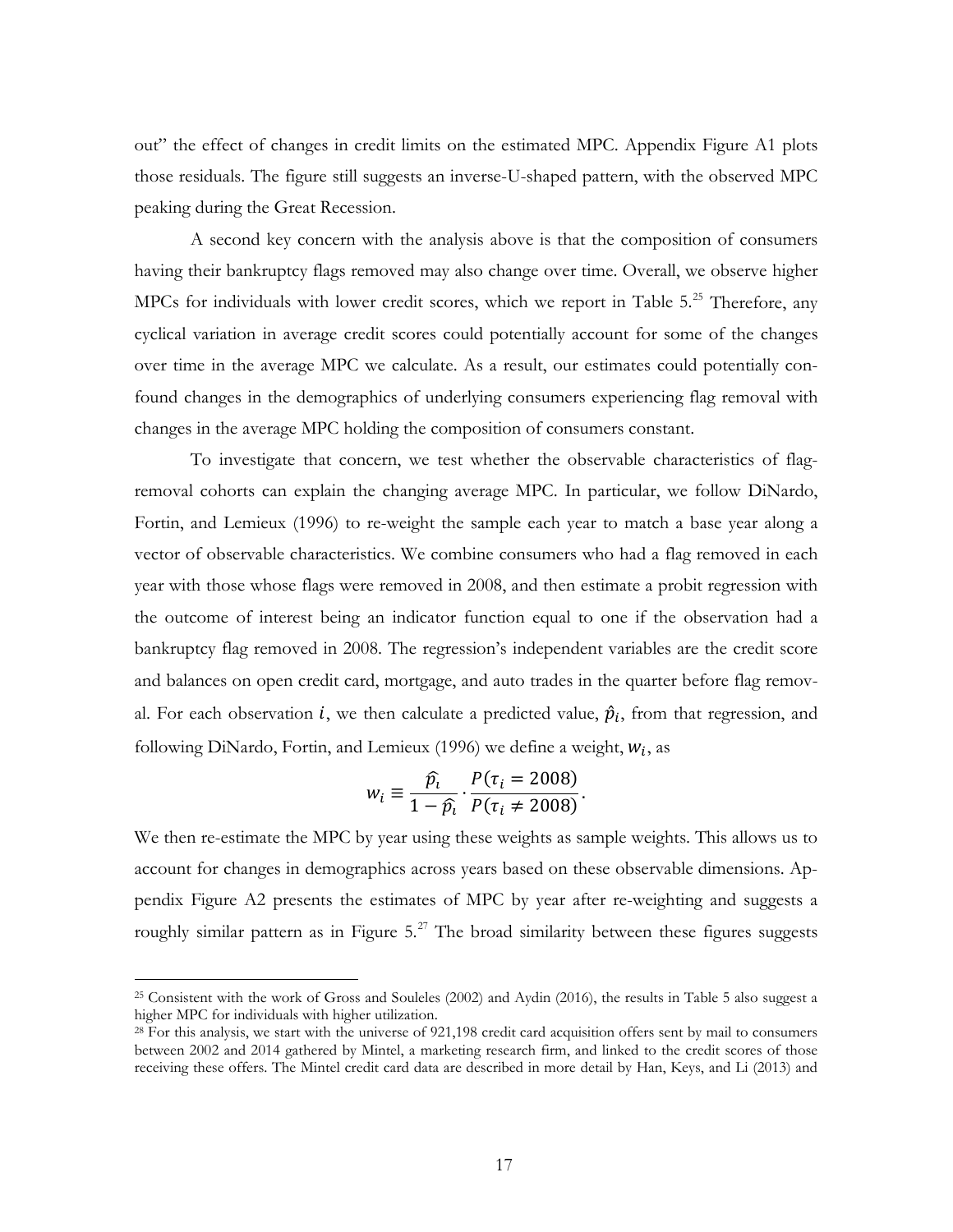that composition effects due to changes in observable characteristics are not able to account for the counter-cyclical variation. These results also provide suggestive evidence regarding the mechanism behind the estimated variation in the average MPC over the business cycle. By holding constant mortgage balances, credit scores, and other financial characteristics, our results suggest that the deterioration of household balance sheets during the recession may play a relatively less important role than aggregate macroeconomic conditions in accounting for our results. As a result, our results may generalize to other recessions, not just recessions following financial crisis.

A final concern involves potential changes in borrowing costs that might occur at the same time as bankruptcy flag removal. In particular, the increase in credit scores upon flag removal may trigger a decrease in offered interest rates, which would confound our analysis of the MPC out of liquidity.

Unfortunately, we are not able to address this concern in the CCP data because it does not include interest rates. In a complementary dataset of credit card mail offers, we calculate that a 10-point increase in credit scores is associated with a 33-basis-point drop in the regular purchase APRs on new credit cards.<sup>[28](#page-20-0)</sup> This association is similar to those reported in previous studies (Agarwal et al. 2015, Han et al. 2015). Published estimates of the elasticity of debt to the interest rate, in turn, suggest that the drop in interest rates would lead to a long-run in-crease of \$57 in credit card borrowing.<sup>[29](#page-20-1)</sup> As we discuss below, flag removal is associated with a one-time, persistent increase in credit score, which should be associated with a one-time increase in balances if it were driven purely by a price effect. However, we show that flag removal is instead associated with a permanent increase in the *flow* of new credit, which is more consistent with credit access rather than prices as the main driver of increased borrowing. As shown in Table 7, credit card borrowing increases by \$462 (\$945) as of 24 (60) months after

Ru and Schoar (2016). We calculate this association for credit cards issued to consumers with credit scores between 600 and 700.

<span id="page-18-1"></span><sup>28</sup> For this analysis, we start with the universe of 921,198 credit card acquisition offers sent by mail to consumers between 2002 and 2014 gathered by Mintel, a marketing research firm, and linked to the credit scores of those receiving these offers. The Mintel credit card data are described in more detail by Han, Keys, and Li (2013) and Ru and Schoar (2016). We calculate this association for credit cards issued to consumers with credit scores between 600 and 700.<br><sup>29</sup> See Table III of Gross and Souleles (2002).

<span id="page-18-0"></span>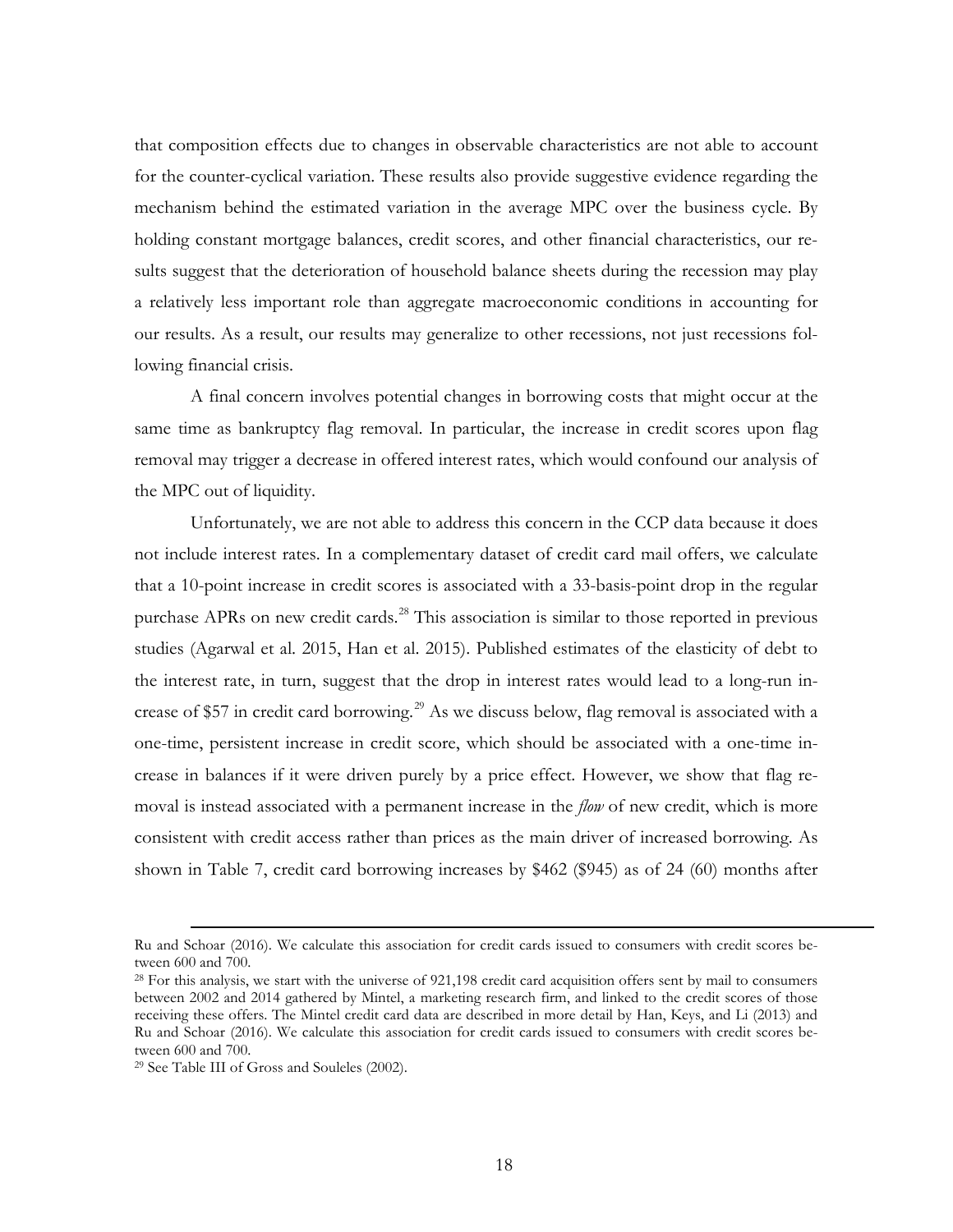<span id="page-19-0"></span>flag removal. These numbers suggest that at most 6–12 percent of the increase in borrowing we observe can be explained by a drop in interest rates after bankruptcy flag removal.

Moreover, this bias varies relatively little over the business cycle and so can explain little of the change in the estimated MPC over the business cycle. The association between a 10 point increase in credit scores and credit card interest rates varies from a low of 2.2 percent in 2007 to a high of 4.9 percent in 2012. That translates into an increase in credit card borrowing from \$37 to \$83, all of which is under 20 percent of the increase in borrowing we observe.

#### **4.5.Do Consumers Anticipate Flag Removal?**

Because credit scores increase mechanically when bankruptcy flags are removed, consumers are more likely to obtain credit and receive better terms after flag removal than before. Thus, perfectly forward-looking consumers would avoid applying for credit in the months just prior to flag removal, resulting in a "missing mass" of new trades and inquiries in these months. However, because the existence and effects of bankruptcy flags are relatively obscure features of the credit reporting system, consumers may not anticipate or even be aware of impending flag removal when making financial decisions.

Consistent with a lack of anticipatory behavior, we find no evidence of missing mass in any of our event-study figures. By contrast, there exist smooth and steady trends in the preperiod, with clear and sharp "on impact" effects starting in the month of flag removal. None of the main figures show evidence that consumers, on average, react to the approaching flag removal. Thus, we interpret the main estimates as capturing consumer responses to an *unanticipated* change in credit supply following removal of bankruptcy flag.

To investigate the roles of demand and supply in more detail, we examine the rate of credit inquiries per month around flag removal. Credit inquiries are reported in our dataset whenever a lender obtains a consumer's credit report for the purposes of screening a new cre-dit application (Avery et al 2003).<sup>[31](#page-22-0)</sup> While most traditional lenders require credit checks in order to obtain credit, not all lenders report each inquiry to all credit bureaus. Mortgage inquiries are typically reported to all three major credit bureaus, but auto and credit card inquiries may

<sup>&</sup>lt;sup>31</sup> "Soft" inquiries, made by consumers checking their own credit files, lenders pre-screening consumers for mail advertisements, credit monitoring of existing consumers, and other activities not related to credit demand, are not included in our dataset.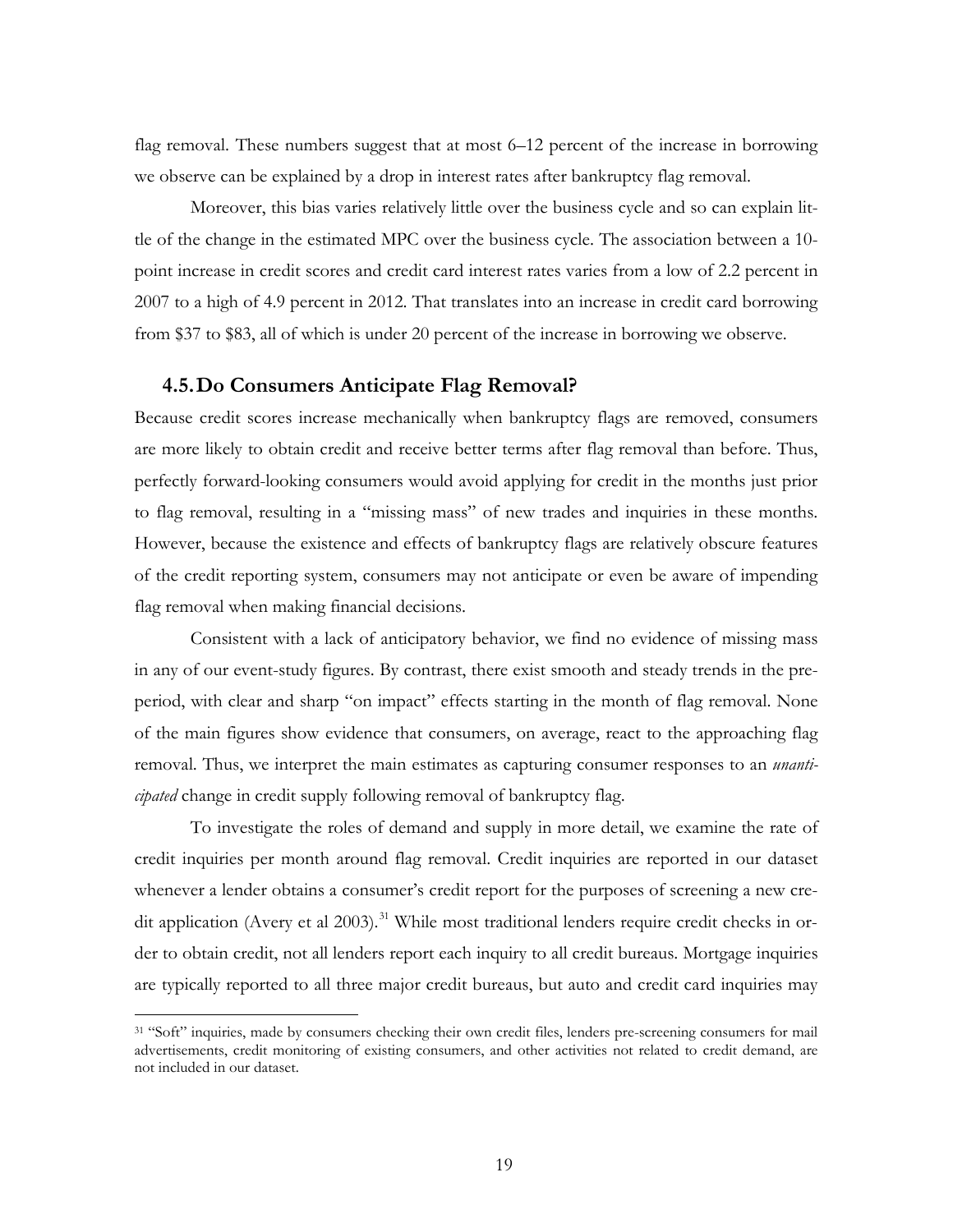only be reported to one or two credit bureaus. Thus, while our dataset is likely to underestimate the total number of credit applications consumers make, we believe it can accurately capture relative changes in the rate of credit application for a given set of consumers over time.

The first column of Figure 6 presents our main specification when inquiries per month are the outcomes of interest, and Panel A of Table 6 presents the associated point estimates. We find no statistically significant changes in mortgage and auto inquiries resulting from flag removal, consistent with flag removal being unanticipated. The rate of credit card inquiries does increase significantly, albeit less than the increase in new trades. Because many credit card applications result from direct mail and other forms of marketing by issuers, which in turn are targeted in part based on consumer credit scores, credit card inquiries are likely to confound supply and demand for credit (Han, Keys, and Li, 2013).

To further disentangle the role of more-frequent credit applications versus higher approval rates for each application, we examine the number of new trades per inquiry as a proxy for lenders' approval rate. These results are presented in the second column of Figure 6 and in Panel B of Table 6. As noted above, our inquiry data under-estimate the true number of applications, so the average number of new trades per inquiry may be greater than one. While the proxy cannot be used to calculate the actual approval rate, it is likely to capture changes in the approval rate as long as reporting of inquiries does not systematically change based on the timing of flag removal.

We find that the rate of new trades per inquiry increases for all credit types following flag removal. In particular, the results suggest that the approval rate for credit cards increases even conditional on the increase in credit card inquiries. Using the pre-flag-removal mean rate of inquiries as a benchmark, the estimates from Panel B of Table 6 suggest that over 70% of the increase in all new trades and about two thirds of the increase in new credit card trades can be explained by an increase in approval rates as opposed to an increase in inquiries.<sup>[33](#page-23-0)</sup>

<span id="page-20-1"></span><span id="page-20-0"></span><sup>&</sup>lt;sup>33</sup> We can estimate the effect of the increase in approval rates by multiplying the increase in trades per inquiry in Panel B by the pre-removal mean inquiries per quarter from Panel A, and integrating over the relevant horizon. For example, the effect of the increase in approval rates on new trade openings for all trade types over the first six months following flag removal is  $0.12 = (0.126 \text{ trades } / \text{ inquiry} \times 0.475 \text{ inquiries } / \text{ quarter} \times 2 \text{ quarters}).$ Comparing this to the estimate of 0.13 from Panel A, column 1 of Table 3 suggests that the change in approval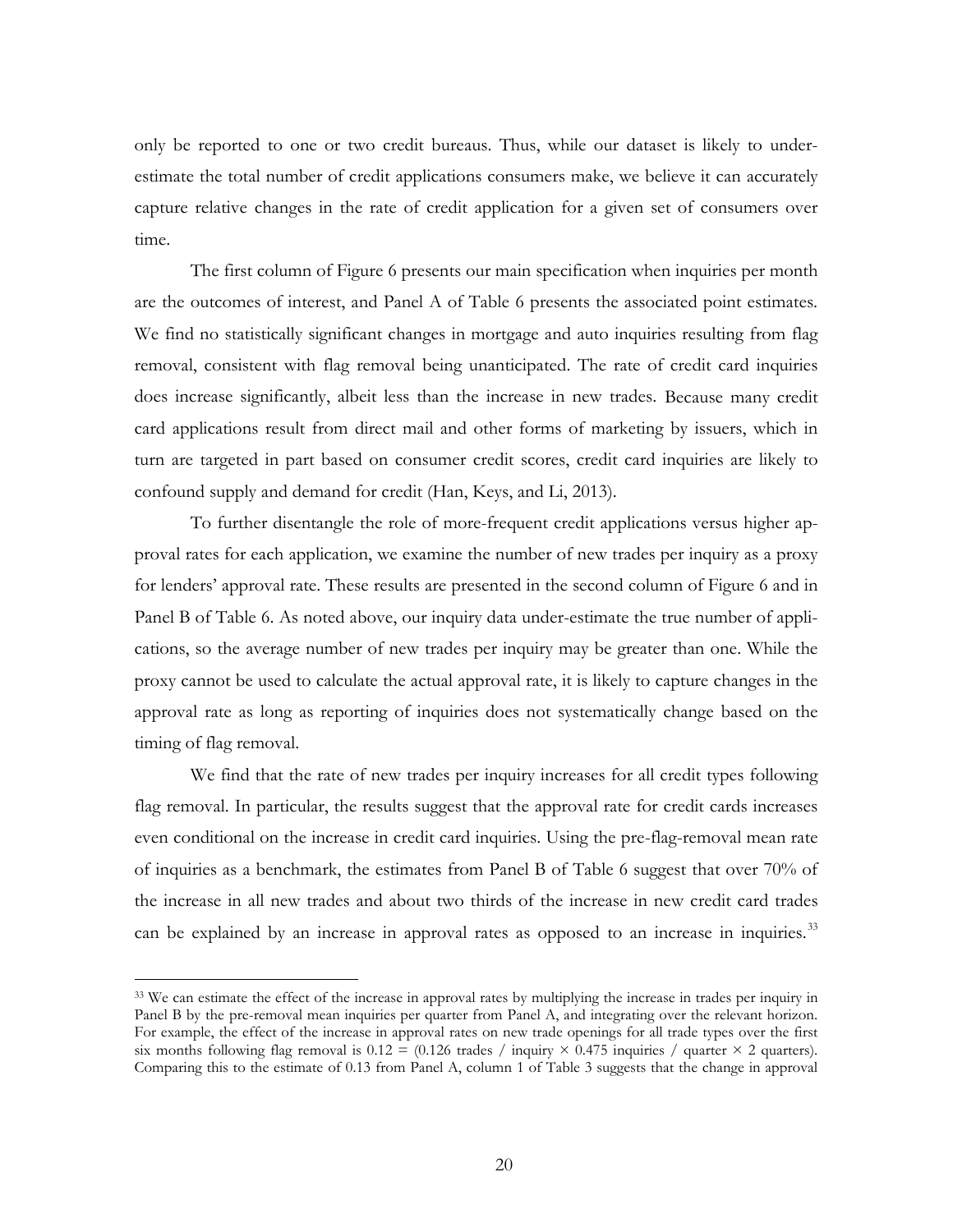These results support the interpretation that our main estimates are driven primarily by a change in credit supply rather than a change in borrower behavior. Furthermore, Appendix Figure A3 shows that credit card trades per inquiry exhibited a sharp decline from 2004 to 2006, but remained relatively constant from 2006 to 2011, providing further evidence that variation in credit supply is unlikely to explain the pattern in the MPC that we document.

# **5. The Longer-Run Effects of Flag Removal**

The results described above show that consumers increase their borrowing as a result of bankruptcy flag removal. A remaining question is how this increase in leverage affects delinquency rates and overall financial health. The consumers in this sample, of course, have a history of bankruptcy, and so their overall credit risk is high.<sup>[34](#page-23-1)</sup> But it is unclear, a priori, whether an increase in their credit scores would improve or harm their financial health. If consumers are still affected by the factors that initially drove them into bankruptcy (e.g., due to persistence in economic shocks or persistence in their own behavior), then additional debt may lower overall financial health, and we would observe increases in delinquencies and a reversion of credit scores toward pre-flag-removal levels. However, if new credit helps alleviate consumers' credit constraints without increasing financial distress, then the removal of bankruptcy flags could lead to greater consumption smoothing, asset building, and credit building.

We assess the impacts of flag removal on delinquency and financial health in two ways. First, we apply the same empirical framework as above, but with measures of delinquency and collections activity as the outcomes of interest. Second, we extend the framework to study long-run trends in delinquency, borrowing, and credit scores. Figure 7 presents the first of these approaches. The figure presents results for four key measures of delinquency and collections: the delinquency rate on new loans one year after origination, the delinquency rate on

rates can account for 91% of the increase in new trades for all trade types in the first six months after flag removal.<br><sup>34</sup> From Table 1, 7 percent of new trades reported within one year of opening are 90+ days delinquent, and 4

percent of all open trades are 90+days delinquent as of the quarter before flag removal. These delinquency rates are significantly higher than those in the random CCP sample, and their credit scores are significantly lower.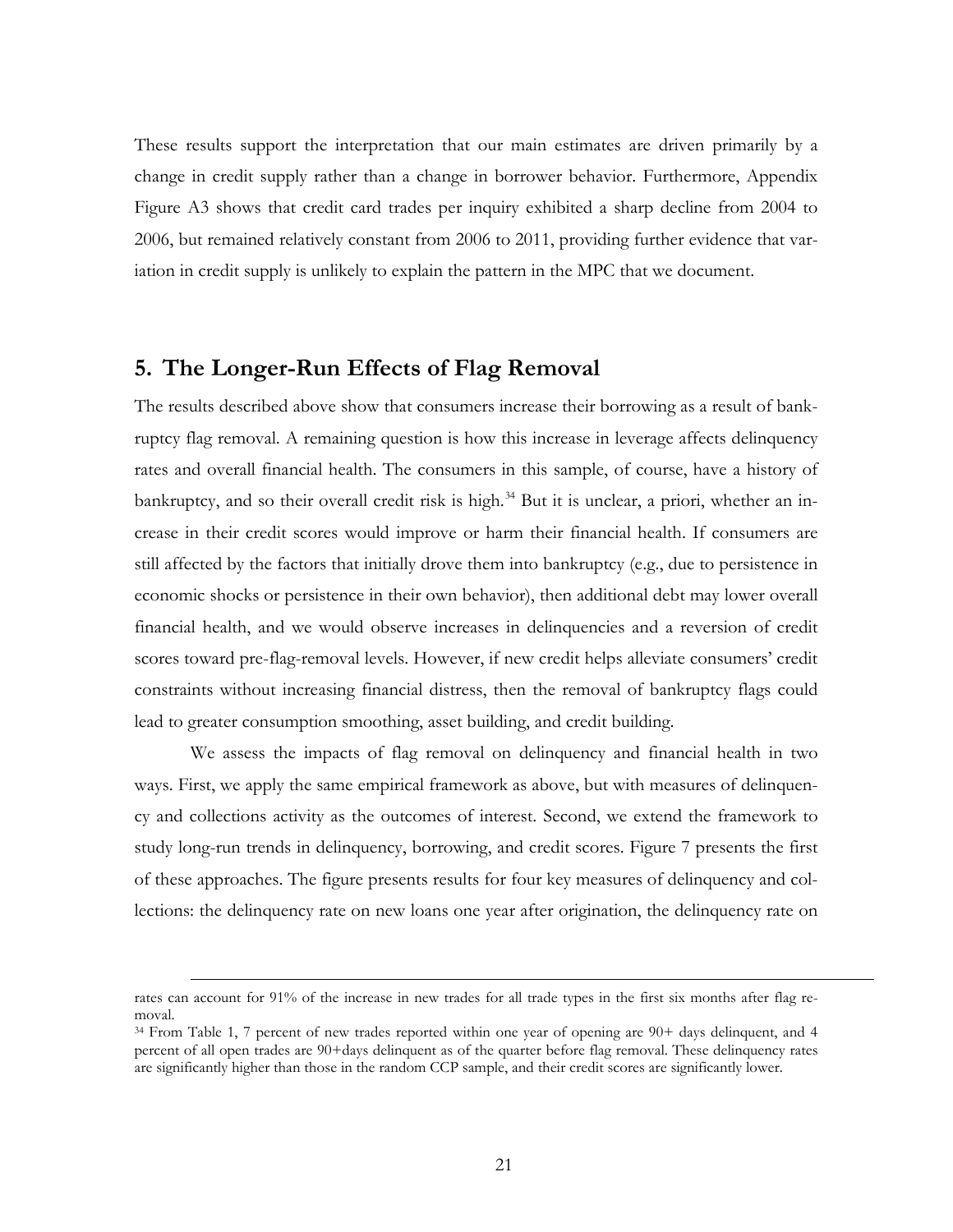all open loans, collection inquiries, and new collections balances.<sup>[35](#page-24-0)</sup> As a whole, the figure rules out an increase in delinquency after flag removal. In fact, the only pattern apparent in the figure is a short-run *decrease* in delinquencies on new trades in Panel A. These results suggest that consumers are less likely to become delinquent on new debt taken out after flag removal, with little effect on delinquency for existing debts or bill payments.

Next, we analyze the longer-run effects of bankruptcy flag removal. Figure 8 presents four main summary measures of each consumer's credit record 60 months after bankruptcy flag removal, extending our main results by three years. The figure suggests that the initial increase in credit scores after flag removal is highly persistent and does not revert back to preflag-removal levels. Since credit scores are a summary measure of delinquency and credit activity, this finding is consistent with the interpretation that financial health remains stable after flag removal. Panel B examines the delinquency rate for open trades, and suggests a small decrease in delinquencies over the longer run. The increase in the flow of new credit card trades, balances and limits persists for at least five years after flag removal. Table 7 summarizes these and other credit outcomes over the longer run. The data suggest that instead of reverting back to pre-flag-removal levels, credit scores remain persistently higher once bankruptcy flags are removed.

# **6. Implications for Stimulus Policy**

 $\overline{a}$ 

This section presents a calibration exercise designed to assess the implications of the results for designing stimulus policy that relies on an expansion of consumer credit. In particular, we assess how variations in the MPC out of liquidity over the business cycle can alter the predicted effects of credit expansions. We consider a hypothetical economic policy that would provide \$1,000 in additional credit limits to all U.S. consumers with credit scores under 700. We estimate the total number of U.S. consumers with credit scores under 700 in each year from 2007 to 2009 using the CCP.

We take to this scenario the 2006 estimate of the MPC out of liquidity  $-0.34$  – and first assume that that estimate applies to all years. The fifth column of Table 8 presents the

<span id="page-22-0"></span><sup>&</sup>lt;sup>35</sup> In all of our analysis, we consider a loan delinquent if there have been 90 or more days since the contractually obligated payment was made, as of the date of last reporting of a given trade line.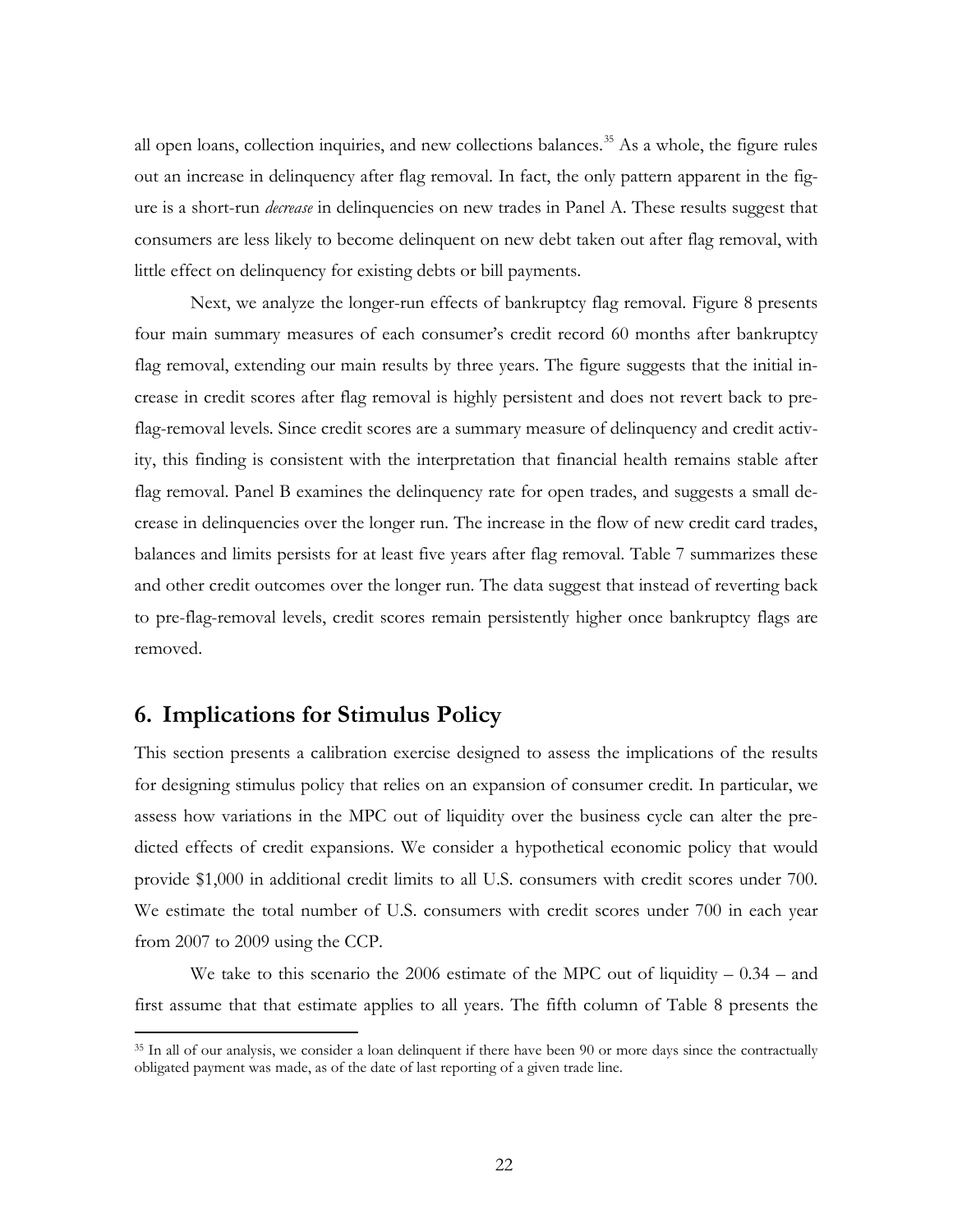change in aggregate consumption one would expect, given that assumption, for the years 2007–2009. The sixth column of Table 8 describes, by contrast, the change in aggregate consumption one would expect based on each year's average MPC estimate. The difference between the two estimates is large: \$14 billion for 2008, a 40-percent difference.

This calculation is stylized, of course, but it illustrates how accounting for the "state dependence" of the average MPC can alter the amount of consumer credit needed to achieve a given consumption target. Ignoring that state dependence may cause policymakers to overestimate the appropriate stimulus needed.

# **7. Conclusions**

A likely explanation for the enduring interest in estimating the marginal propensity to consume out of liquidity is that the MPC plays an important role in macroeconomic stabilization policy. Policies that try to boost household demand through government transfers, subsidized loans, temporary tax cuts, or income-tax rebates are more effective if they are targeted towards households with a high MPC.

In this paper, we estimate a high MPC out of liquidity for consumers with relatively low credit scores, consistent with previous work (Agarwal et al 2015). Using a large panel dataset, we show that the average MPC out of liquidity is counter-cyclical, with higher average MPCs during the Great Recession. The cyclical variation is both statistically and economically significant, with the average MPC decreasing by roughly 20–30 percent between 2008 and 2011 as aggregate economic conditions improved. By comparison, this difference in average MPCs is similar in magnitude to the difference between the "wealthy hand-to-mouth" agents and non-hand-to-mouth agents studied by Kaplan et al. (2014).

<span id="page-23-1"></span><span id="page-23-0"></span>We view these results as complementary to recent work that emphasizes heterogeneity in the MPC across the population (Jappelli and Pistaferri 2014; Mian, Rao, and Sufi 2013). The results above also suggest substantial heterogeneity in the MPC across consumers, but – more importantly – heterogeneity across the business cycle. Our results therefore suggest that MPCs estimated during "normal" times may provide misleading guidance for policymakers assessing similar interventions during a recession.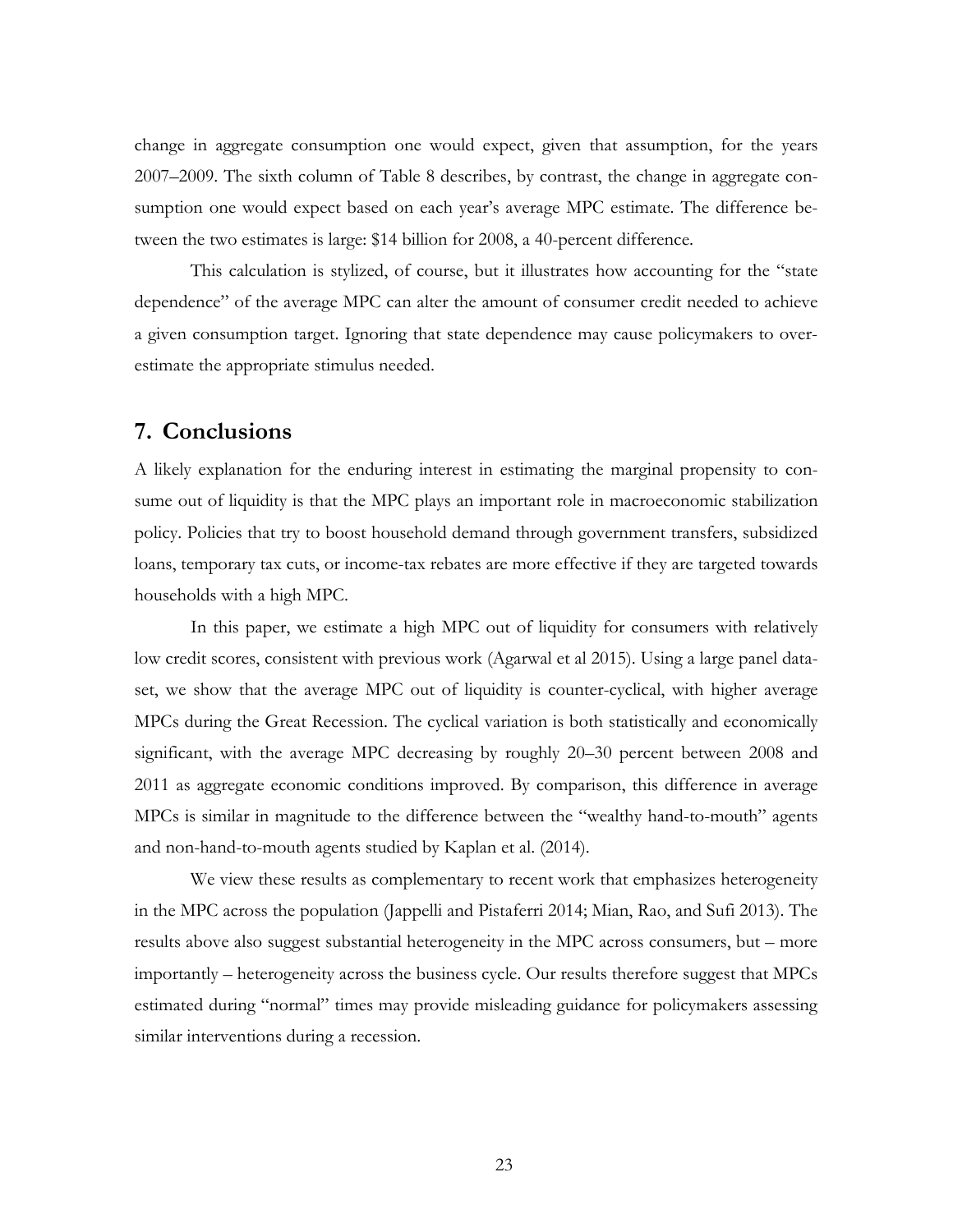Beyond policy guidance, we interpret our results as providing statistics for assessing recent macroeconomic models of household finance. Models featuring costly adjustment of illiquid assets point out that severe recessions can actually cause *lower* average MPCs as compared to mild recessions (Kaplan and Violante 2014). Assuming that the Great Recession can be categorized as a severe recession, our evidence contradicts that prediction. This conclusion comes with the important caveat that our results are only identified on a sample with relatively low credit scores, and, as a result, our results may be specific to this population. Nevertheless, our tentative conclusion is that even during the Great Recession, the average MPC out of liquidity was unusually large relative to typical economic times and likely larger than that during mild recessions.

There are several important limitations of our results. First, our results come from a specific sample of former bankruptcy filers. We interpret the results as informative about the MPC out of liquidity for a broad sample of consumers with relatively low credit scores, but this is an assumption that should be confirmed more directly in future work. Whether these results generalize to a broader population is an open question. Second, consistent with the past literature, we interpret our results as reflecting the propensity to consume out of liquidity. However, we do not observe consumption directly. It would be useful to confirm in other data sets that the estimated MPC out liquidity actually reflects changes in consumption. Lastly, we interpret our results as reflecting an unanticipated change in liquidity. Whether the results are similar for anticipated changes in consumer credit is not clear.

<span id="page-24-0"></span>Overall, our results are broadly consistent with the conjecture of Johnson, Parker, and Souleles (2006) that liquidity constraints become more important as aggregate conditions deteriorate, which raises the average MPC. Our results also confirm the conjecture by Jappelli and Pistaferri (2014) that one should be concerned that MPC estimates in severe recessions may be significantly different than MPC estimates in "normal" economic times. Future work ought to continue to investigate the role of aggregate economic conditions on the average MPC, especially for low-credit-score consumers who are often the focus of macroeconomic stabilization policy. Such consumers are thought to exhibit especially high MPCs, and, it seems, may exhibit even higher MPCs during severe recessions.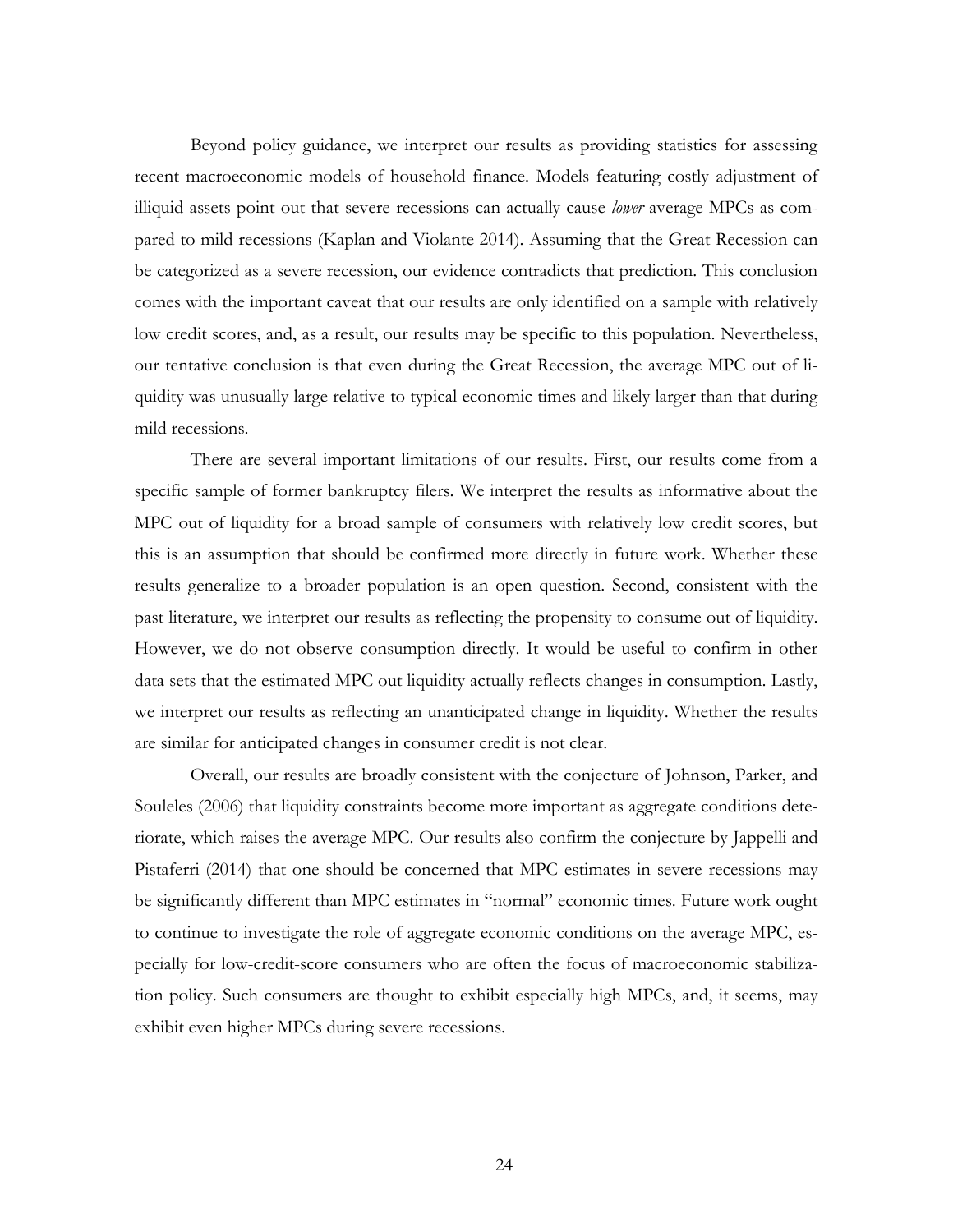## **8. References**

Agarwal, Sumit, Souphala Chomsisengphet, Neale Mahoney, and Johannes Stroebel (2015). "Do banks pass through credit expansions? The marginal profitability of consumer lending during the great recession." Working Paper.

Agarwal, S., Chomsisengphet, S., Mahoney, N., & Stroebel, J. (2015). Regulating Consumer Financial Products: Evidence from Credit Cards\*. Quarterly Journal of Economics, 130(1).

Avery, R. B., Calem, P. S., Canner, G. B., & Bostic, R. W. (2003). Overview of consumer data and credit reporting, an. Fed. Res. Bull., 89, 47.

Aydin, Deniz (2016), "The Marginal Propensity to Consume Out of Liquidity: Evidence From Random Assignment of 54,522 Credit Lines," Working Paper.

Baker, Scott and Constantine Yannelis (2016), "Income Changes and Consumption: Evidence from the 2013 Federal Government Shutdown," Working Paper.

Bernanke, Benjamin and Mark Gertler (1989), "Agency Costs, Net Worth, and Business Fluctuations," *American Economic Review*, 79(1): 14-31.

Borusyak, Kirill and Xavier Jaravel (2016), "Revisiting Event Study Designs," Working Paper.

Bos, Marieke, Emily Breza, and Andres Liberman (2015). "The Labor Market Effects of Credit Market Information." Working Paper.

Brevoort, K. P., Grimm, P., & Kambara, M. (2015). "Data point: Credit invisibles." Consumer Financial Protection Bureau.

Carroll, Christopher D., Jiri Slacalek, Kiichi Tokuoka, and Matthew White (2015). "The Distribution of Wealth and the Marginal Propensity to Consume," Working Paper.

Cohen-Cole, Ethan, Kyle Herkenhoff, and Gordon Phillips (2015) "How Credit Constraints Impact Job Finding Rates, Sorting, and Aggregate Output," Working Paper.

Cohen-Cole, Ethan, Kyle Herkenhoff, and Gordon Phillips (2016) "The Impact of Consumer Credit Access on Employment, Earnings, and Entrepreneurship," Working Paper.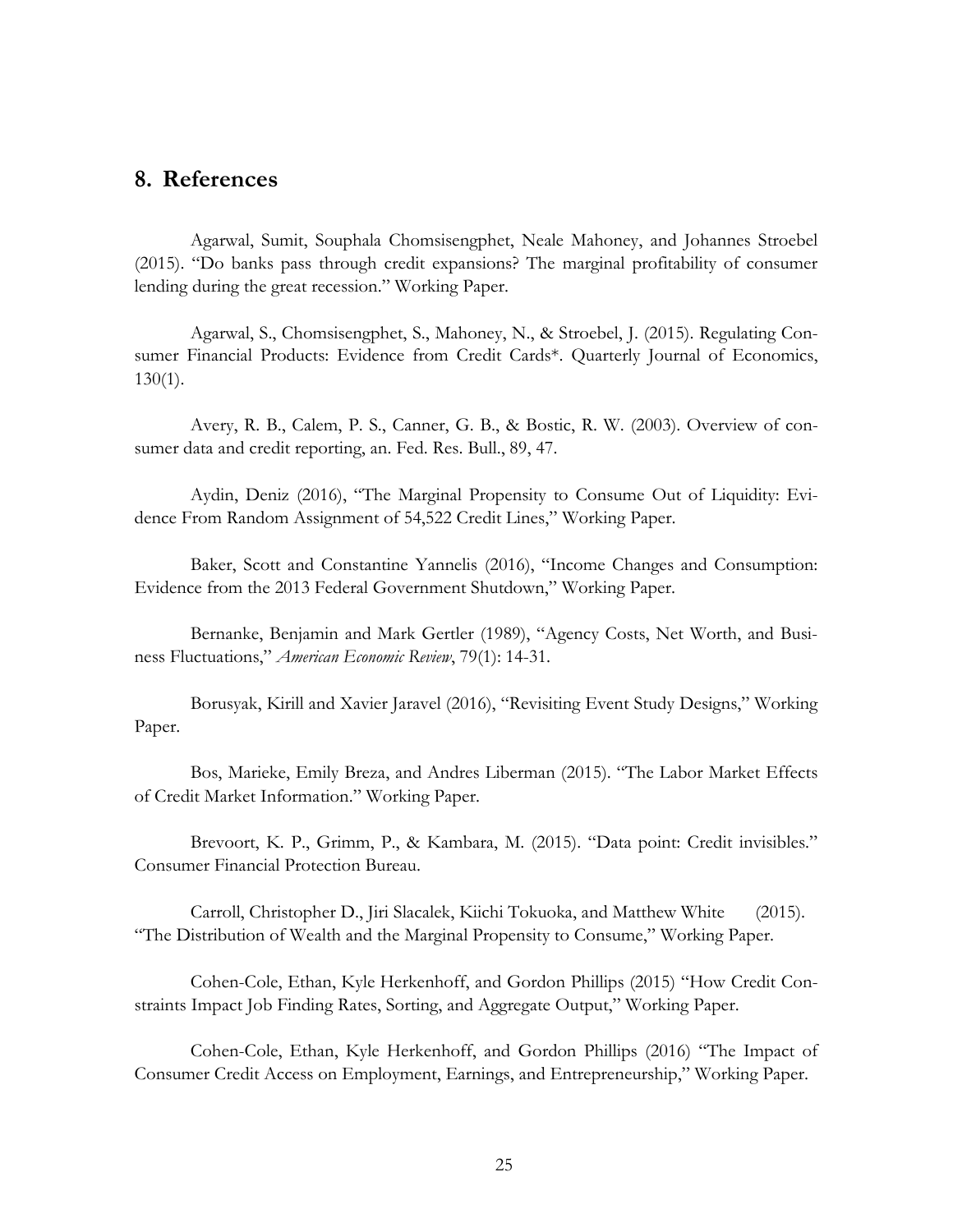DiNardo, John, Nicole M. Fortin, and Thomas Lemieux (1996). "Labor Market Institutions and the Distribution of Wages, 1973-1992: A Semiparametric Approach," *Econometrica*, 64(5): 1001-1044.

Dobbie, Will, and Jae Song (2014), "Debt Relief and Debtor Outcomes: Measuring the Effects of Consumer Bankruptcy Protection." *American Economic Review*.

Dobbie, Will, Paul Goldsmith-Pinkham, Neale Mahoney, and Jae Song (2016). "Bad Credit, No Problem? Credit and Labor Market Consequences of Bad Credit Reports," Working Paper.

Dobkin, Carlos, Amy Finkelstein, Ray Kluender, and Matthew J. Notowidigdo (2016), "The Economic Consequences of Hospital Admissions," NBER Working Paper #22288.

Eggertsson, Gauti B. and Krugman, Paul (2012). "Debt, Deleveraging and the Liquidity Trap: A Fisher-Minsky-Koo Approach," *The Quarterly Journal of Economics*, 127(3): 1469- 1513.

Elul, Ronel, and Piero Gottardi (2015). "Bankruptcy: Is It Enough to Forgive or Must We Also Forget?" *American Economic Journal: Microeconomics* 7.4: 294-338.

Gelman, M., Kariv, S., Shapiro, M. D., Silverman, D., & Tadelis, S. (2015). How individuals smooth spending: Evidence from the 2013 government shutdown using account data (No. w21025). National Bureau of Economic Research.

Gross, Tal, Matthew J. Notowidigdo, and Jialan Wang (2014). "Liquidity constraints and consumer bankruptcy: Evidence from tax rebates." *Review of Economics and Statistics* 96.3: 431-443.

Gross, David B., and Nicholas S. Souleles (2002). "Do Liquidity Constraints and Interest Rates Matter for Consumer Behavior? Evidence from Credit Card Data." Quarterly Journal of Economics: 149-185.

Guerrieri, Veronica, and Guido Lorenzoni (2015). "Credit crises, precautionary savings, and the liquidity trap," Working Paper.

Han, S., Keys, B. J., & Li, G. (2013). "Unsecured credit supply over the credit cycle: Evidence from credit card mailings," Finance and Economics Discussion Paper Series Paper, (2011-29).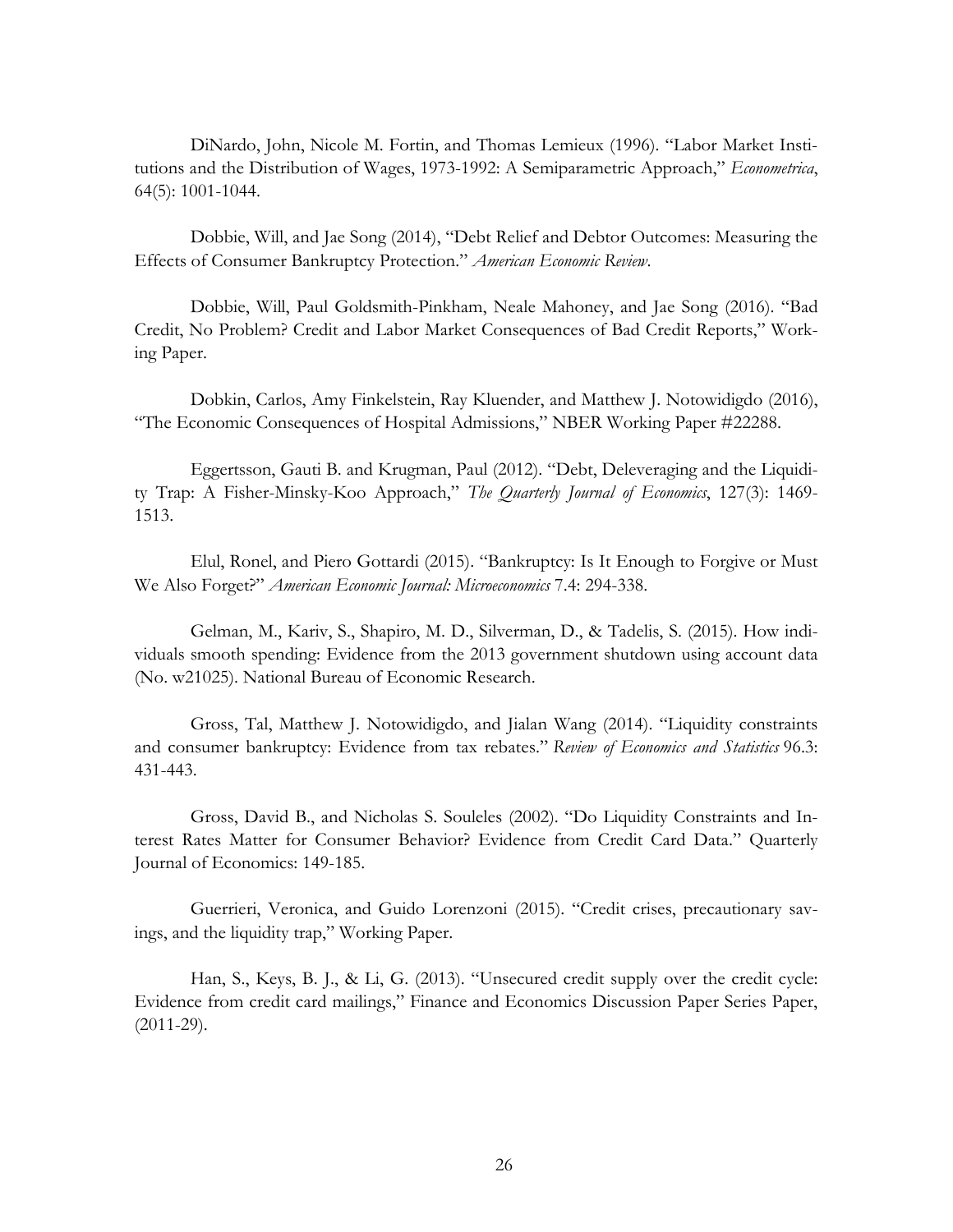Himmelstein, D. U., Thorne, D., Warren, E., & Woolhandler, S. (2009). Medical bankruptcy in the United States, 2007: results, a national study. *The American Journal of Medicine,* 122(8), 741-746.

Himmelstein, D. U., E. Warren, D. Thorne, and S. Woolhandler (2005). Illness and injury as contributors to bankruptcy. *Health Affairs*, W65–W73.

Hsieh, Chang-Tai (2003), "Do Consumers React to Anticipated Income Changes? Evidence from the Alaska Permanent Fund," *American Economic Review*, 93(1): 397-405.

Jagtiani, Julapa and Wenli Li (2014). "Credit access after consumer bankruptcy filing: new evidence," Working Papers 14-25, Federal Reserve Bank of Philadelphia.

Jappelli, Tullio and Luigi Pistaferri (2014), "Fiscal Policy and MPC Heterogeneity", *American Economic Journal: Macroeconomics*, 6(4): 107-36.

Johnson, David S., Jonathan A. Parker, and Nicholas S. Souleles (2006), "Household Expenditure and the Income Tax Rebates of 2001", *American Economic Review* 96(5): 1589- 1610.

Kaplan, G., & Violante, G. L. (2014). "A model of the consumption response to fiscal stimulus payments," *Econometrica,* 82(4), 1199-1239.

Kaplan, Greg, Giovanni L. Violante, and Justin Weidner (2014) "The Wealthy Handto-Mouth", *Brookings Papers on Economic Activity*.

Kueng, Lorenz (2015) "Revisiting the Response of Household Spending to the Alaska Permanent Fund Dividend using CE Data." Working Paper.

Kiyotaki, Nobuhiro and John Moore (1997). "Credit Cycles." *The Journal of Political Economy*, 105(2): 211-248.

Ludvigson, S. (1999). Consumption and credit: a model of time-varying liquidity constraints. *Review of Economics and Statistics*, 81(3), 434-447.

Mian, Atif, Kamelesh Rao, and Amir Sufi (2013), "Household Balance Sheets, Consumption, and the Economic Slump." *Quarterly Journal of Economics* 128(4): 1687-1726.

Musto, David K (2004). "What happens when information leaves a market? evidence from postbankruptcy consumers." *The Journal of Business* 77.4: 725-748.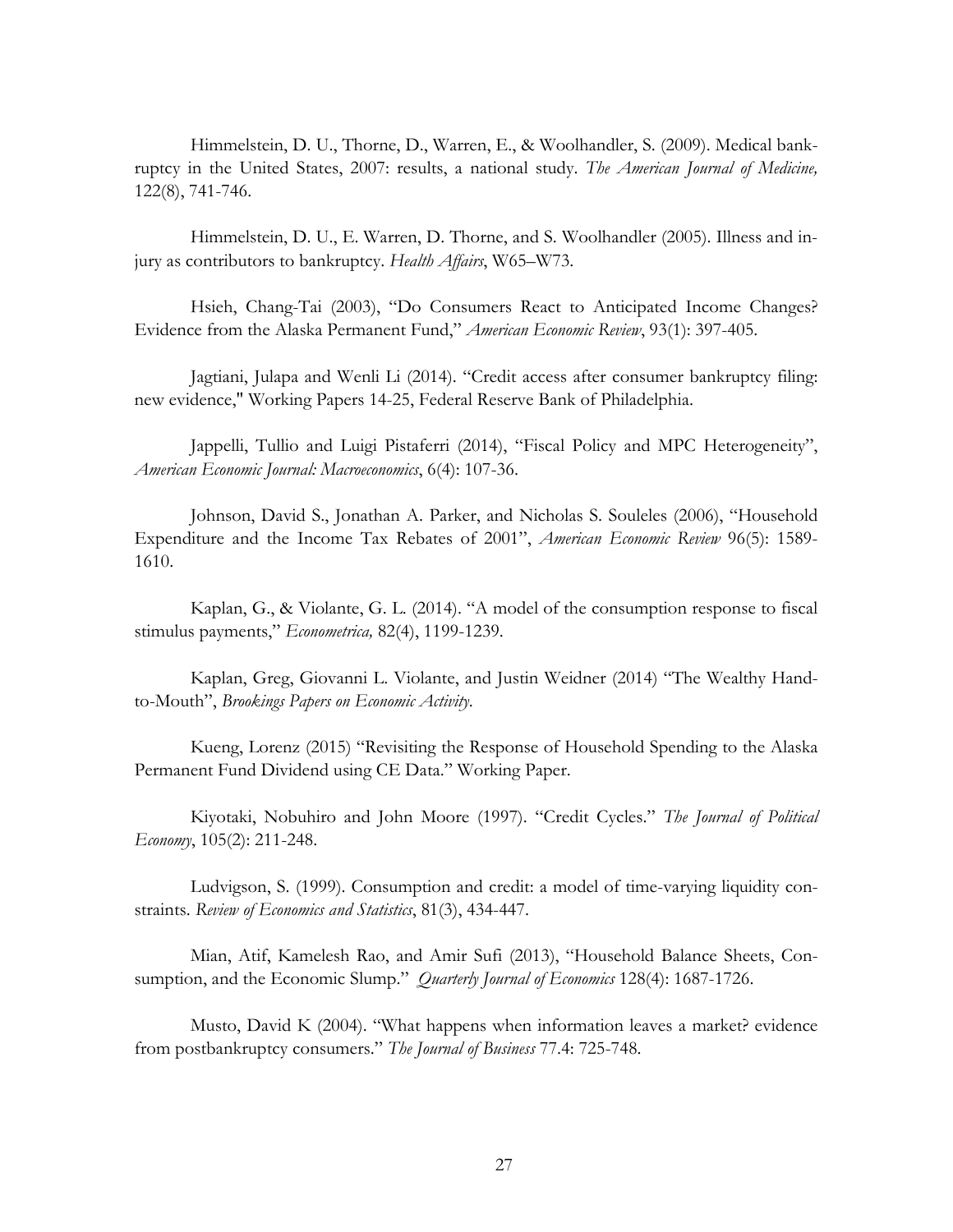Parker, Jonathan A. (1999) "The Return of Household Consumption to Predictable Changes in Social Security Taxes," American Economic Review, 89(4): 959-73.

Parker, J. A., Souleles, N. S., Johnson, D. S., & McClelland, R. (2013). Consumer Spending and the Economic Stimulus Payments of 2008. *The American Economic Review*, 103(6), 2530-2553.

Ru, Hong and Antoinette Schoar. (2016) "Do Credit Card Companies Screen for Behavioral Biases?" (No. w22360). National Bureau of Economic Research.

Stavins, Joanna. "Credit card borrowing, delinquency, and personal bankruptcy." *New England Economic Review* (2000): 15-30.

Stephens, Melvin. "'3rd of tha Month': Do Social Security Recipients Smooth Consumption Between Checks?" *American Economic Review*, 93.1 (2003): 406-422.

Telyukova, Irina A. (2013) "Household Need for Liquidity and the Credit Card Debt Puzzle," *The Review of Economic Studies*, 80(3): 1148-1177.

Zywicki, Todd J. "Institutions, incentives, and consumer bankruptcy reform." *Wash. & Lee L. Rev.* 62 (2005): 1071.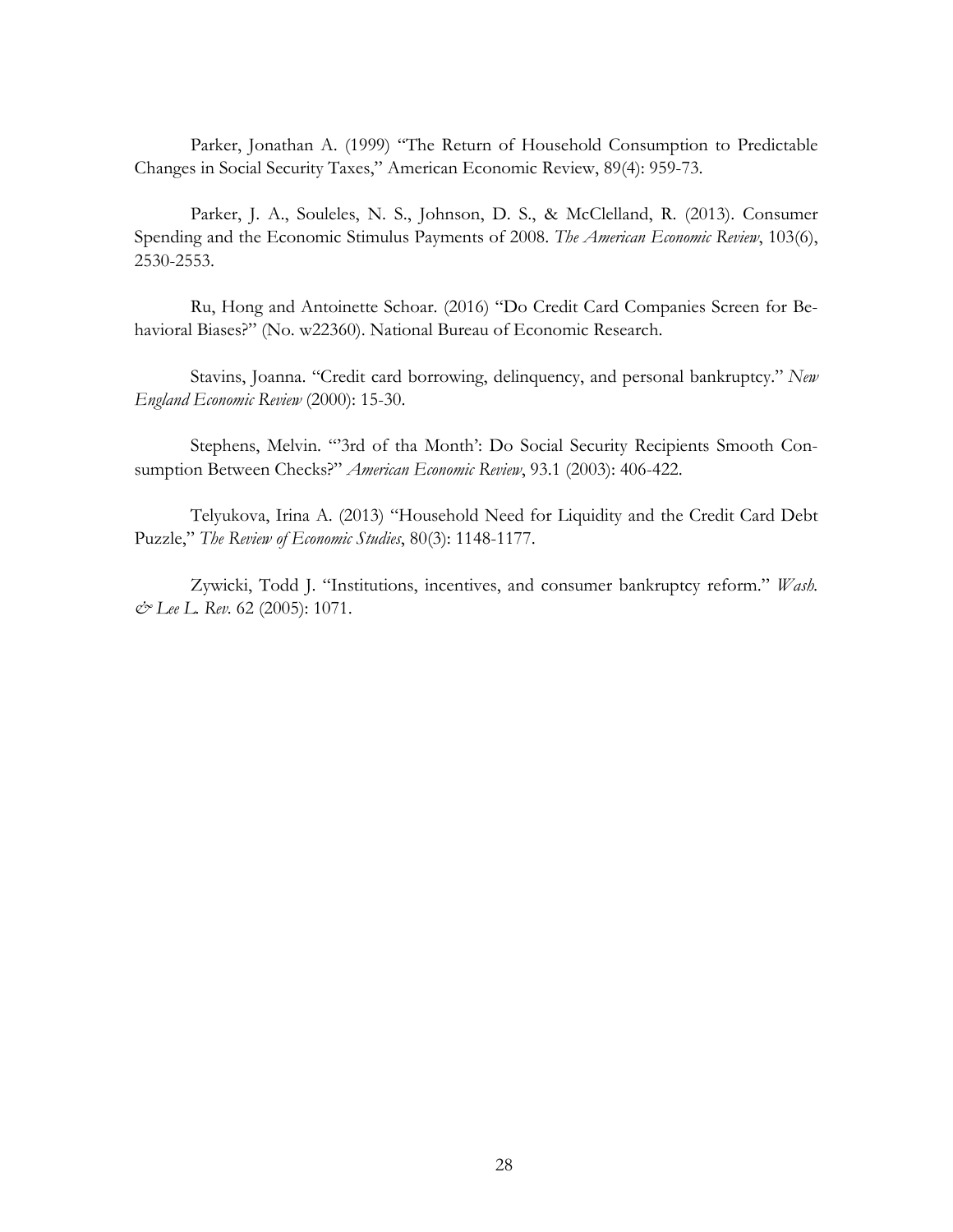# **Table 1. Summary Statistics**

This table presents summary statistics for the analysis sample used in following regressions alongside sample statistics for a one-percent random sample of the CCP data. For the bankruptcy flag sample, the table summarizes characterstics in the quarter preceding bankruptcy flag removal.

|                                     | Mean for bankruptcy | Mean for a 1-percent |
|-------------------------------------|---------------------|----------------------|
|                                     | flag sample         | sample of the CCP    |
|                                     |                     |                      |
| Total number of bankruptcies        | 1.3                 | 0.1                  |
| Chapter 7                           | 1.2                 | 0.1                  |
| Chapter 13                          | 0.1                 | 0.0                  |
| Summary credit characteristics      |                     |                      |
| Credit score                        | 616                 | 696                  |
| # of open trades                    | 4.8                 | 5.3                  |
| Balances on open trades             | \$76,348            | \$72,823             |
| Credit card balance                 | \$3,720             | \$4,142              |
| Mortgage balance                    | \$56,575            | \$53,918             |
| Auto balance                        | \$6,656             | \$4,068              |
| Other credit balance                | \$9,397             | \$10,696             |
| Principal and limits on open trades | \$85,457            | \$98,861             |
| Credit card limits                  | \$8,170             | \$20,732             |
| Mortgage principal                  | \$55,688            | \$55,151             |
| Auto principal                      | \$9,835             | \$6,304              |
| Other prinicpal and limits          | \$11,451            | \$16,358             |
| Inquiries and delinquency           |                     |                      |
| # credit inquiries per quarter      | 0.5                 | 0.3                  |
| # collections inquiries per quarter | 0.04                | 0.02                 |
| Balance on collections trades       | \$31                | \$10                 |
| Delinquency rate on new trades      | 0.07                | 0.04                 |
| Delinquency rate on open trades     | 0.04                | 0.02                 |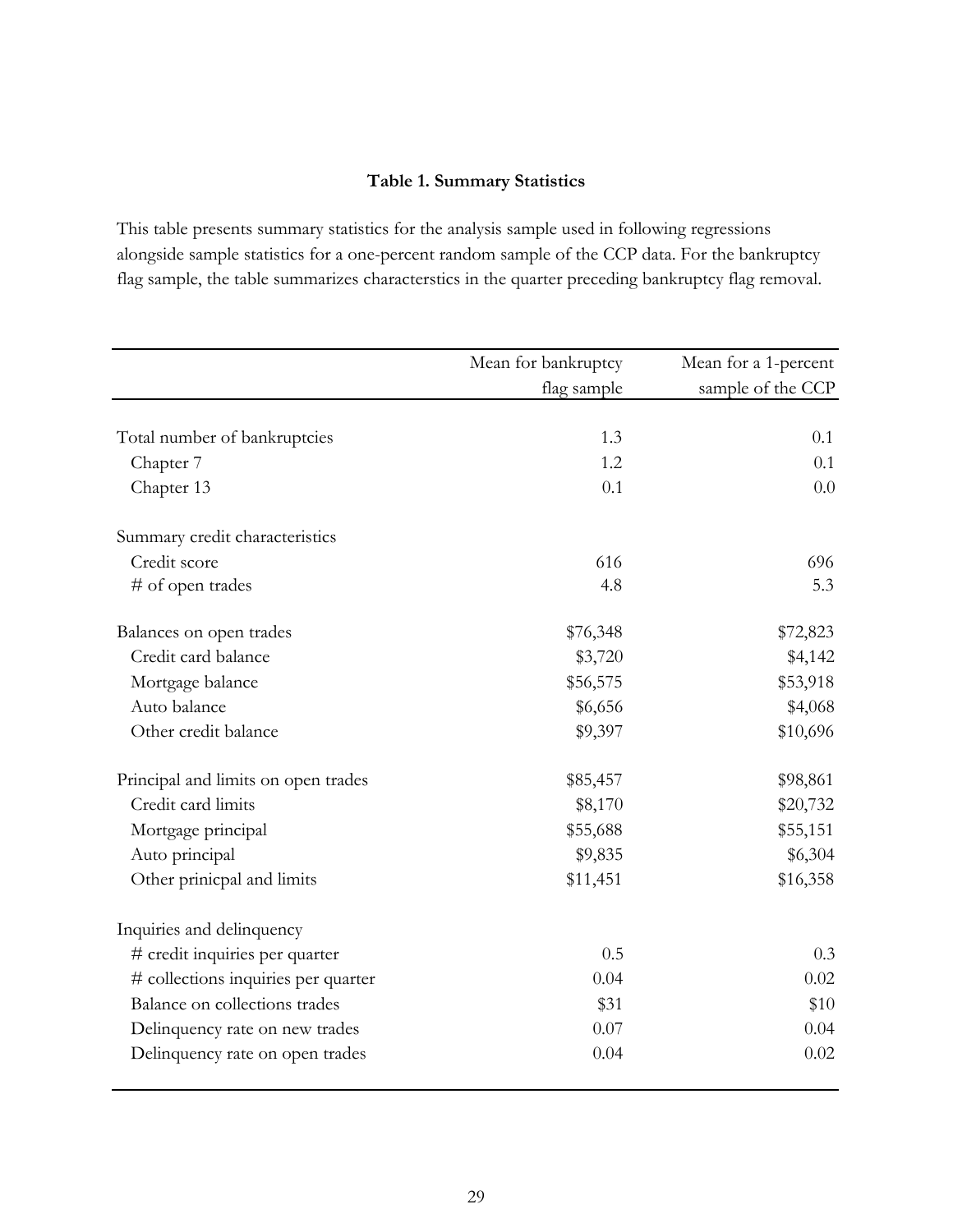#### **Table 2. Effect of Bankruptcy Flag Removal on Credit Scores (First Stage)**

This table presents the effect of bankruptcy flag removal on credit scores 6 months and 12 months after bankruptcy flag removal. Each column summarizes a separate regression with credit score as the outcome of interest. The right-hand-side variables consist of a control for the number of months till flag removal; indicator variables for the 24 months after flag removal; a fixed effect for flag removal cohort; and a fixed effect for each calendar month. Standard errors are clustered on flag-removal-month cohorts and associated *p* -values are in brackets.

|             | (1)     | (2)     | (3)     | (4)     | (5)     |
|-------------|---------|---------|---------|---------|---------|
|             | All     | 2005    | 2007    | 2009    | 2011    |
|             |         |         |         |         |         |
| 6-month     | 15.455  | 13.223  | 15.719  | 15.774  | 16.925  |
| effect      | (0.513) | (3.322) | (2.184) | (2.395) | (2.372) |
|             | [0.000] | [0.002] | [0.000] | [0.000] | [0.000] |
| 12-month    | 16.426  | 11.240  | 16.693  | 16.796  | 18.903  |
| effect      | (0.562) | (3.451) | (2.655) | (3.242) | (3.007) |
|             | [0.000] | [0.008] | [0.000] | [0.000] | [0.000] |
| Pre-removal |         |         |         |         |         |
| mean        | 616     | 619     | 622     | 612     | 608     |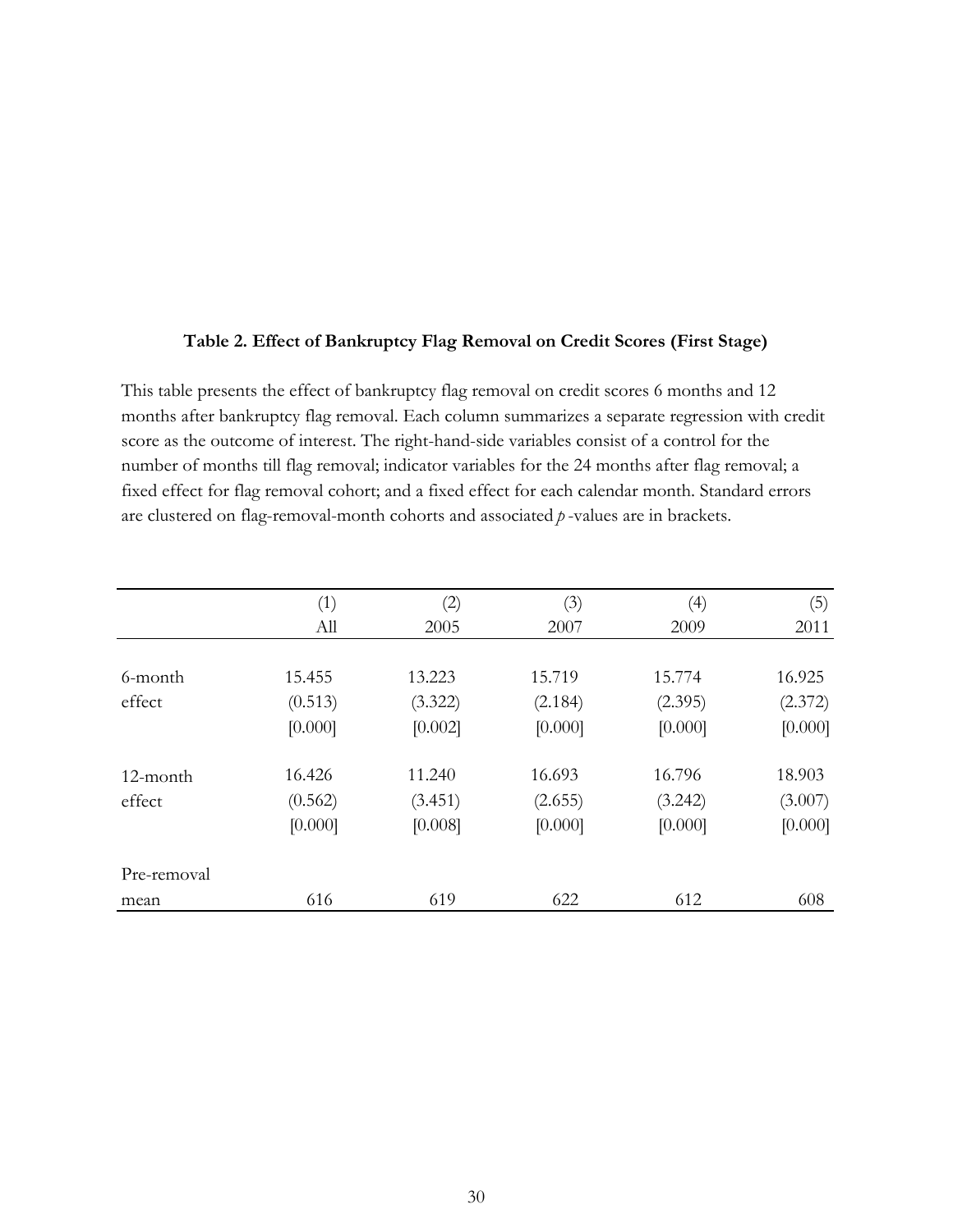### **Table 3. Effect of Bankruptcy Flag Removal on New Trades**

Each point estimate is a ratio of the effect of flag removal on the given outcome divided by the effect of flag removal on credit scores, with standard errors in parentheses clustered on bankruptcy-flag cohort and calculated via the delta method, and associated *p* -values in brackets. The underlying regressions include a control for the number of months till flag removal; indicator variables for the 24 months after flag removal; a fixed effect for flag removal cohort; and a fixed effect for each calendar month. One can interpret the point estimates as describing the change in the given outcome after flag removal per 10-point change in credit scores.

|                  | (1)                     | (2)     | (3)                                   | (4)     | (5)     |  |  |  |  |
|------------------|-------------------------|---------|---------------------------------------|---------|---------|--|--|--|--|
|                  | All                     | Cards   | Mortgage                              | Auto    | Other   |  |  |  |  |
|                  |                         |         |                                       |         |         |  |  |  |  |
|                  | A. Number of new trades |         |                                       |         |         |  |  |  |  |
| 6-month effect   | 0.132                   | 0.099   | 0.002                                 | 0.003   | 0.028   |  |  |  |  |
|                  | (0.010)                 | (0.008) | (0.001)                               | (0.001) | (0.003) |  |  |  |  |
|                  | [0.000]                 | [0.000] | [0.017]                               | [0.004] | [0.000] |  |  |  |  |
| 12-month effect  | 0.252                   | 0.181   | 0.007                                 | 0.007   | 0.056   |  |  |  |  |
|                  | (0.019)                 | (0.014) | (0.002)                               | (0.002) | (0.006) |  |  |  |  |
|                  | [0.000]                 | [0.000] | [0.000]                               | [0.000] | [0.000] |  |  |  |  |
| Pre-removal mean |                         |         |                                       |         |         |  |  |  |  |
| stock            | 4.789                   | 2.830   | 0.385                                 | 0.491   | 1.083   |  |  |  |  |
|                  |                         |         | B. Balances on new trades             |         |         |  |  |  |  |
| 6-month effect   | 489                     | 152     | 155                                   | 40      | 141     |  |  |  |  |
|                  | (140)                   | (14)    | (122)                                 | (16)    | (44)    |  |  |  |  |
|                  | [0.000]                 | [0.000] | [0.204]                               | [0.014] | [0.001] |  |  |  |  |
| 12-month effect  | 1140                    | 290     | 473                                   | 99      | 276     |  |  |  |  |
|                  | (258)                   | (25)    | (231)                                 | (30)    | (72)    |  |  |  |  |
|                  | [0.000]                 | [0.000] | [0.041]                               | [0.001] | [0.000] |  |  |  |  |
| Pre-removal mean | 71,397                  | 3,233   | 52,978                                | 6,282   | 8,904   |  |  |  |  |
|                  |                         |         | C. Principal and limits on new trades |         |         |  |  |  |  |
| 6-month effect   | 927                     | 411     | 195                                   | 53      | 269     |  |  |  |  |
|                  | (170)                   | (34)    | (135)                                 | (20)    | (77)    |  |  |  |  |
|                  | [0.000]                 | [0.000] | [0.146]                               | [0.008] | [0.000] |  |  |  |  |
| 12-month effect  | 2000                    | 778     | 609                                   | 132     | 487     |  |  |  |  |
|                  | (315)                   | (63)    | (262)                                 | (36)    | (127)   |  |  |  |  |
|                  | [0.000]                 | [0.000] | [0.020]                               | [0.000] | [0.000] |  |  |  |  |
| Pre-removal mean | 81,061                  | 7,667   | 53,030                                | 9,302   | 10,782  |  |  |  |  |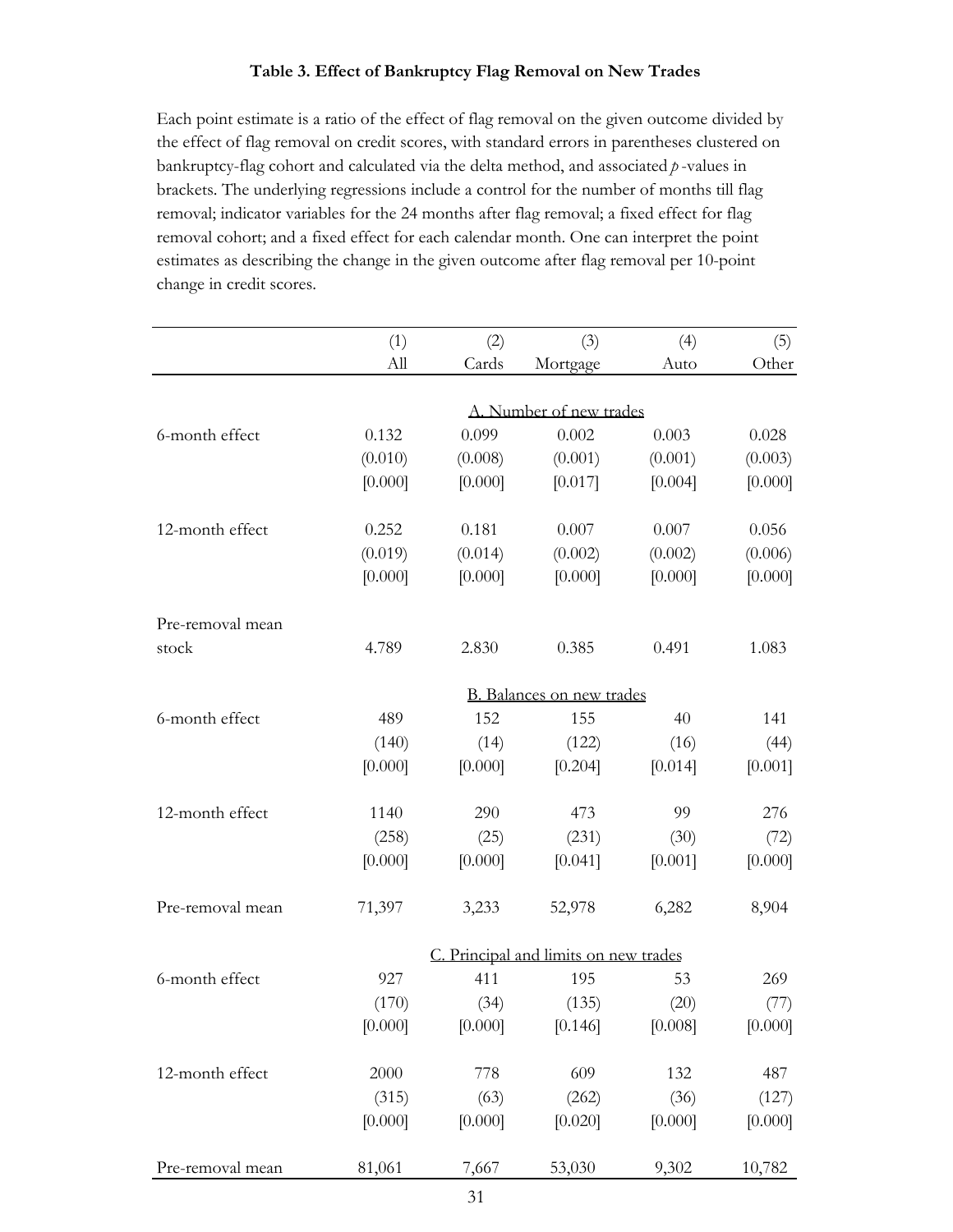#### **Table 4. Estimated Marginal Propensity to Consume**

For panels B and C, each point estimate is a ratio of the effect of flag removal on the given outcome divided by the effect of flag removal on credit scores, with standard errors in parentheses clustered on bankruptcy-flag cohort and calculated via the delta method, and associated  $p$ -values in brackets. Panel A is based on the same structure, though with the numerator being the effect of flag removal on credit-card balances and the denominator being the effect of flag removal on credit-card limits. The underlying regressions include a control for the number of months till flag removal; indicator variables for the 24 months after flag removal; a fixed effect for flag removal cohort; and a fixed effect for each calendar month. The *p-* values in the final column are based on a test of equality across all years.

|          | (1)      | (2)       | (3)       | (4)       | (5)                               | (6)       | (7)      | (8)      | (9)      | (10)    |
|----------|----------|-----------|-----------|-----------|-----------------------------------|-----------|----------|----------|----------|---------|
|          | All      | 2004      | 2005      | 2006      | 2007                              | 2008      | 2009     | 2010     | 2011     | p-value |
|          |          |           |           |           |                                   |           |          |          |          |         |
|          |          |           |           |           | A. Marginal propensity to consume |           |          |          |          |         |
| 6-month  | 0.371    | 0.335     | 0.332     | 0.348     | 0.445                             | 0.461     | 0.410    | 0.352    | 0.383    | 0.021   |
| effect   | (0.011)  | (0.040)   | (0.029)   | (0.029)   | (0.022)                           | (0.052)   | (0.072)  | (0.050)  | (0.062)  |         |
|          | [0.000]  | [0.000]   | [0.000]   | [0.000]   | [0.000]                           | [0.000]   | [0.000]  | [0.000]  | [0.000]  |         |
| 12-month | 0.373    | 0.320     | 0.355     | 0.343     | 0.463                             | 0.480     | 0.454    | 0.376    | 0.362    | 0.013   |
| effect   | (0.011)  | (0.032)   | (0.028)   | (0.033)   | (0.028)                           | (0.054)   | (0.076)  | (0.048)  | (0.067)  |         |
|          | [0.000]  | [0.000]   | [0.000]   | [0.000]   | [0.000]                           | [0.000]   | [0.000]  | [0.000]  | [0.000]  |         |
|          |          |           |           |           | B. Credit card balances           |           |          |          |          |         |
| 6-month  | 152.363  | 233.202   | 267.159   | 209.076   | 233.305                           | 106.515   | 49.552   | 49.734   | 49.153   | 0.000   |
| effect   | (13.755) | (55.646)  | (56.532)  | (30.729)  | (32.037)                          | (34.127)  | (14.764) | (12.297) | (11.092) |         |
|          | [0.000]  | [0.000]   | [0.000]   | [0.000]   | [0.000]                           | [0.002]   | [0.001]  | [0.000]  | [0.000]  |         |
| 12-month | 289.975  | 442.039   | 557.679   | 365.989   | 397.920                           | 173.702   | 106.443  | 95.180   | 80.242   | 0.000   |
| effect   | (24.731) | (95.958)  | (112.214) | (55.326)  | (58.732)                          | (58.929)  | (31.530) | (21.468) | (19.830) |         |
|          | [0.000]  | [0.000]   | [0.000]   | [0.000]   | [0.000]                           | [0.003]   | [0.001]  | [0.000]  | [0.000]  |         |
|          |          |           |           |           | C. Credit card limits             |           |          |          |          |         |
| 6-month  | 410.820  | 695.784   | 805.773   | 601.296   | 523.751                           | 231.190   | 120.848  | 141.222  | 128.396  | 0.000   |
| effect   | (33.977) | (121.815) | (121.680) | (70.855)  | (74.041)                          | (60.831)  | (28.584) | (24.820) | (17.506) |         |
|          | [0.000]  | [0.000]   | [0.000]   | [0.000]   | [0.000]                           | [0.000]   | [0.000]  | [0.000]  | [0.000]  |         |
| 12-month | 778.102  | 1379.660  | 1572.879  | 1067.508  | 859.622                           | 361.621   | 234.565  | 253.384  | 221.809  | 0.000   |
| effect   | (63.283) | (231.989) | (235.145) | (132.483) | (133.811)                         | (104.653) | (56.531) | (42.812) | (33.031) |         |
|          | [0.000]  | [0.000]   | [0.000]   | [0.000]   | [0.000]                           | [0.001]   | [0.000]  | [0.000]  | [0.000]  |         |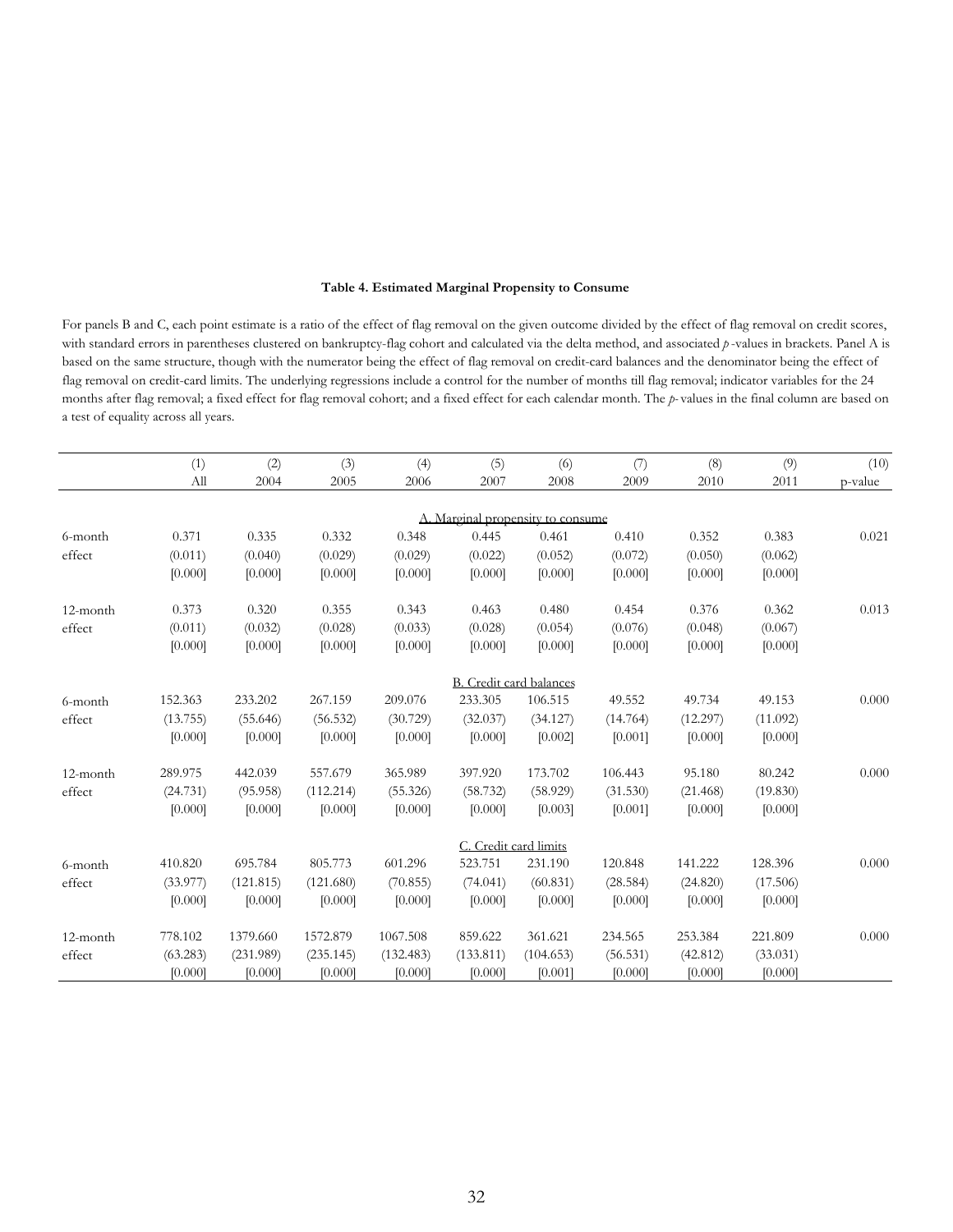#### **Table 5. MPC Stratified by Credit Score and Income**

This table presents estimates of the MPC out of liquidity for groups of consumers stratified by whether they have low, medium, or high levels of the given outcome in the month before bankruptcy flag removal. See notes to Table 4 for how MPC is calculated. Credit score groups: less than or equal to 660, 661–700, and greater than 700. Income groups: under \$51,150, between \$51,152 and \$60,807, and greater than \$60,807. Utilization groups: 0–36 percent, 36–88 percent, and greater than 88 percent.

|                 | (1)                | (2)                                   | (3)                |
|-----------------|--------------------|---------------------------------------|--------------------|
|                 | Low                | Medium                                | High               |
|                 |                    |                                       |                    |
|                 |                    | A. Stratified by Credit Score         |                    |
| 6-month effect  | 0.395              | 0.423                                 | 0.307              |
|                 | (0.030)            | (0.022)                               | (0.057)            |
|                 | [0.000]            | [0.000]                               | [0.000]            |
|                 |                    |                                       |                    |
| 12-month effect | 0.406              | 0.397                                 | 0.294              |
|                 | (0.024)            | (0.018)                               | (0.056)            |
|                 | [0.000]            | [0.000]                               | [0.000]            |
|                 |                    | B. Stratified by Median Tract Income  |                    |
| 6-month effect  | 0.392              | 0.375                                 | 0.430              |
|                 | (0.033)            | (0.040)                               | (0.025)            |
|                 | [0.000]            | [0.000]                               | [0.000]            |
| 12-month effect | 0.396              | 0.361                                 | 0.421              |
|                 | (0.027)            | (0.032)                               | (0.021)            |
|                 | [0.000]            | [0.000]                               | [0.000]            |
|                 |                    |                                       |                    |
| 6-month effect  | 0.297              | C. Stratified by Utilization<br>0.476 |                    |
|                 |                    |                                       | 0.490              |
|                 | (0.024)<br>[0.000] | (0.029)<br>[0.000]                    | (0.040)<br>[0.000] |
|                 |                    |                                       |                    |
| 12-month effect | 0.287              | 0.467                                 | 0.492              |
|                 | (0.020)            | (0.024)                               | (0.032)            |
|                 | [0.000]            | [0.000]                               | [0.000]            |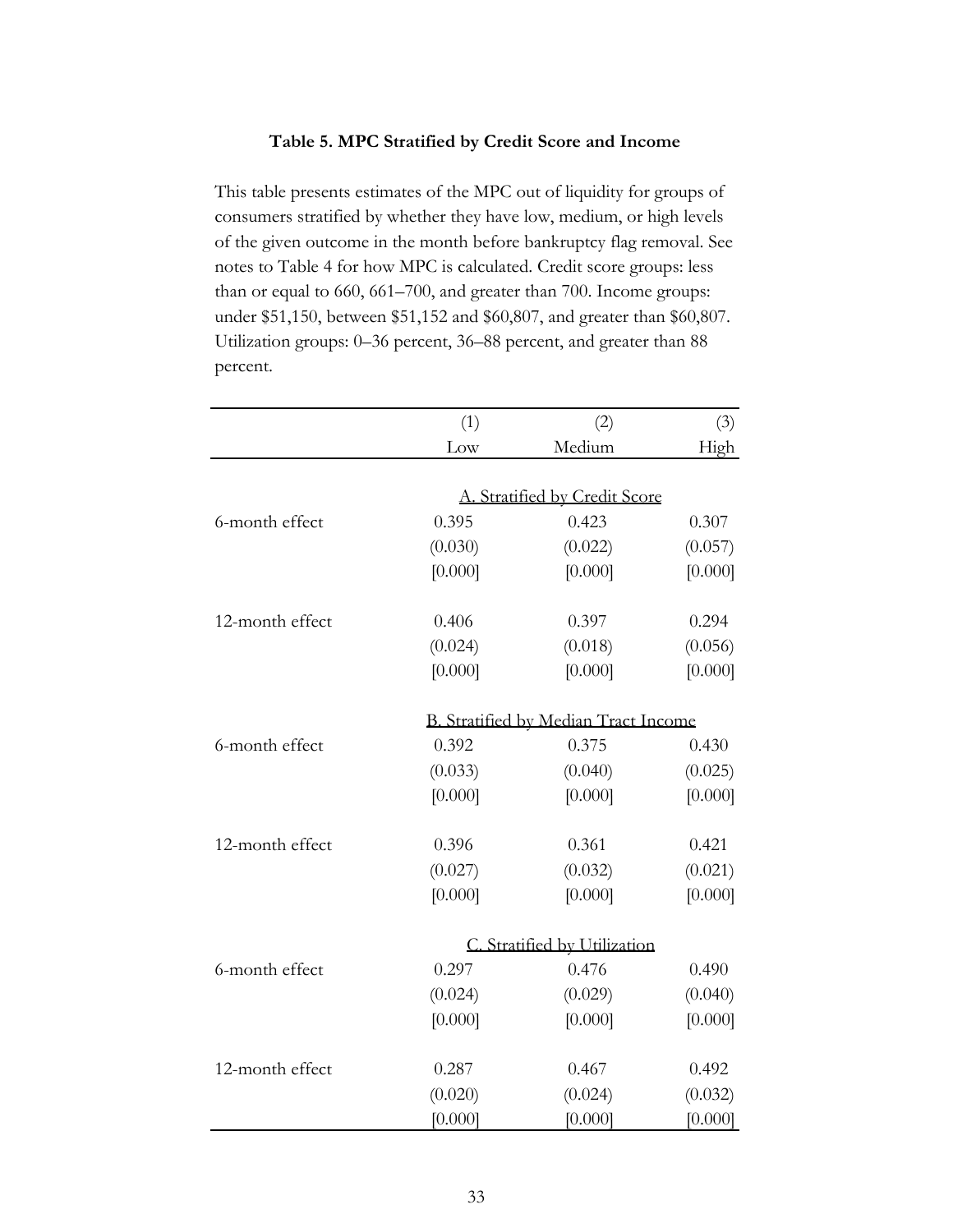## **Table 6. Effect of Bankruptcy Flag Removal on Inquiries and Trades Per Inquiry**

Each point estimate is a ratio of the effect of flag removal on the given outcome divided by the effect of flag removal on credit scores, with standard errors in parentheses clustered on bankruptcy-flag cohort and calculated via the delta method, and associated *p* -values in brackets. The underlying regressions include a control for the number of months till flag removal; indicator variables for the 24 months after flag removal; a fixed effect for flag removal cohort; and a fixed effect for each calendar month. One can interpret the point estimates as describing the change in the given outcome after flag removal per 10-point change in credit scores.

|                      | (1)     | (2)     | (3)                          | (4)     | (5)     |
|----------------------|---------|---------|------------------------------|---------|---------|
|                      | All     | Cards   |                              | Auto    | Other   |
|                      |         |         | Mortgage                     |         |         |
|                      |         |         |                              |         |         |
|                      |         |         | A. Number of inquiries       |         |         |
| 6-month effect       | 0.033   | 0.021   | 0.000                        | 0.001   | 0.004   |
|                      | (0.008) | (0.002) | (0.003)                      | (0.001) | (0.001) |
|                      | [0.000] | [0.000] | [0.958]                      | [0.561] | [0.004] |
| 12-month effect      | 0.067   | 0.037   | 0.002                        | 0.002   | 0.007   |
|                      | (0.022) | (0.004) | (0.005)                      | (0.003) | (0.002) |
|                      | [0.002] | [0.000] | [0.711]                      | [0.580] | [0.002] |
| Pre-removal mean per |         |         |                              |         |         |
| quarter              | 0.475   | 0.186   | 0.151                        | 0.061   | 0.077   |
|                      |         |         | <b>B.</b> Trades per inquiry |         |         |
| 6-month effect       | 0.126   | 0.184   | 0.010                        | 0.030   | 0.246   |
|                      | (0.012) | (0.020) | (0.007)                      | (0.020) | (0.042) |
|                      | [0.000] | [0.000] | [0.182]                      | [0.135] | [0.000] |
| 12-month effect      | 0.095   | 0.139   | 0.025                        | 0.021   | 0.151   |
|                      | (0.011) | (0.018) | (0.008)                      | (0.021) | (0.037) |
|                      | [0.000] | [0.000] | [0.001]                      | [0.323] | [0.000] |
| Pre-removal mean     | 0.920   | 1.184   | 0.234                        | 0.880   | 1.705   |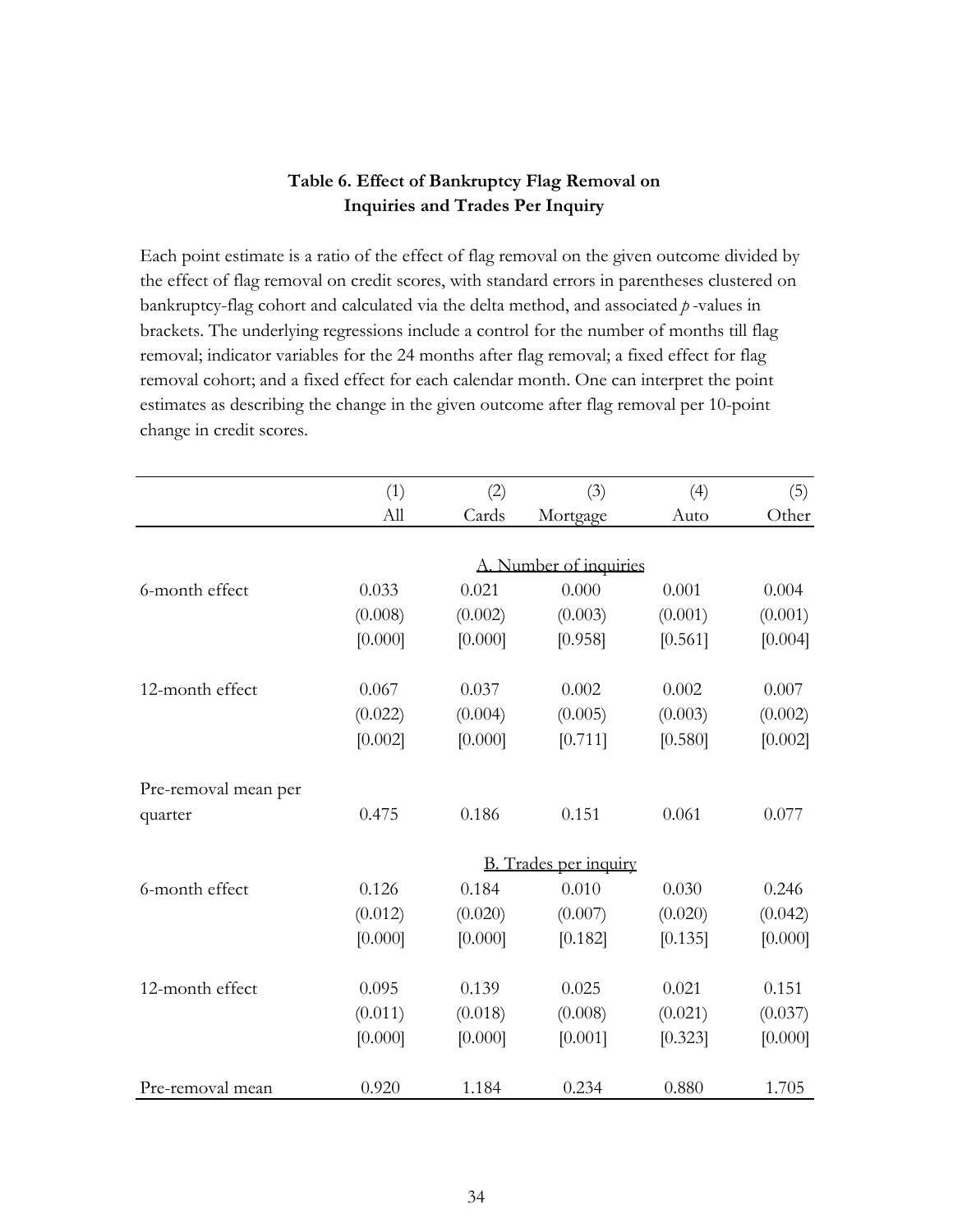| values in brackets. |         |          |            |         |                 |           |           |
|---------------------|---------|----------|------------|---------|-----------------|-----------|-----------|
|                     | (1)     | (2)      | (3)        | (4)     | (5)             | (6)       | (7)       |
|                     | Credit  | Delinq   | <b>MPC</b> | Card    | Card            | Mortgage  | Auto      |
|                     | Score   | Rate     |            | Limits  | <b>Balances</b> | Principal | Principal |
| 12-month effect     | 16.381  | 0.000    | 0.373      | 750     | 279             | 569       | 170       |
|                     | (0.540) | (0.001)  | (0.011)    | (63)    | (25)            | (374)     | (43)      |
|                     | [0.000] | [0.624]  | [0.000]    | [0.000] | [0.000]         | [0.128]   | [0.000]   |
| 24-month effect     | 17.352  | 0.000    | 0.372      | 1243    | 462             | 1208      | 361       |
|                     | (0.522) | (0.001)  | (0.014)    | (113)   | (45)            | (878)     | (94)      |
|                     | [0.000] | [0.730]  | [0.000]    | [0.000] | [0.000]         | [0.169]   | [0.000]   |
| 36-month effect     | 17.767  | 0.000    | 0.378      | 1654    | 625             | 1969      | 587       |
|                     | (0.605) | (0.001)  | (0.018)    | (175)   | (72)            | (1573)    | (168)     |
|                     | [0.000] | [0.797]  | [0.000]    | [0.000] | [0.000]         | [0.211]   | [0.000]   |
| 48-month effect     | 17.823  | 0.000    | 0.387      | 2040    | 789             | 2811      | 814       |
|                     | (0.669) | (0.001)  | (0.023)    | (241)   | (102)           | (2457)    | (259)     |
|                     | [0.000] | [0.739]  | [0.000]    | [0.000] | [0.000]         | [0.253]   | [0.002]   |
| 60-month effect     | 18.123  | $-0.001$ | 0.399      | 2370    | 945             | 3761      | 1081      |
|                     | (0.749) | (0.001)  | (0.028)    | (333)   | (144)           | (3497)    | (372)     |
|                     | [0.000] | [0.354]  | [0.000]    | [0.000] | [0.000]         | [0.282]   | [0.004]   |
| Pre-removal mean    |         |          |            |         |                 |           |           |
| stock               | 616     | 0.040    |            | 8,182   | 3,685           | 55,555    | 9,809     |

### **Table 7. Long-Run Effects of Bankruptcy Flag Removal**

regressions are identical to those of Table 2 (for column 1) or Table 3 (for other columns), but with 60 months of postbankruptcy-flag-removal data included. Standard errors in parentheses clustered on flag-removal cohort, associated p-

This table presents estimates of the effect of flag removal on the given outcomes in the long run. The underlying

35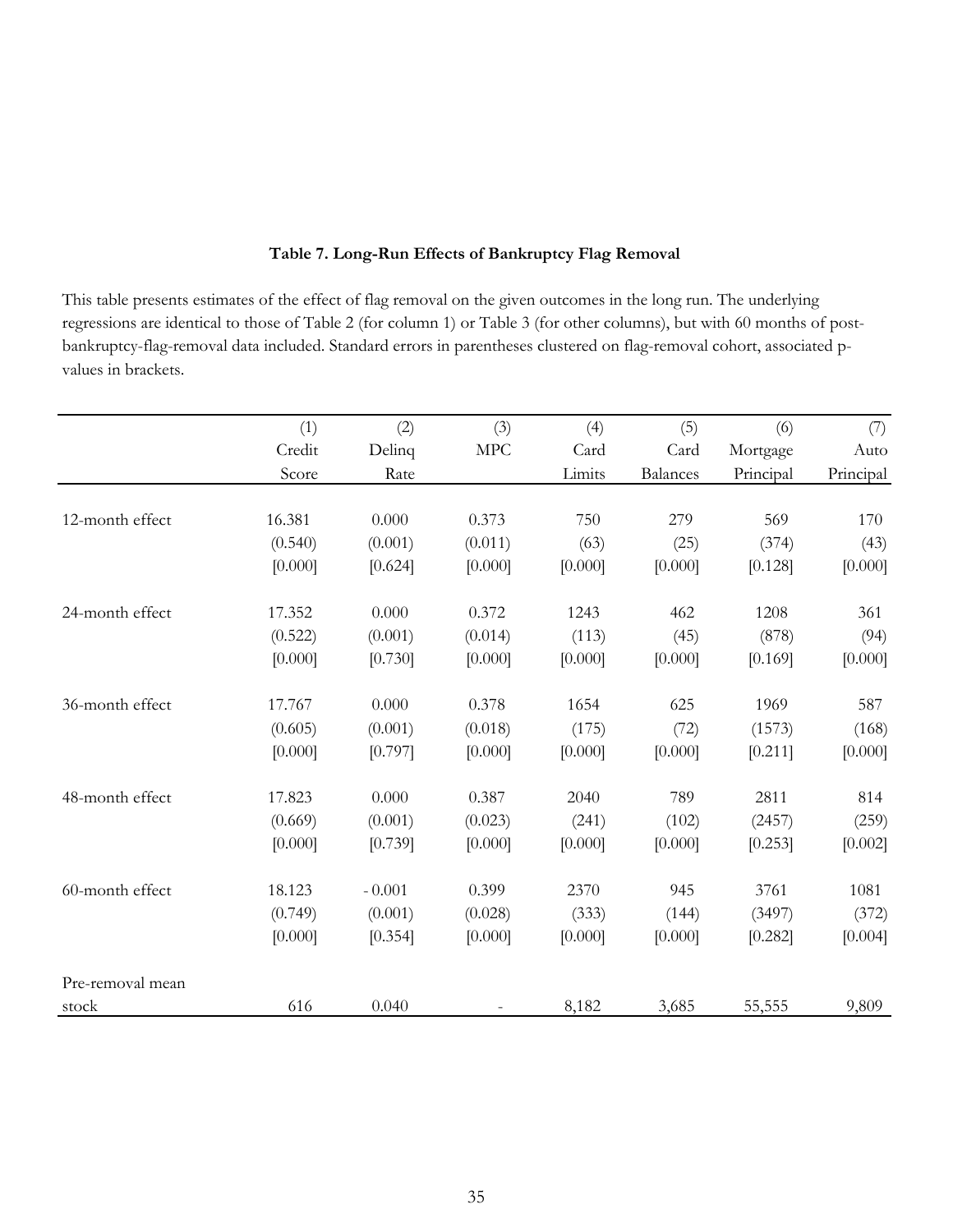#### **Table 8. Policy Simulation**

This table presents an illustrative simulation of a hypothetical stimulus policy that increases credit limits by \$1,000 for all Americans with credit scores under 700. The predicted spending impacts are based on the MPC estimates from Table 4, Panel A.

|      |               | 2)                                  | (3)         | 4)                       | (5)           | (6)            |            |
|------|---------------|-------------------------------------|-------------|--------------------------|---------------|----------------|------------|
|      |               |                                     |             |                          |               |                |            |
|      |               |                                     |             |                          | Change in     | Change in      |            |
|      |               | Predicted                           |             | Number of                | aggregate     | aggregate      |            |
|      |               | spending after                      |             | Predicted consumers with | consumption   | consumption    |            |
|      |               | MPC \$1,000 increase spending based |             | credit score             | based on 2006 | based on time- | Percent    |
| Year | for each year | in limits                           | on 2006 MPC | under 700                | <b>MPC</b>    | varying MPC    | difference |
| 2007 | 0.46          | 463                                 | 343         | 100,464,000              | $$34.44$ bil  | $$46.50$ bil   | 35.0       |
| 2008 |               |                                     |             |                          |               |                |            |
|      | 0.48          | 480                                 | 343         | 101,976,000              | \$34.96 bil   | \$48.98 bil    | 40.1       |
| 2009 | 0.45          | 454                                 | 343         | 102,307,200              | $$35.08$ bil  | \$46.43 bil    | 32.4       |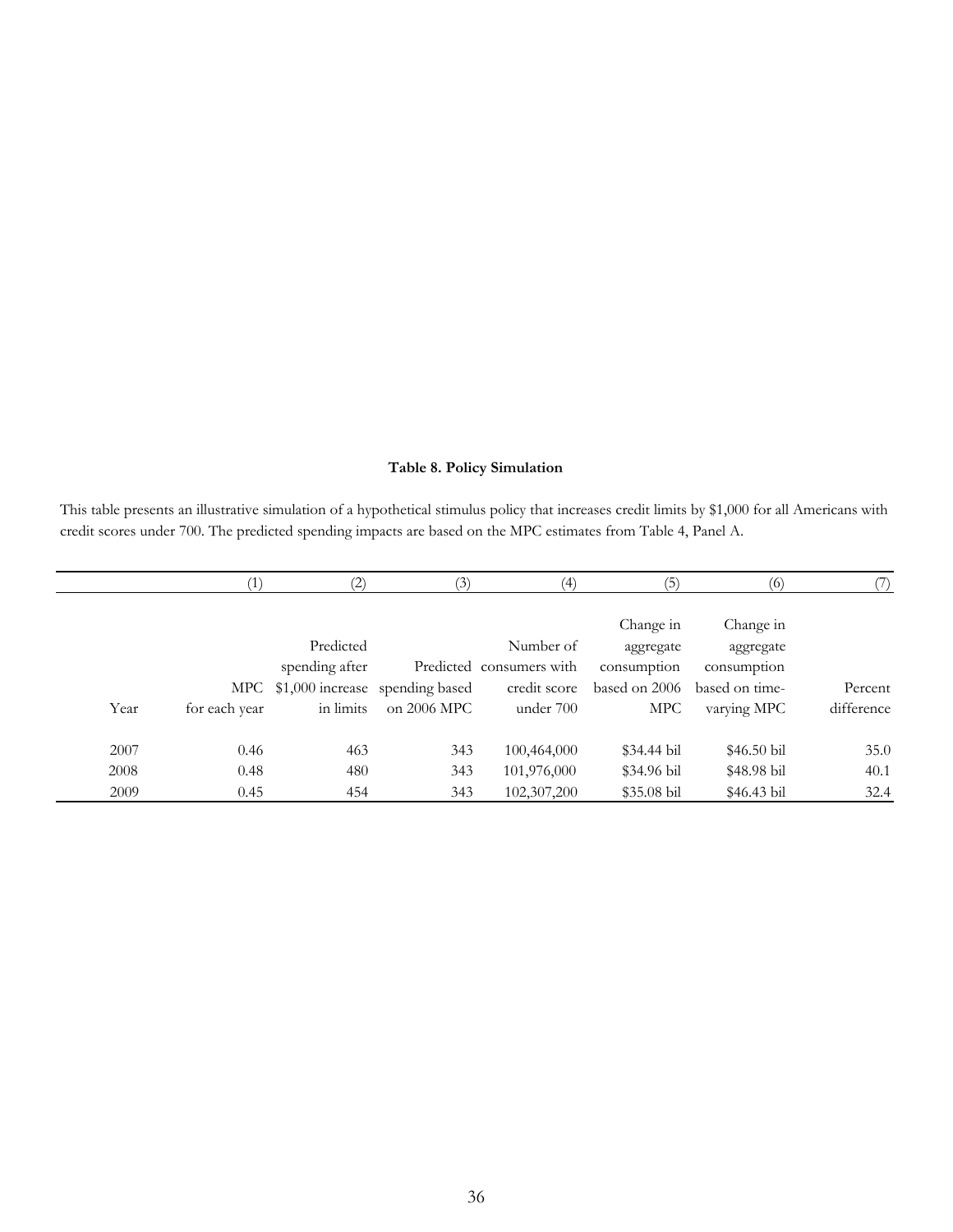### **Figure 1. Direct Effect of Bankruptcy Flag Removal**

The circular markers in the figure plot the estimated effects of event time, controlling for calendar time and flag-removal cohort. The three omitted time periods are -24, -23, and -22. The solid line is an OLS regression line fit to all pre-period event-study estimates.



A. Bankruptcy Flag on Record

B. Credit Score

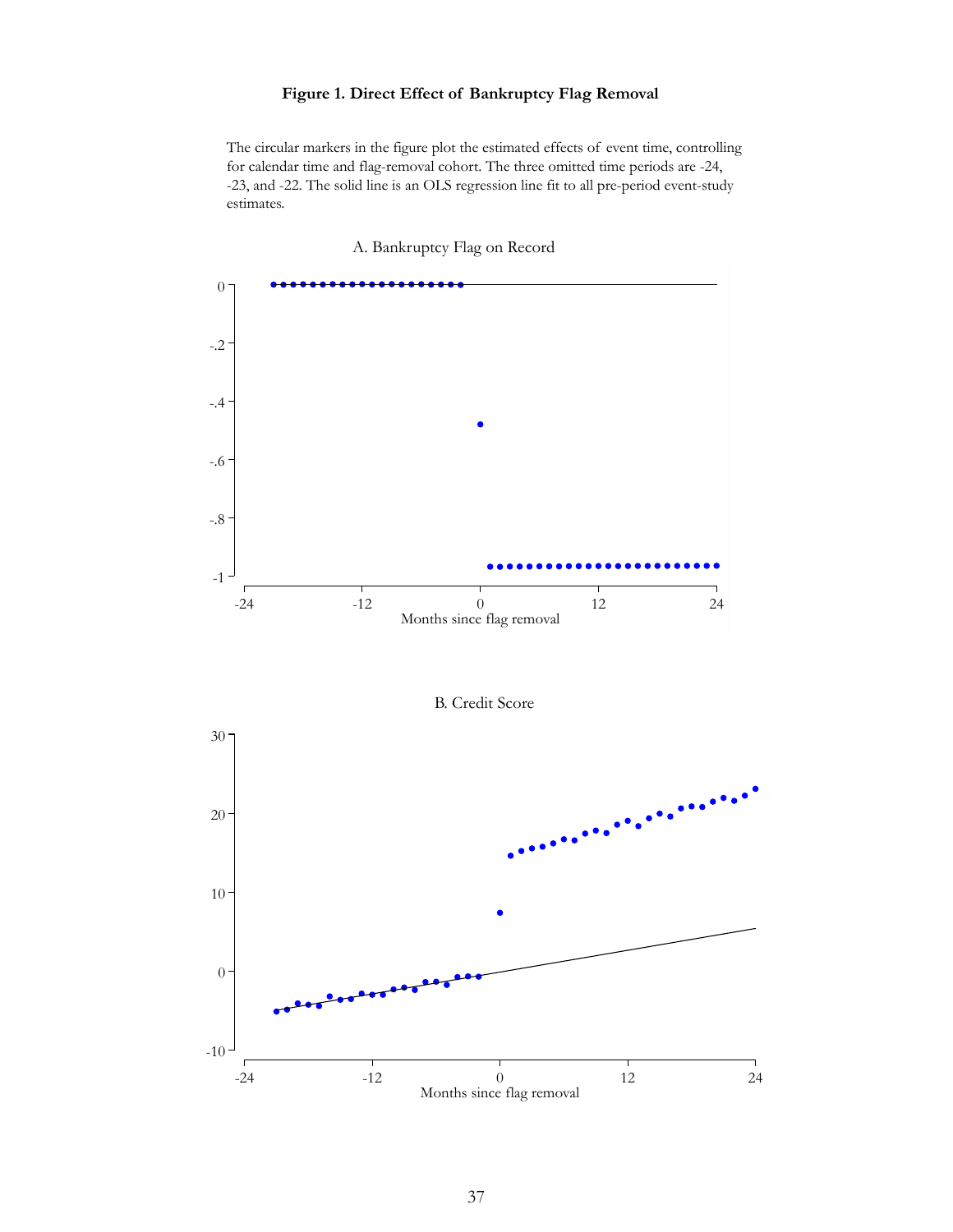#### **Figure 2. Effect of Bankruptcy Flag Removal on Summary Outcomes**

The circular markers in the figure plot the estimated effects of event time, controlling for calendar time and flag-removal cohort. The three omitted time periods are -24, -23, and -22. The solid line is an OLS regression line fit to all pre-period event-study estimates.



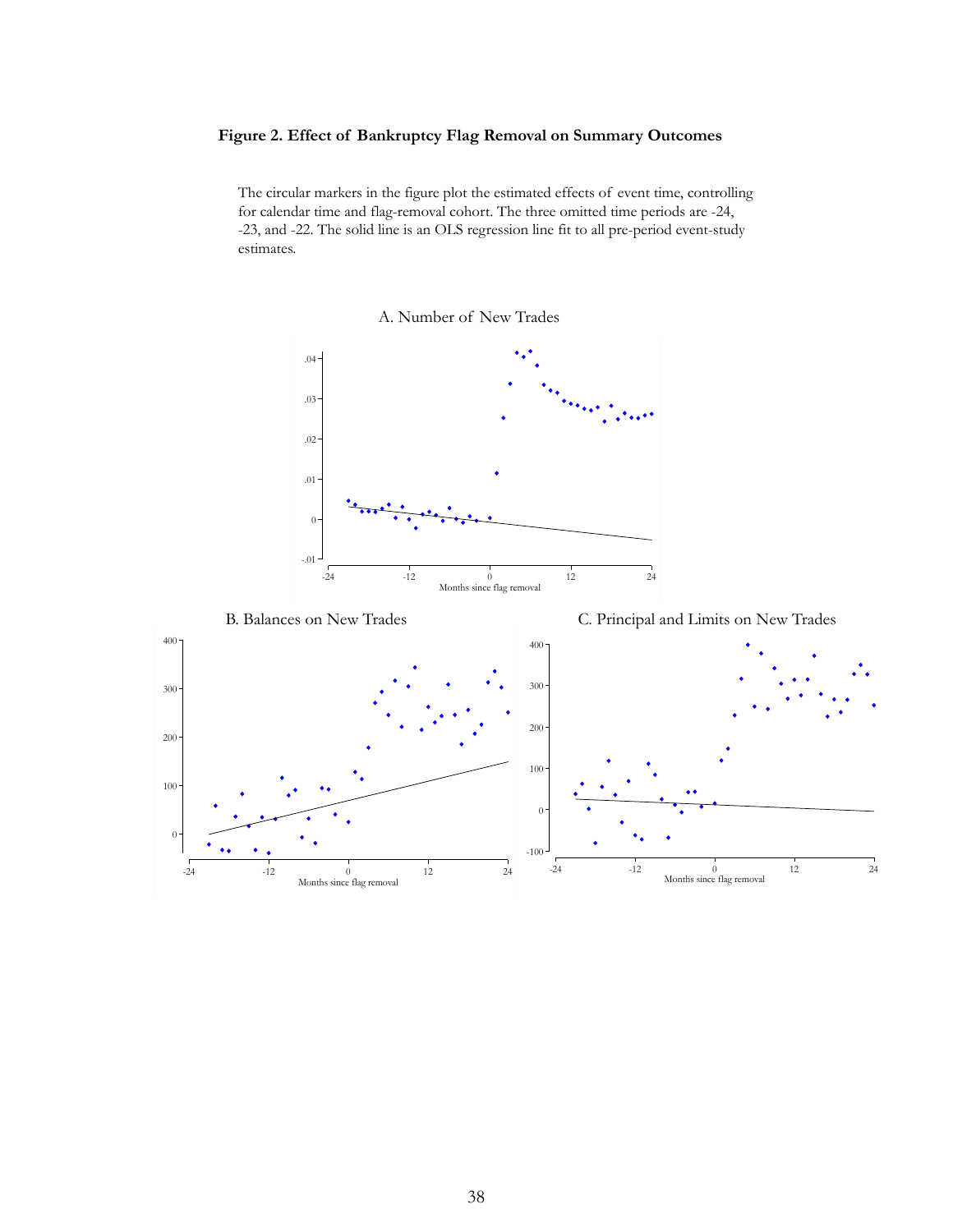#### **Figure 3. Effect of Bankruptcy Flag Removal on Credit Cards**

The circular markers in the figure plot the estimated effects of event time, controlling for calendar time and flag-removal cohort. The three omitted time periods are -24, -23, and -22. The solid line is an OLS regression line fit to all pre-period event-study estimates.

### A. Number of New Credit Card Trades







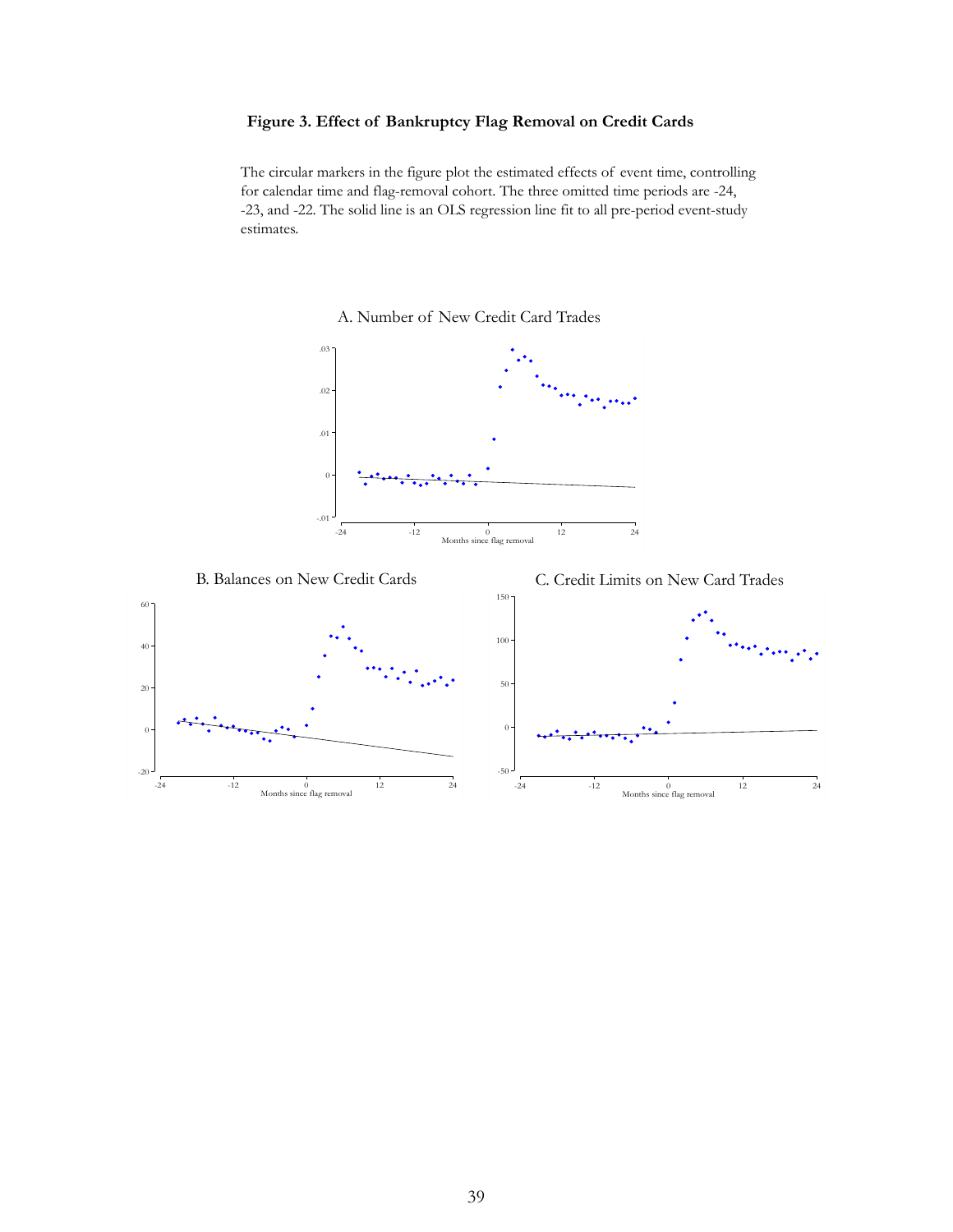#### **Figure 4. Effect of Bankruptcy Flag Removal on Auto Loans and Mortgages**

The circular markers in the figure plot the estimated effects of event time, controlling for calendar time and flag-removal cohort. The three omitted time periods are -24, -23, and -22. The solid line is an OLS regression line fit to all pre-period event-study estimates.





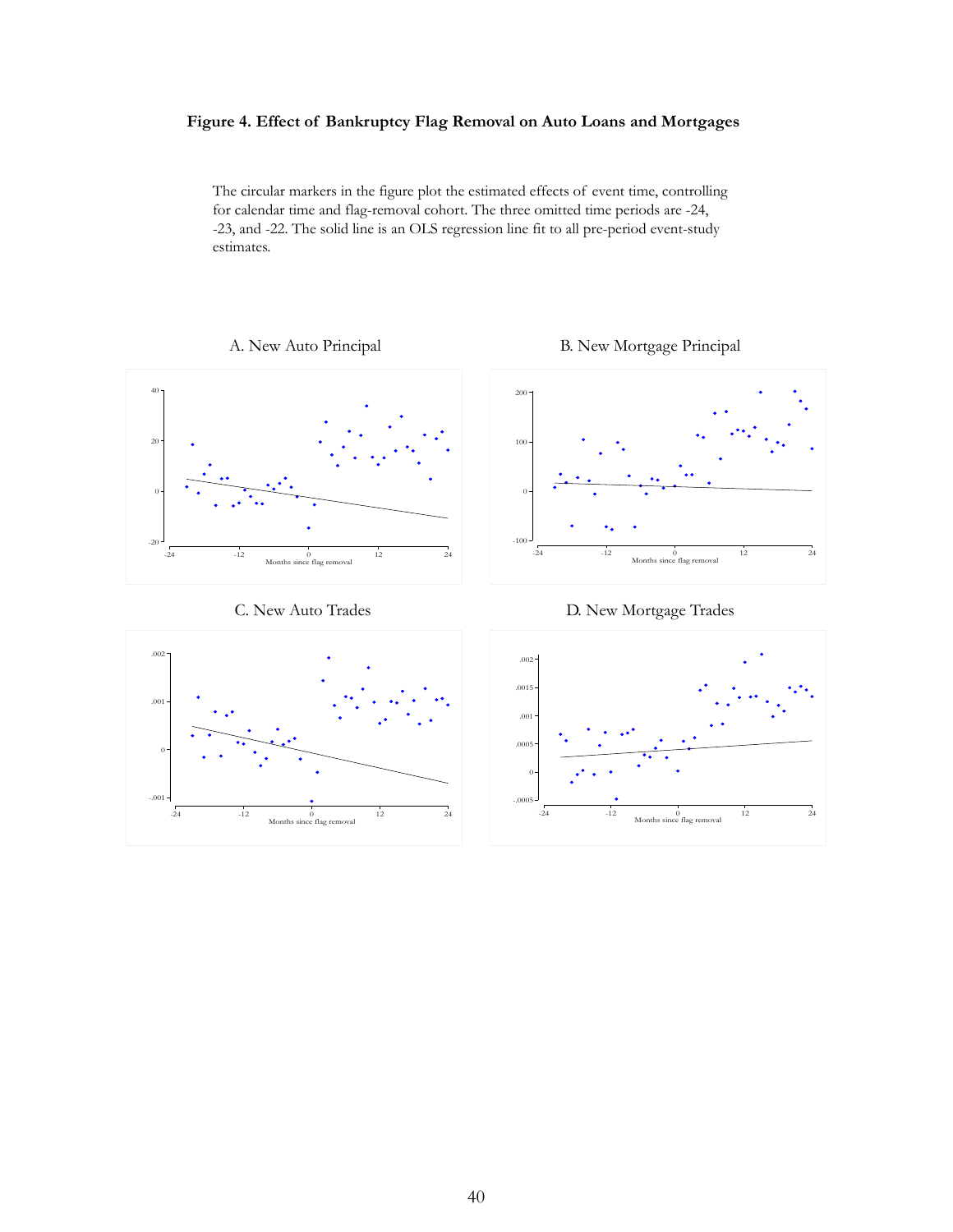#### **Figure 5. Estimated Marginal Propensity to Consume Over Time**

This figure plots the estimated marginal propensity to consume by year and also the numerator and denominator of the estimated marginal propensity to consume by year. The shaded region indicates the Great Recession.



#### A. Marginal Propensity to Consume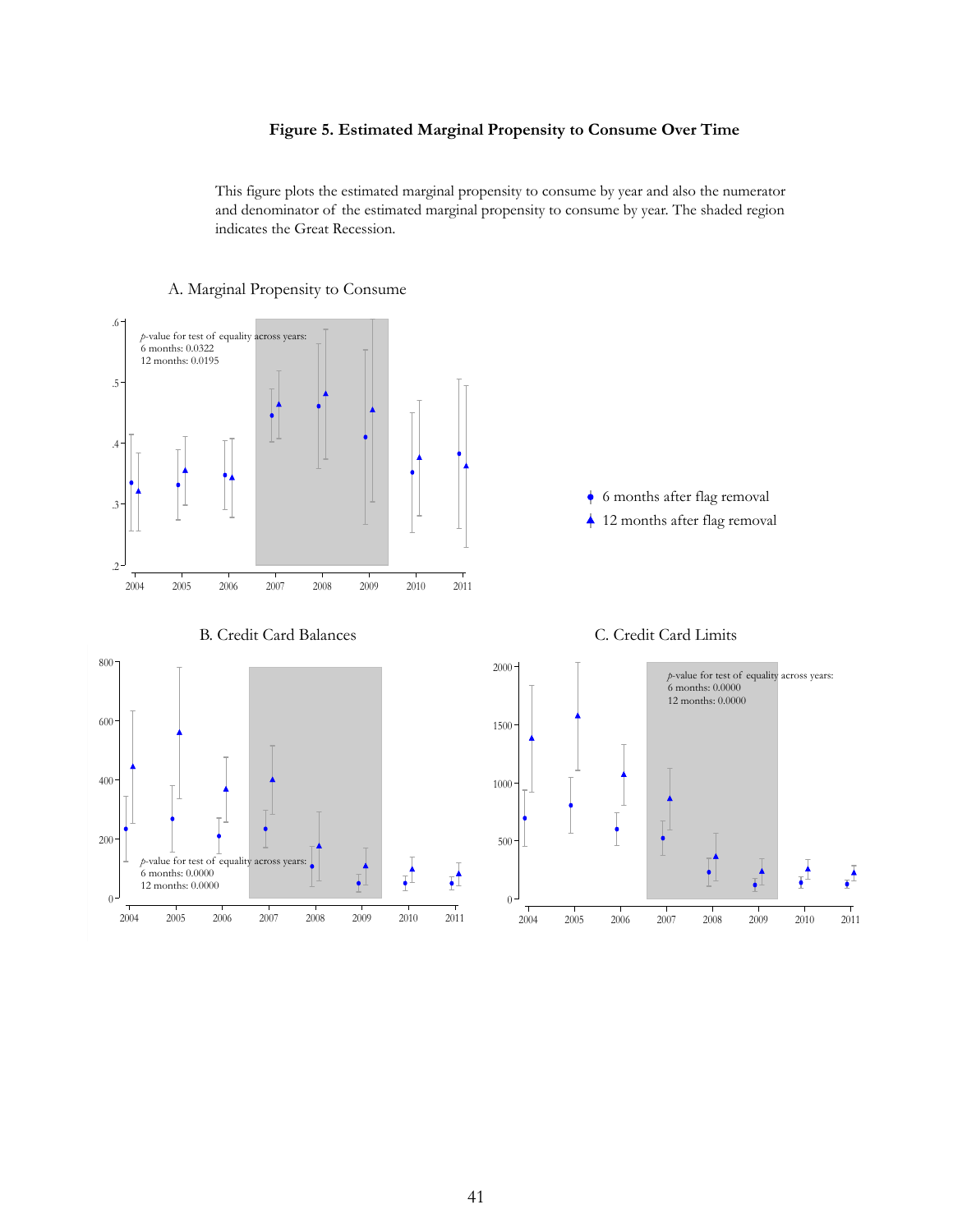#### **Figure 6. Effect of Bankruptcy Flag Removal on Inquiries and New Trades per Inquiry**

The circular markers in the figure plot the estimated effects of event time, controlling for calendar time and flagremoval cohort. The three omitted time periods are -24, -23, and -22. The solid line is an OLS regression line fit to all pre-period event-study estimates.

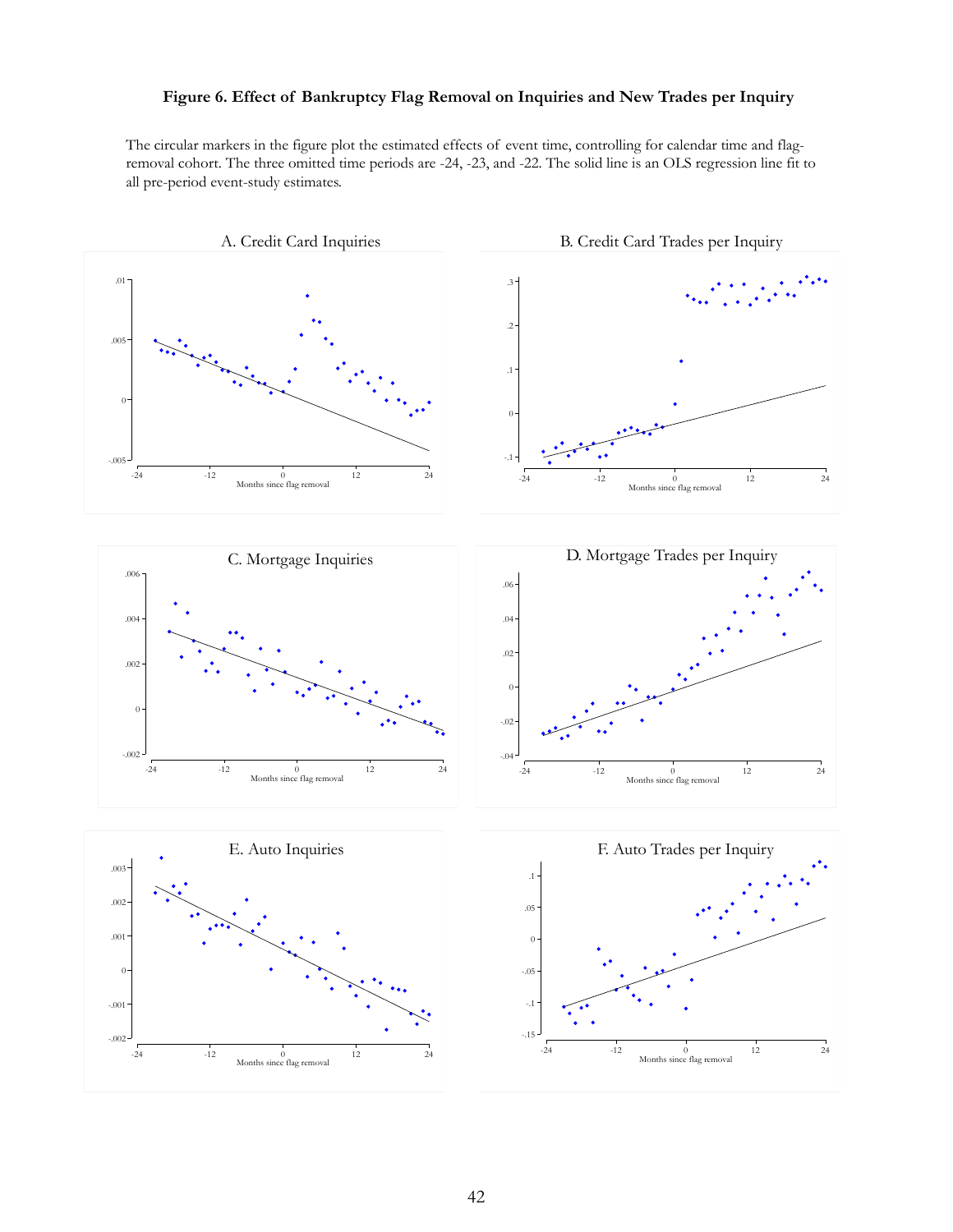#### **Figure 7. Effect of Bankruptcy Flag Removal on Delinquency**

The circular markers in the figure plot the estimated effects of event time, controlling for calendar time and flag-removal cohort. The three omitted time periods are -24, -23, and -22. The solid line is an OLS regression line fit to all pre-period event-study estimates.



 $-10 -$ 

-24  $-24$   $-12$  0  $12$  24<br>Months since flag removal 12 24

-.001

 $\begin{array}{ccc}\n\frac{1}{2} & \frac{1}{2} & \frac{1}{2} \\
\frac{1}{2} & \frac{1}{2} & \frac{1}{2}\n\end{array}$ Months since flag removal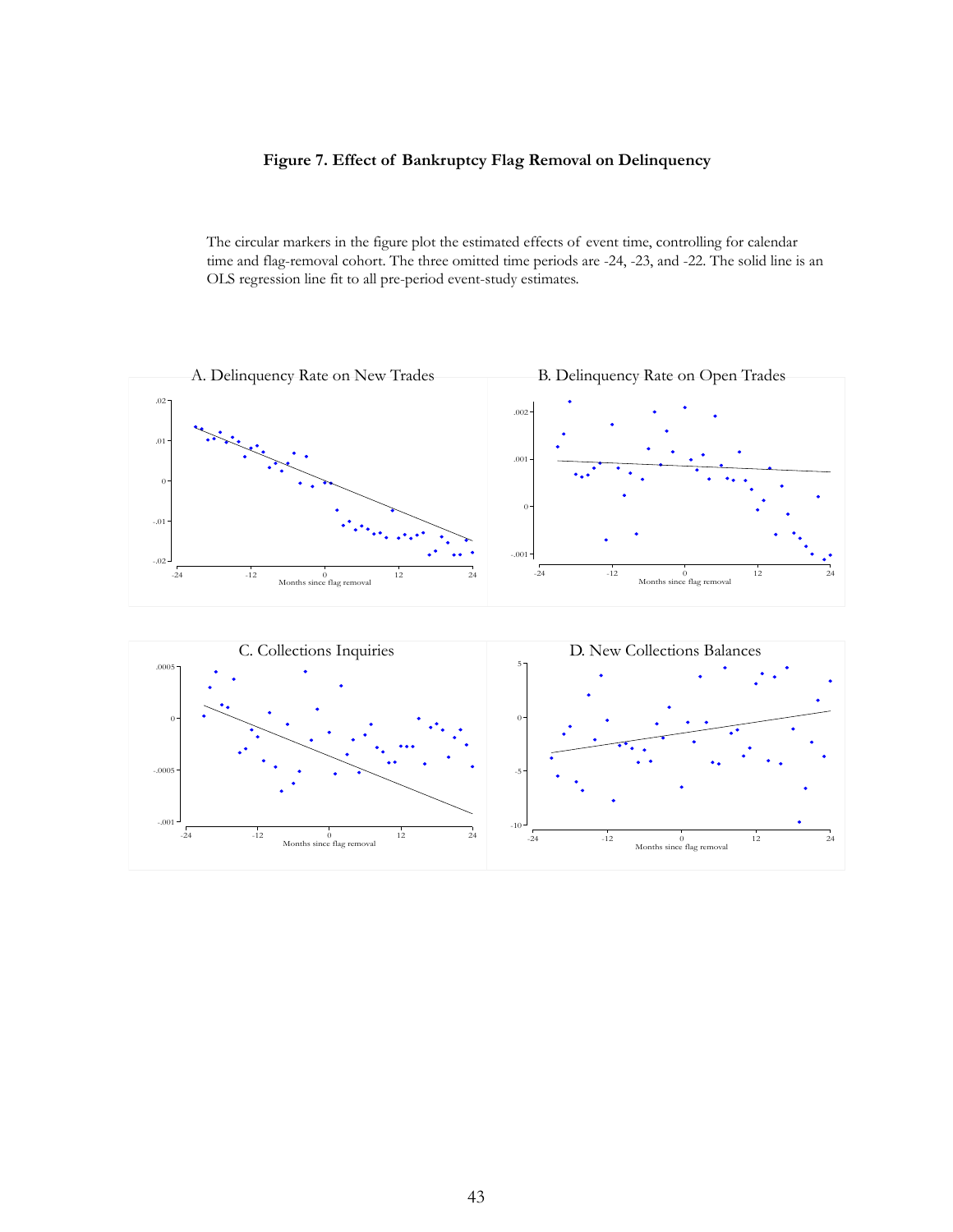#### **Figure 8. Long-Run Changes in Outcomes**

The circular markers in the figure plot the estimated effects of event time, controlling for calendar time and flag-removal cohort. The three omitted time periods are -24, -23, and -22. The solid line is an OLS regression line fit to all pre-period event-study estimates.

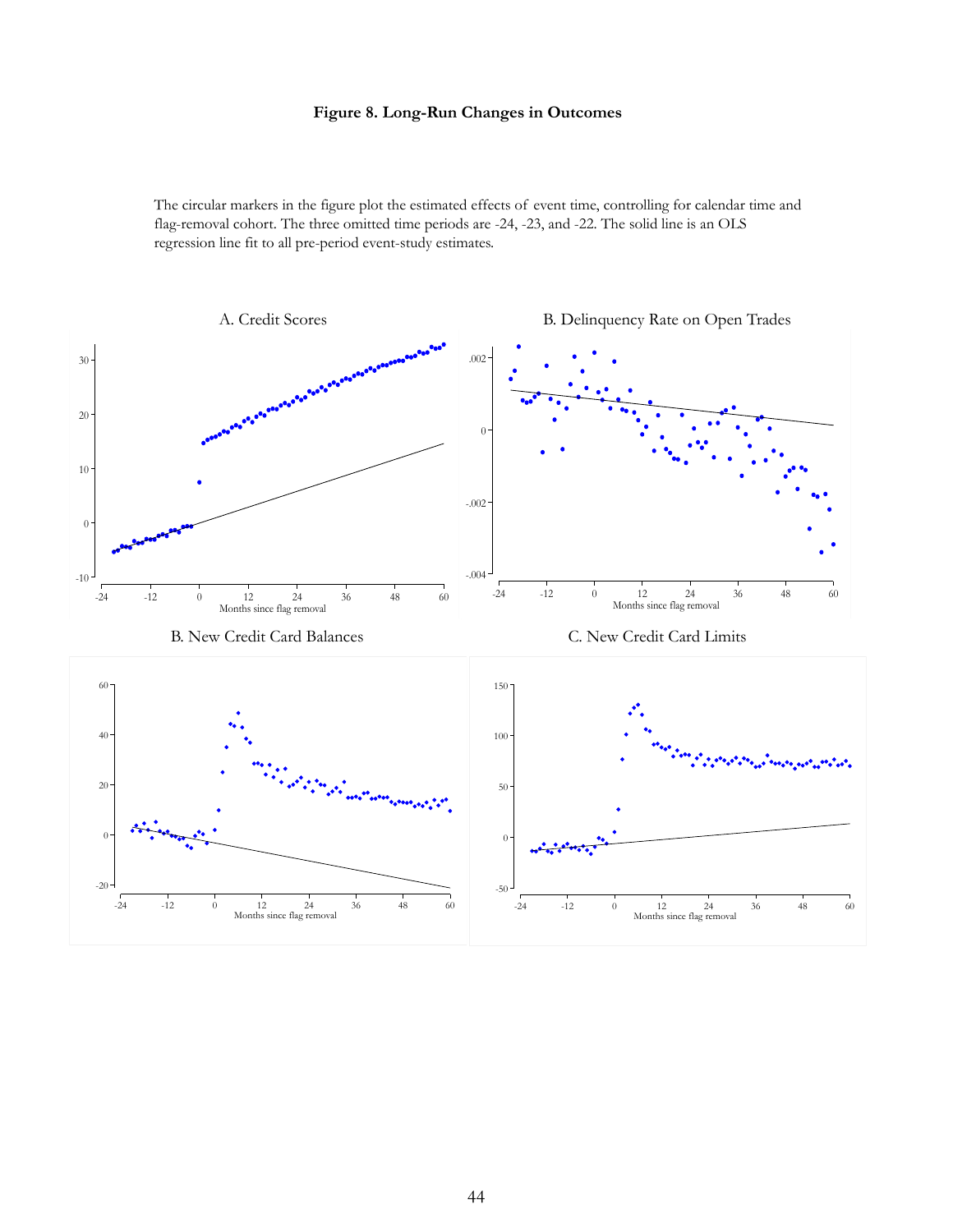### **Appendix Figure A1. Estimates of the MPC Once Credit-Limit Effect Partialled Out**

These figures present estimated MPC out of liquidity by year, adjusting for the changing credit limits. See text for details.



#### A. 6-Month Estimates

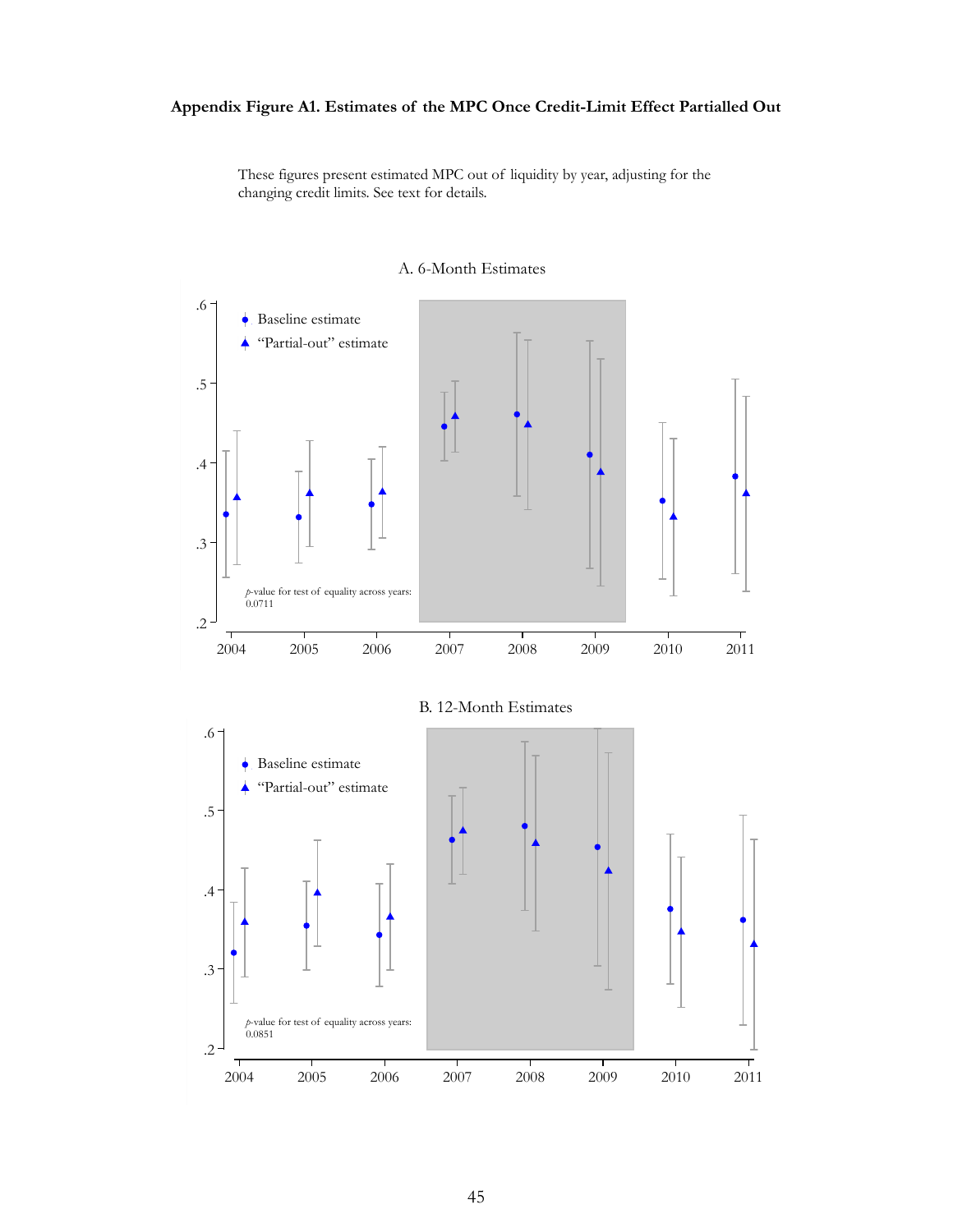#### **Appendix Figure A2. Re-weighting to Match 2008 Characteristics**

These figures present estimated MPC out of liquidity by year once the sample has been re-weighted to match the financial characteristics of those who have bankruptcy flags removed in 2008. See text for details.



B. 12-Month Estimates